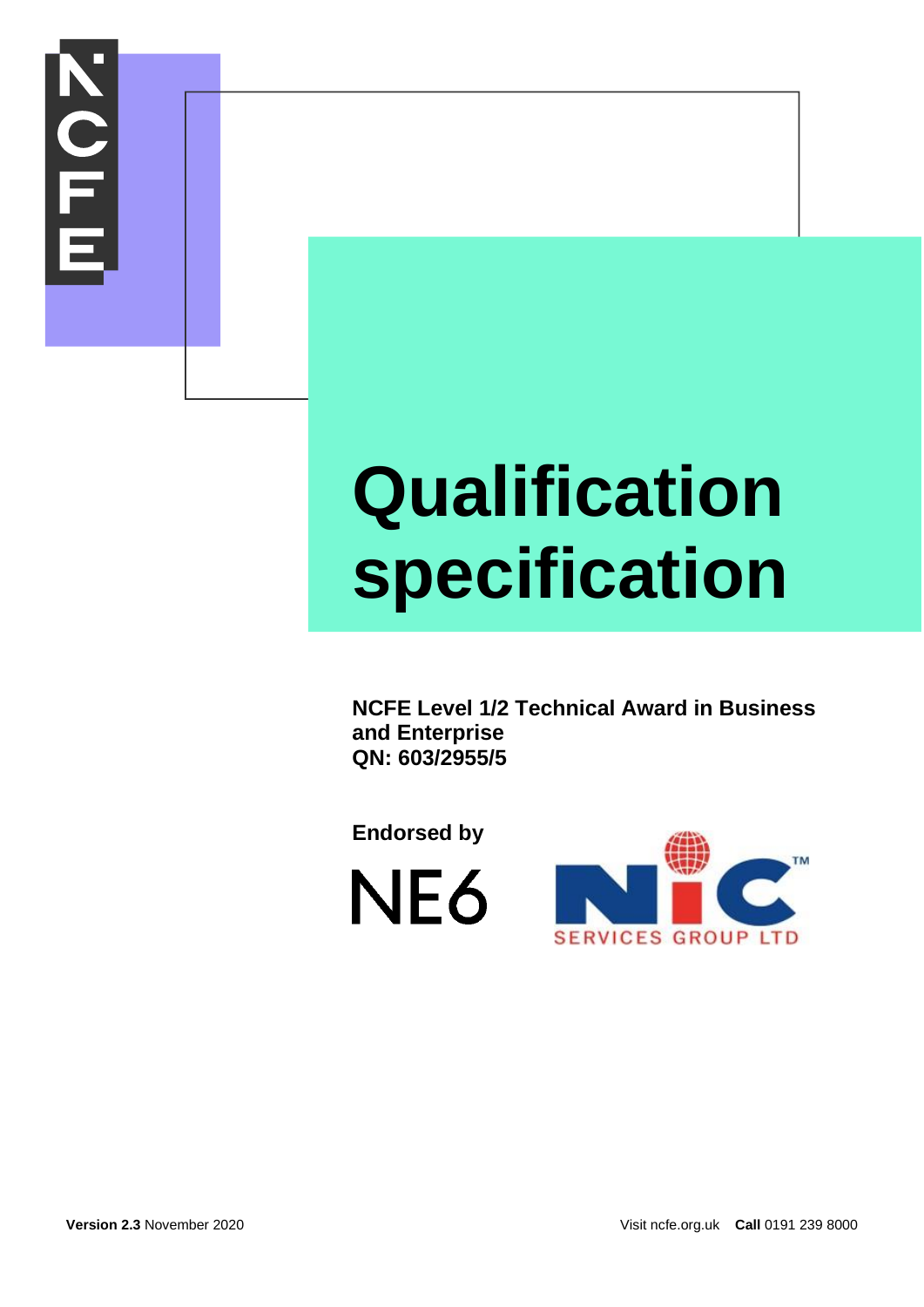#### **Contents**

| <b>Summary of changes</b>                                                                       | 4                   |
|-------------------------------------------------------------------------------------------------|---------------------|
| <b>Section 1</b>                                                                                | 5                   |
| <b>Qualification overview</b>                                                                   | $6\phantom{1}6$     |
| Introduction                                                                                    | 6                   |
| About this qualification<br>Qualification structure and assessment                              | 6<br>$\overline{7}$ |
|                                                                                                 | 7                   |
| <b>Total Qualification Time (TQT)</b><br>Entry guidance                                         | 8                   |
| 14-16 Purpose Statement                                                                         | 9                   |
| Skills in Business and Enterprise                                                               | 12                  |
|                                                                                                 |                     |
| <b>Section 2</b>                                                                                | 14<br>15            |
| Assessment and grading guidance<br><b>Qualification structure</b>                               | 15                  |
| Assessment summary                                                                              | 16                  |
| <b>External assessment</b>                                                                      | 17                  |
| Synoptic assessment                                                                             | 17                  |
| Assessment objectives                                                                           | 18                  |
| Assessment objective weightings                                                                 | 18                  |
| <b>External assessment</b>                                                                      | 19                  |
| Internal assessment                                                                             | 20                  |
| Assessment objectives                                                                           | 20                  |
| Internal synoptic project brief                                                                 | 21                  |
| Descriptors                                                                                     | 21                  |
| Calculating the overall internal synoptic project grade                                         | 24                  |
| Internal submission attempts                                                                    | 25                  |
| Calculating the overall qualification grade                                                     | 26                  |
| Grade calculator                                                                                | 27                  |
| <b>Section 3</b>                                                                                | 28                  |
| Unit content and assessment guidance                                                            | 29                  |
| Unit 01 Introduction to business and enterprise                                                 | 30                  |
| Unit 02 Understanding resources for business and enterprise planning                            | 49                  |
| <b>Section 4</b>                                                                                | 62                  |
| <b>Assessment and Quality Assurance</b>                                                         | 63                  |
| External assessment                                                                             | 63                  |
| Internal assessment                                                                             | 64                  |
| Delivery guidance                                                                               | 65                  |
| Differentiating between teaching and learning                                                   | 67                  |
| Conditions for supervised assessment                                                            | 68<br>71            |
| Guidance on grading of learner evidence<br>Supervision of learners and your role as an Assessor | 72                  |
| Feedback to learners                                                                            | 72                  |
| Late submissions                                                                                | 72                  |
| Presenting evidence                                                                             | 73                  |
| <b>Staffing requirements</b>                                                                    | 75                  |
| Resource requirements                                                                           | 75                  |
| Support for learners                                                                            | 76                  |
| <b>Evidence and Grading Tracker</b>                                                             | 76                  |
| <b>Customer Support Team</b>                                                                    | 76                  |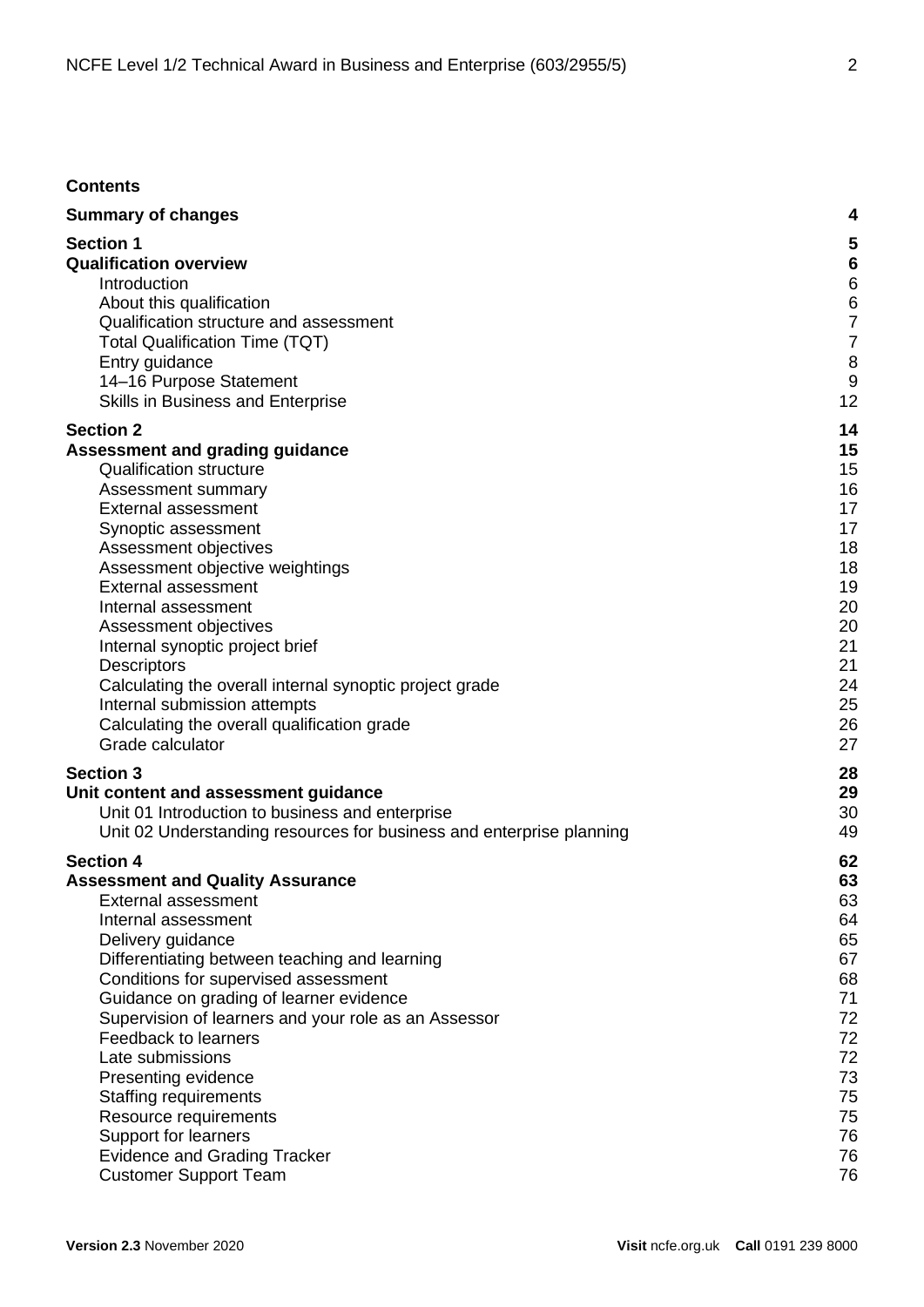| Our award winning Customer Support team will support you with approvals, registrations, external<br>quality assurance, external assessment, results and certification. You can contact your Customer<br>Support Assistant on 0191 239 8000 or email customersupport@ncfe.org.uk.<br>Support for centres<br>Subject maps<br>Fees and pricing<br>Training and support<br>Learning resources<br>Sample portfolio<br>iAchieve<br>Work experience<br>Performance measures<br>School accountability measures (performance points)<br>Discounting<br><b>Qualification dates</b> | 76<br>76<br>77<br>77<br>77<br>77<br>77<br>77<br>78<br>79<br>79<br>80<br>80 |
|--------------------------------------------------------------------------------------------------------------------------------------------------------------------------------------------------------------------------------------------------------------------------------------------------------------------------------------------------------------------------------------------------------------------------------------------------------------------------------------------------------------------------------------------------------------------------|----------------------------------------------------------------------------|
|                                                                                                                                                                                                                                                                                                                                                                                                                                                                                                                                                                          |                                                                            |
| Section 5                                                                                                                                                                                                                                                                                                                                                                                                                                                                                                                                                                | 81                                                                         |
| <b>General information</b>                                                                                                                                                                                                                                                                                                                                                                                                                                                                                                                                               | 82                                                                         |
| Equal opportunities                                                                                                                                                                                                                                                                                                                                                                                                                                                                                                                                                      | 82                                                                         |
| Diversity, access and inclusion                                                                                                                                                                                                                                                                                                                                                                                                                                                                                                                                          | 82                                                                         |
| Contact us                                                                                                                                                                                                                                                                                                                                                                                                                                                                                                                                                               | 83                                                                         |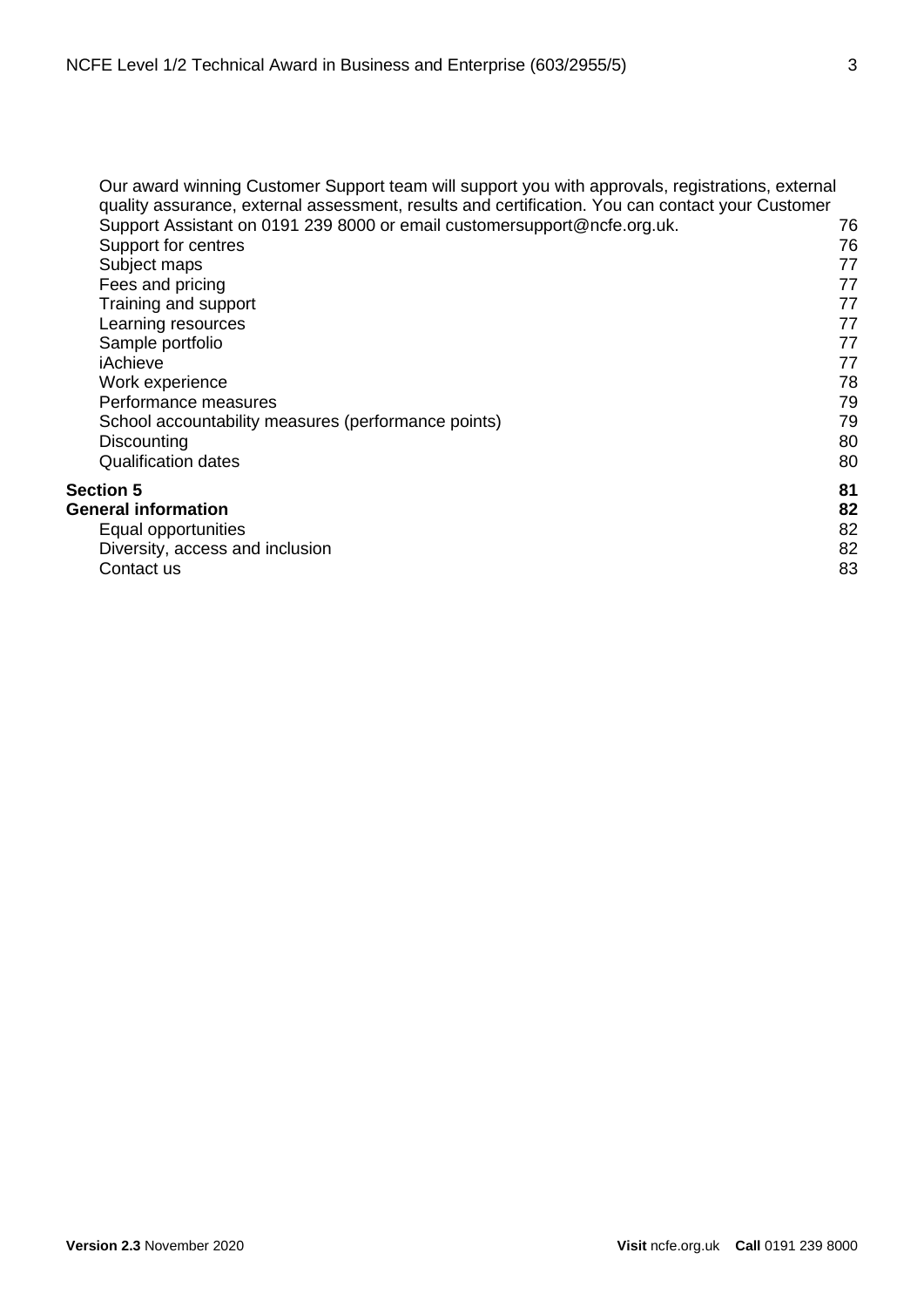#### <span id="page-3-0"></span>**Summary of changes**

**This section summarises the changes to this qualification specification since the last version.**

|                  | <b>Version Publication date</b> | Summary of amendments                                                                               |  |  |
|------------------|---------------------------------|-----------------------------------------------------------------------------------------------------|--|--|
| v1.0             | <b>July 2018</b>                | <b>First publication</b>                                                                            |  |  |
| V1.1             | <b>July 2018</b>                | p. 12, added a table showing the skills covered and related learning<br>outcomes.                   |  |  |
| v1.2             | November 2018                   | p.16, the following sentence in the Internal assessment summary has<br>been amended from:           |  |  |
|                  |                                 | The suggested completion time for this internal synoptic project is 21<br>hours of supervised time  |  |  |
|                  |                                 | To:                                                                                                 |  |  |
|                  |                                 | The completion time for this internal synoptic project is 21 hours of<br>supervised time.           |  |  |
| V <sub>2.0</sub> | December 2018                   | p.25, the first and second Internal submission attempts dates have<br>changed from:                 |  |  |
|                  |                                 | Recommended submission date for the first submission - March<br>To:                                 |  |  |
|                  |                                 | Submission date for the first submission - by 31 March                                              |  |  |
|                  |                                 | Recommended submission date for the second submission - May<br>To:                                  |  |  |
|                  |                                 | Submission date for the second submission - by 31 May                                               |  |  |
| V <sub>2.1</sub> | November 2019                   | Information regarding the wellbeing and safeguarding of learners added to<br>Section 4 (page 75).   |  |  |
|                  |                                 | Information regarding the aggregation methods and grade thresholds<br>added to Section 2 (page 27). |  |  |
| V <sub>2.2</sub> | <b>March 2020</b>               | Information on iAchieve courses updated (page 78).                                                  |  |  |
| V2.3             | November 2020                   | Link to External Assessment Timetable updated (page 16)                                             |  |  |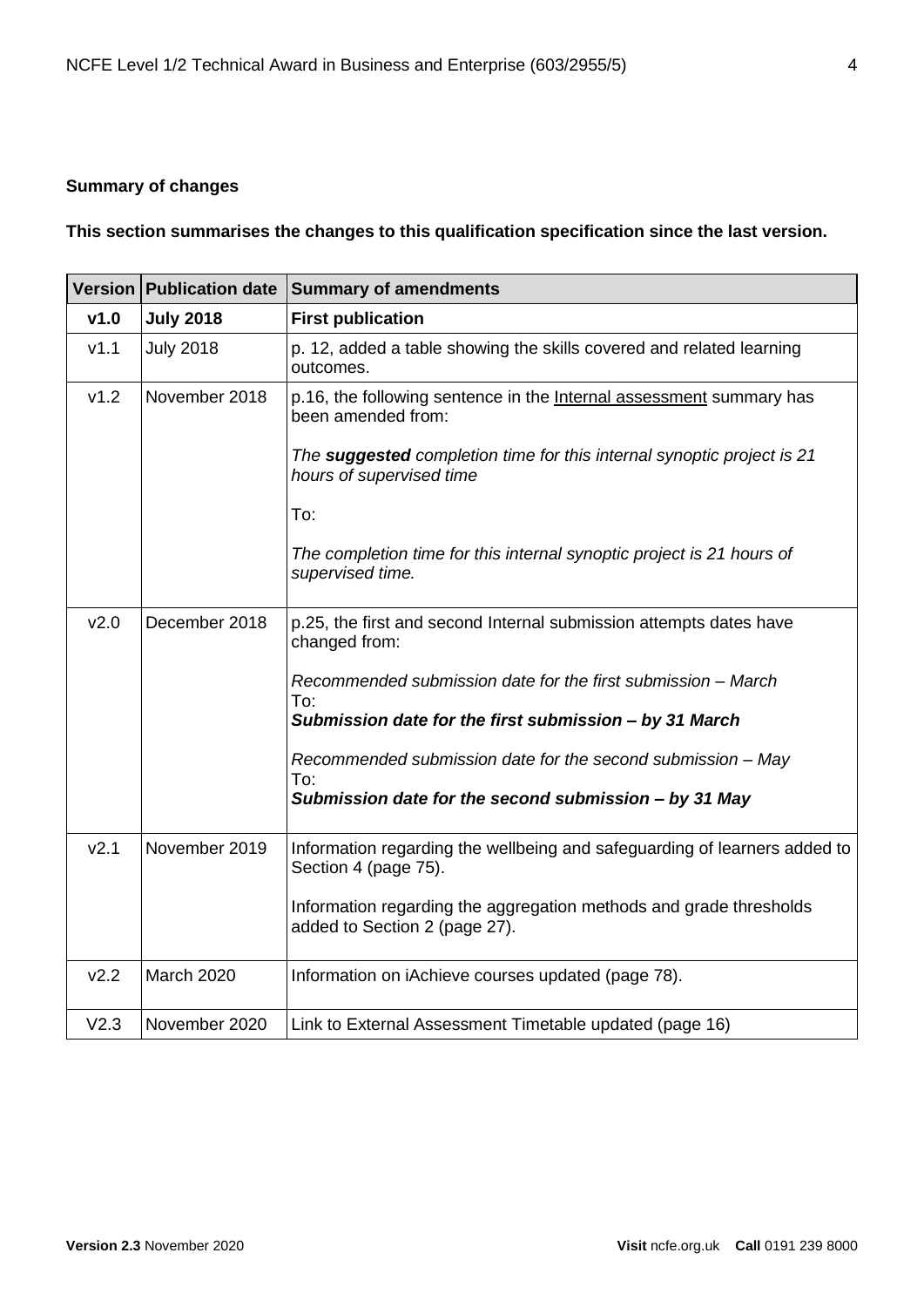## **Section 1 Qualification overview**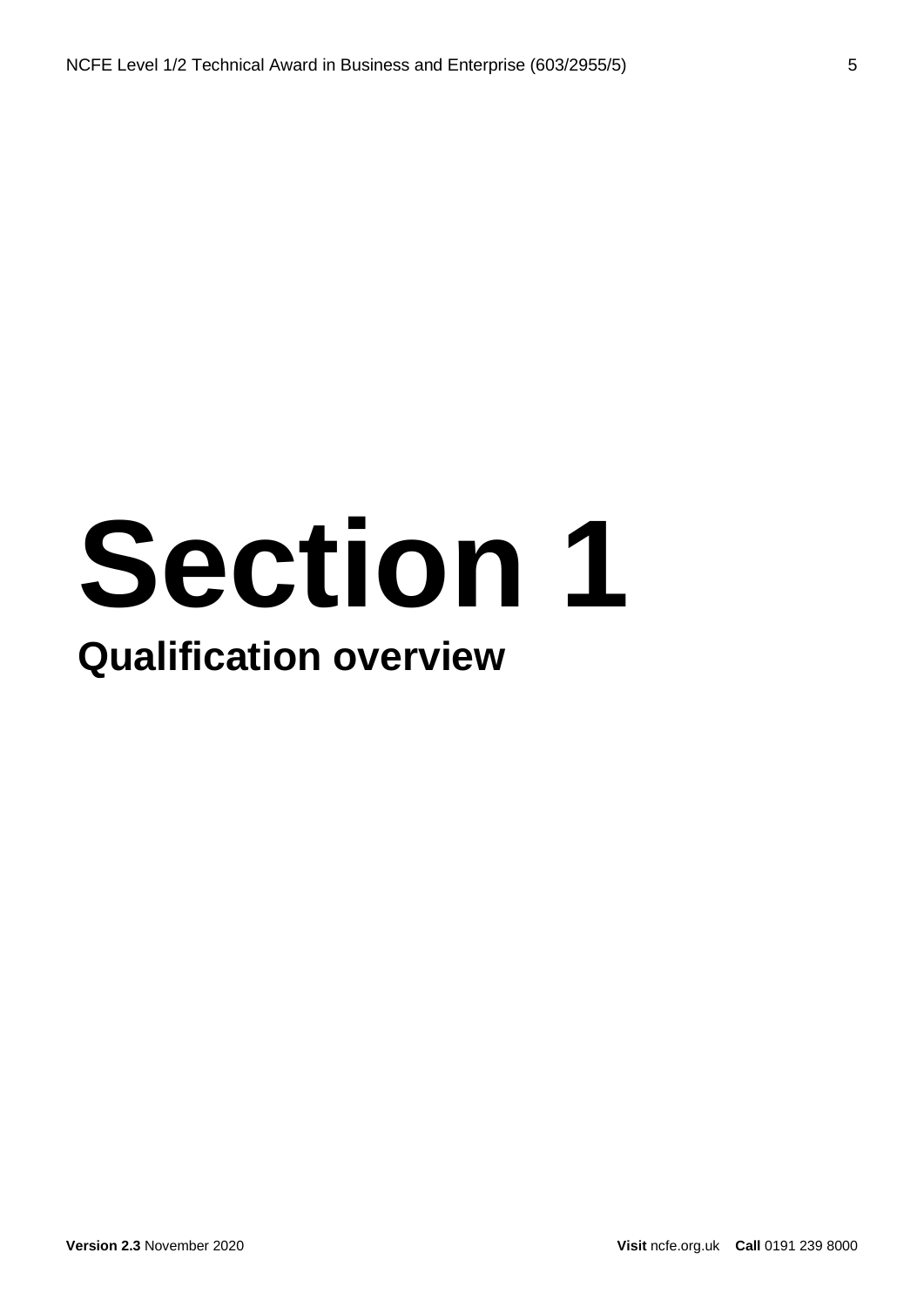#### <span id="page-5-0"></span>**Qualification overview**

#### <span id="page-5-1"></span>**Introduction**

We want to make your experience of working with NCFE as pleasant and easy as possible. This qualification specification contains everything you need to know about this qualification and should be used by everyone involved in the planning, delivery and assessment of the NCFE Level 1/2 Technical Award in Business and Enterprise.

All information contained in this specification is correct at the time of publishing.

To ensure that you're using the most up-to-date version of this qualification specification please check the issue date in the page headers against that of the qualification specification on the NCFE website.

If you advertise this qualification using a different or shortened name you must ensure that learners are aware that their final certificate will state the regulated qualification title of NCFE Level 1/2 Technical Award in Business and Enterprise.

#### <span id="page-5-2"></span>**About this qualification**

This is a regulated qualification. The regulated number for this qualification is 603/2955/5.

This qualification is part of a suite of technical award qualifications that have been developed to meet the Department for Education's (DfE's) requirements for high-quality, rigorous qualifications which:

- have appropriate content for the learner to acquire core knowledge and practical skills
- allow the qualification to be graded
- provide synoptic assessment
- enable progression to a range of study and employment opportunities.

This qualification features on the DfE list of approved technical award qualifications for Key Stage 4 performance tables.

This qualification is endorsed by NE6, software and platform design specialists and NIC Services Group LTD.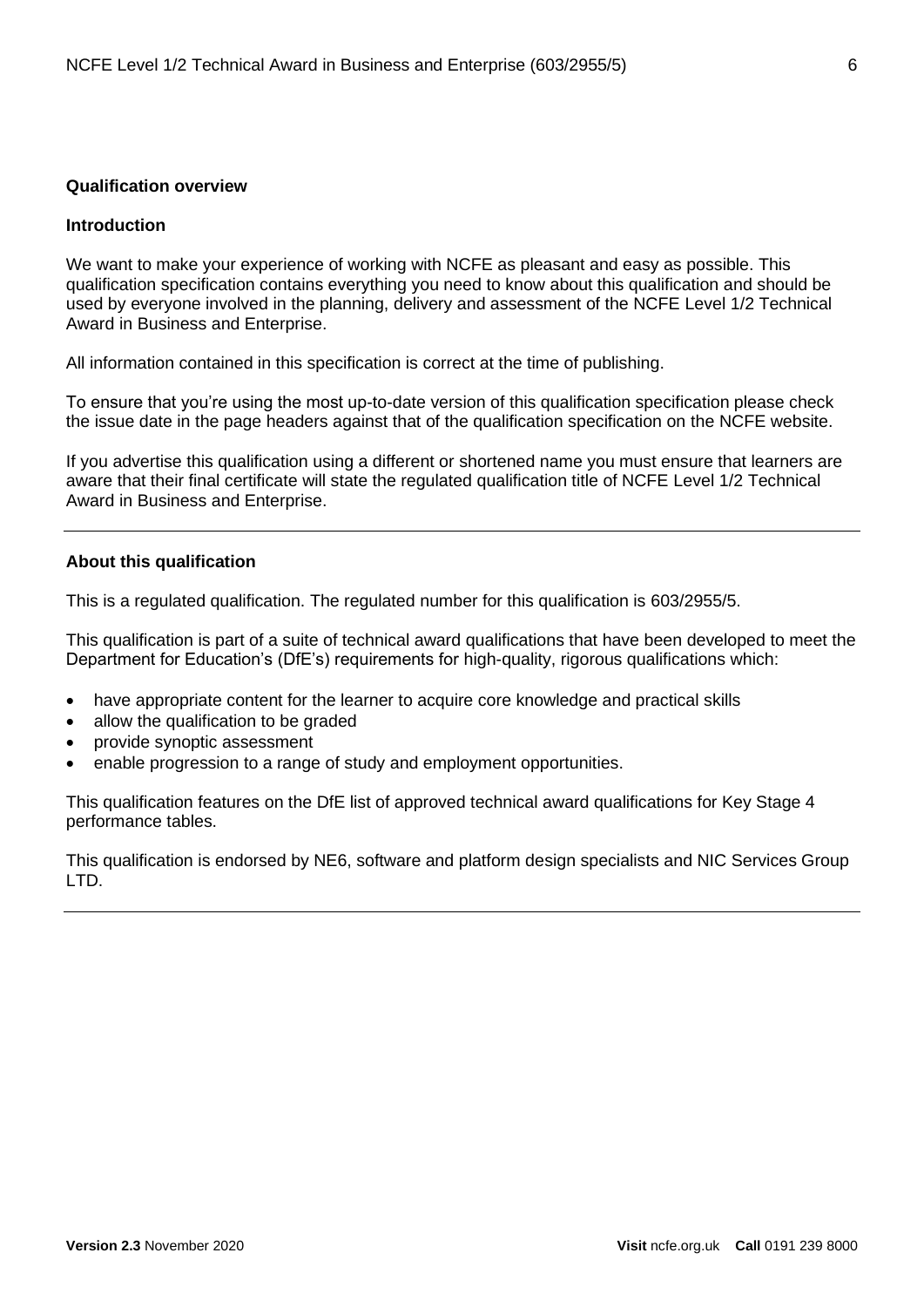#### <span id="page-6-0"></span>**Qualification structure and assessment**

|              | NCFE Level L1/2 Technical Award in Business and Enterprise<br><b>Qualification Title</b> |                                    |                                                                                       |                                                   |  |
|--------------|------------------------------------------------------------------------------------------|------------------------------------|---------------------------------------------------------------------------------------|---------------------------------------------------|--|
|              | <b>Qualification Number (QN)</b><br>603/2955/5                                           |                                    |                                                                                       |                                                   |  |
| Level        |                                                                                          |                                    | <b>Combined Level 1/2</b>                                                             |                                                   |  |
|              |                                                                                          | <b>Guided Learning Hours (GLH)</b> | 120, plus 1 hour 30 minutes' external assessment                                      |                                                   |  |
| Unit 01      | 48<br><b>GLH</b>                                                                         | 40%<br>Weighting                   | <b>Externally assessed:</b><br>written examination<br>(externally marked)             | Unit grades: NYA, L1P, L1M,<br>L1D, L2P, L2M, L2D |  |
| Unit 02      | 72<br><b>GLH</b>                                                                         | 60%<br>Weighting                   | Internally assessed:<br>synoptic project*<br>(externally quality assured)             | Unit grades: NYA, L1P, L1M,<br>L1D, L2P, L2M, L2D |  |
| <b>TOTAL</b> | 120<br><b>GLH</b>                                                                        | 100%                               | <b>Overall qualification grades:</b><br>NYA, L1P, L1M, L1D, L1D*, L2P, L2M, L2D, L2D* |                                                   |  |

\* The internal synoptic project requires effective use of integrated knowledge, understanding and skills from across the full breadth of the qualification content.

The learning outcomes for each unit are provided in Section 3.

To achieve the NCFE Level 1/2 Technical Award in Business and Enterprise, learners must successfully demonstrate their achievement of all assessment objectives of the units as detailed in this qualification specification. Learners must achieve a minimum of a **Level 1 Pass** in the **internal** and **external assessment** to achieve the overall qualification.

A partial certificate can be requested for learners who don't achieve the full qualification but who have achieved at least one whole unit.

Grades are awarded for this qualification. For further information about grading and submitting these grades to NCFE, please see Section 2 and Section 4.

#### <span id="page-6-1"></span>**Total Qualification Time (TQT)**

Total Qualification Time (TQT) represents an estimate of the total amount of time that a learner is expected to spend to achieve the qualification. TQT comprises the Guided Learning Hours (GLH) for the qualification and hours spent in private study, preparation for assessment and undertaking assessment. The table below shows the GLH listed separately and the overall TQT:

| Qualification                                                | <b>GLH</b> | <b>TQT</b> |
|--------------------------------------------------------------|------------|------------|
| NCFE Level 1/2<br>Technical Award in Business and Enterprise | 20         | 157        |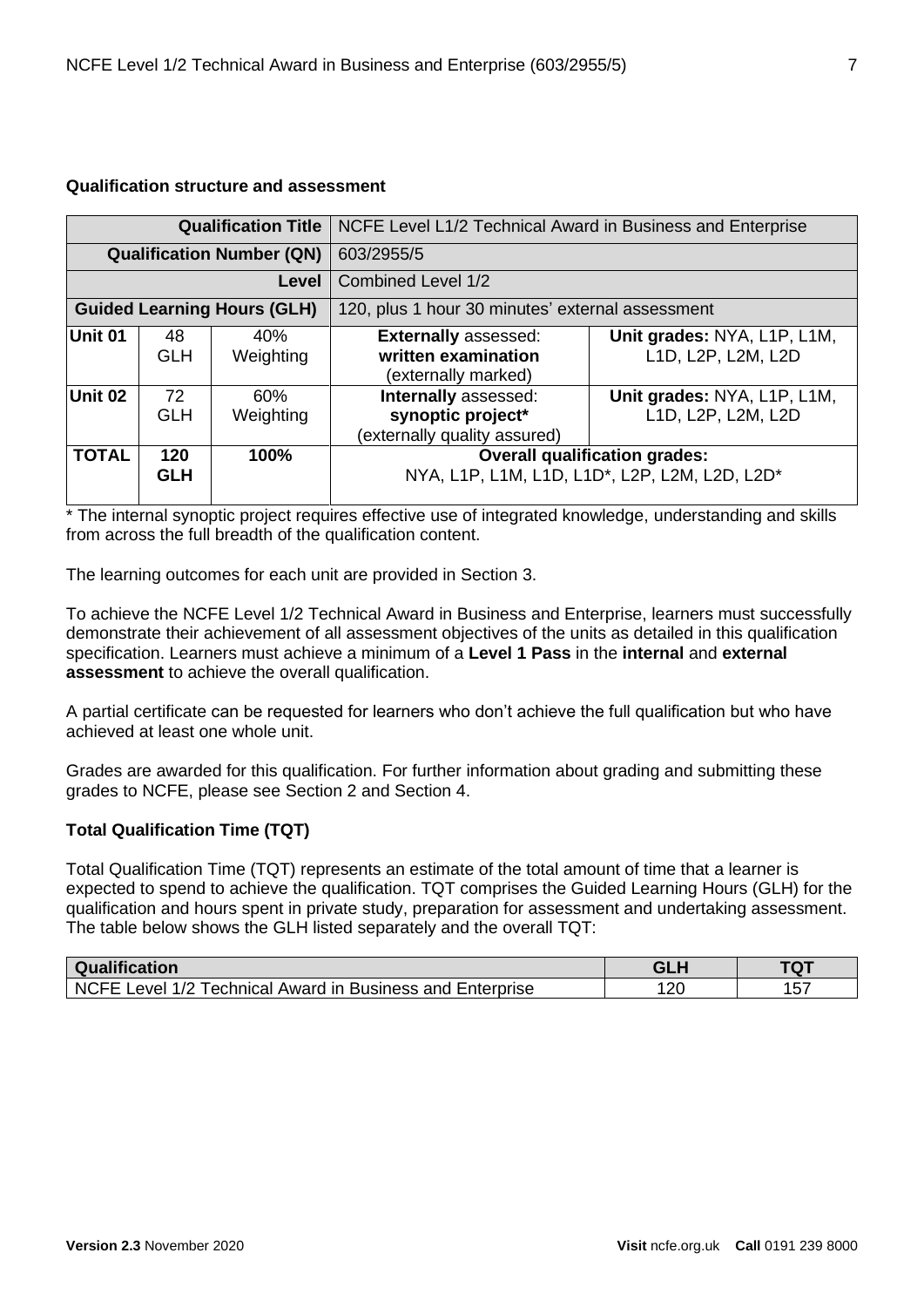#### <span id="page-7-0"></span>**Entry guidance**

There are no specific recommended prior learning requirements for this qualification.

This qualification has been developed for learners aged 14–16 in schools and colleges but is also accessible for post-16 learners.

It is a vocational qualification equivalent to GCSE grades 8.5–1.

Centres are responsible for ensuring that this qualification is appropriate for the age and ability of learners. They need to make sure that learners can fulfil the requirements of the learning outcomes and comply with the relevant literacy, numeracy, and health and safety aspects of the qualification.

This Level 1/2 qualification is appropriate for learners who are looking to develop a significant core of knowledge and understanding and know how to apply these needed qualities to the business and enterprise sector.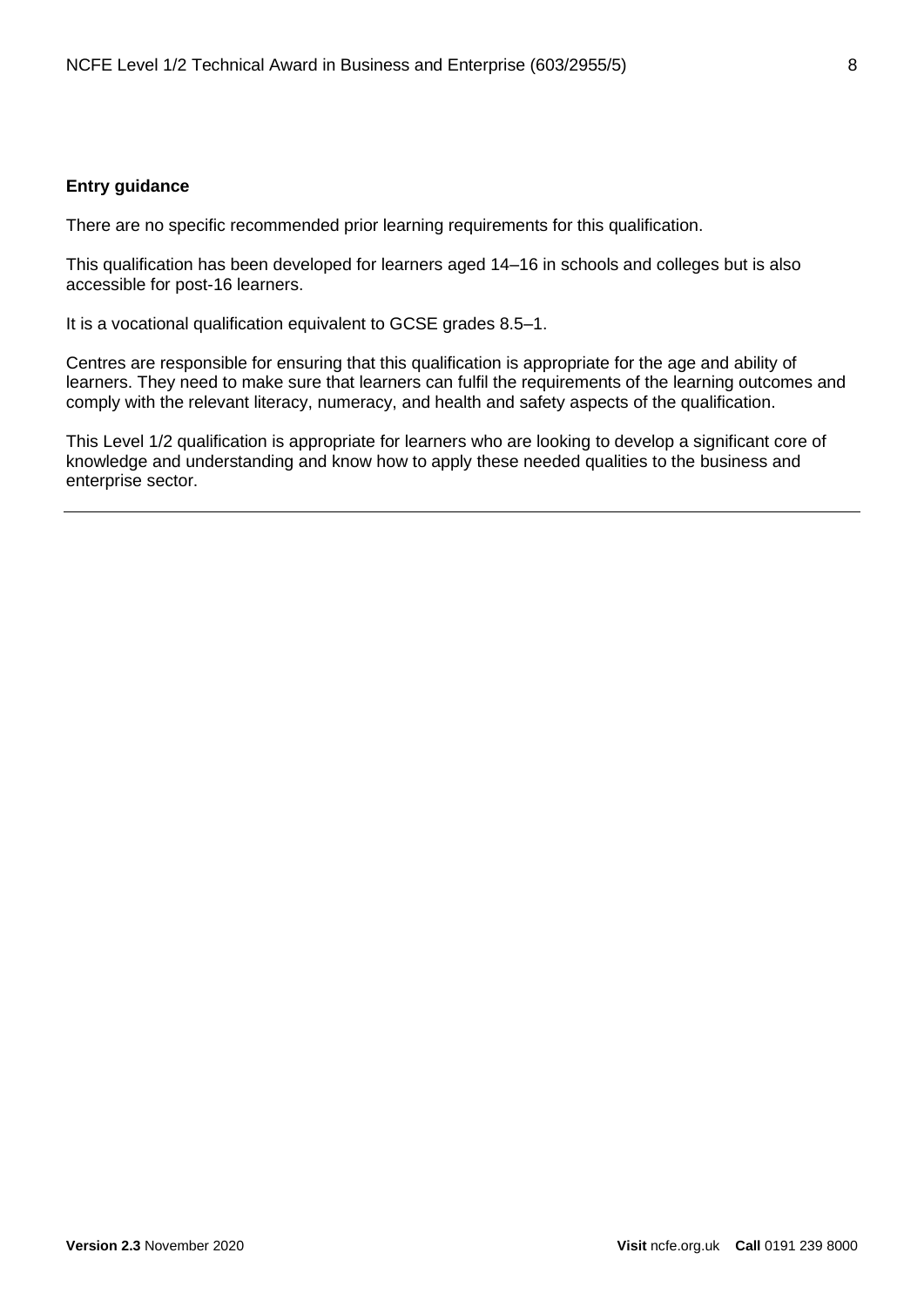#### <span id="page-8-0"></span>**14–16 Purpose Statement**

#### **Who is this qualification for?**

This qualification is designed for learners who want an introduction to business and enterprise that includes a vocational and project-based element. The qualification will appeal to learners who wish to pursue a career in the business and enterprise sector or progress to further study.

The NCFE Level 1/2 Technical Award in Business and Enterprise complements GCSE qualifications. It is aimed at 14–16 year olds studying Key Stage 4 curriculum who are interested in the business and enterprise industry sector. This qualification is designed to match the rigour and challenge of GCSE study. The qualification is graded at Level 1 Pass/Merit/Distinction/Distinction\* and Level 2 Pass/Merit/Distinction/Distinction\* (equivalent to GCSE grades 8.5–1). More information on grading can be found in this qualification specification in Section 2.

This Level 1/2 qualification is appropriate for learners who are looking to develop a significant core of knowledge and understanding in business and enterprise and how to apply their learning.

This qualification has been designed to sit alongside the requirements of core GCSE subjects and is appropriate for learners who are motivated and challenged by learning through hands-on experiences and through content which is concrete and directly related to those experiences.

It is distinct from GCSE Business Studies, as it encourages the learner to use knowledge and practical enterprise tools to prepare them for business. They will develop significant personal and vocational business skills that can be transferred to further study or employment.

The study of business and enterprise involves understanding key business and enterprise areas such as, legal structures, marketing, market research, operations management, resource planning, human resources, funding, finance and business and enterprise planning.

The qualification focuses on an applied study of the business and enterprise sector and learners will gain a broad understanding and knowledge of working in the sector.

#### **What will the learner study as part of this qualification?**

This qualification shows learners how to:

- understand entrepreneurial characteristics and business aims and objectives
- legal structures, organisational structures and stakeholder engagement
- understand the marketing mix, market research, market types and orientation types
- understand operations management
- understand internal and external influences on business
- understand research, resource planning and growth for business
- understand human resource requirements for a business start-up
- understand sources of enterprise funding and business finance
- understand business and enterprise planning.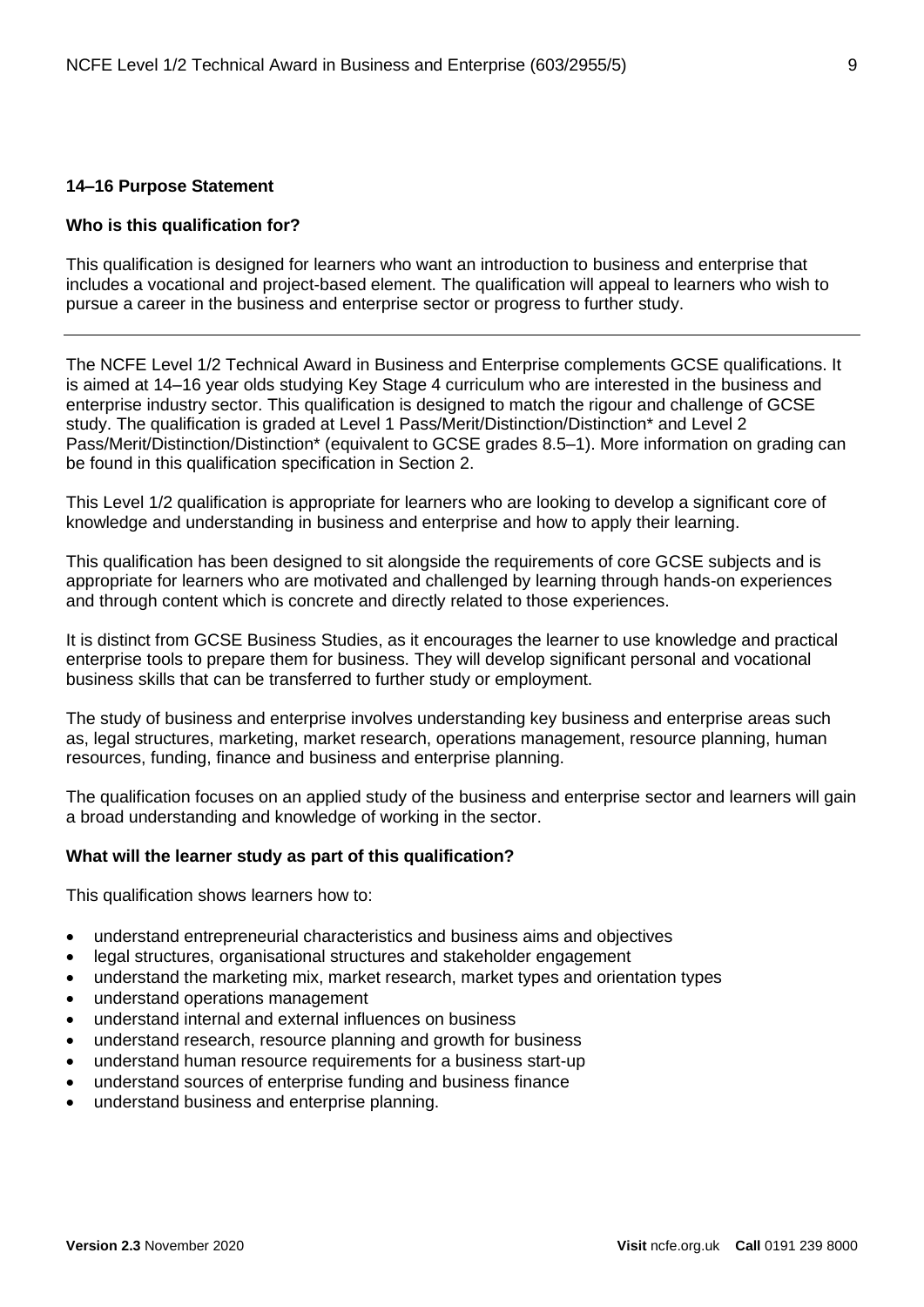#### **What knowledge and skills will the learner develop as part of this qualification and how might these be of use and value in further studies?**

Learners will develop skills and knowledge:

- in adapting their own ideas and responding to feedback
- in evaluating their own work
- analysing data and making decisions that are essential for the business and enterprise sector, such as evaluation skills; responding to data; independent working; working to deadlines; efficient use of resources.

The knowledge and skills gained will provide a secure foundation for careers in the business and enterprise sector.

#### **Which subjects will complement this course?**

The following GCSE subject areas will complement this qualification by further broadening application of skills in the context of business and enterprise:

- economics
- accounting
- maths
- English
- geography

This list is not exhaustive and a range of other subject areas may also be appropriate.

**This qualification is not part of a subject suite.**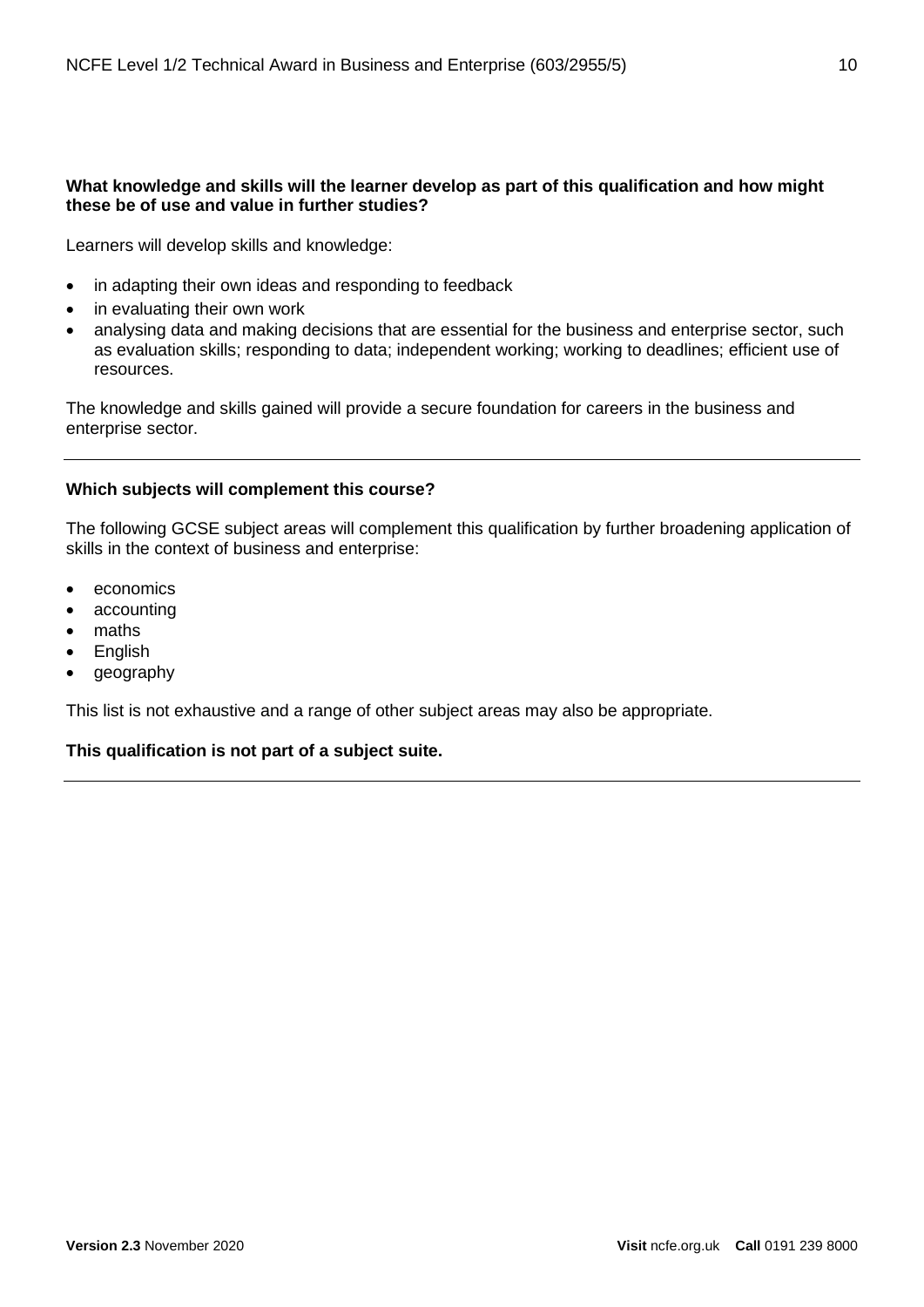#### **Progression opportunities - what could this qualification lead to?**

Depending on the grade the learner achieves in this qualification, they could progress onto Level 2 and Level 3 qualifications and/or GCSE/A Levels.

Learners who achieve at **Level 1** might consider progression to Level 2 qualifications post-16 such as:

- a GCSE in Business Studies.
- study at Level 2 in a range of technical routes that have been designed for progression to employment, apprenticeships and further study. Examples might include Level 2 Technical Certificates in:
	- o Accounting
	- o Accounting and Business
	- o Business Administration
	- o Business and Enterprise
	- o Customer Service Operations
	- o Business Support

Technical certificate qualifications provide post-16 learners with the knowledge and skills they need for skilled employment or for further technical study.

Learners who achieve at **Level 2** might consider progression to Level 3 qualifications post-16 such as:

- Level 3 Applied Generals in:
	- o Enterprise and Entrepreneurship
	- o Financial Studies
	- o Business and Enterprise
	- o Applied Business
	- o Business.

Level 3 Applied General qualifications prepare learners for progression to higher education in the business and enterprise sector:

- Level 3 Technical Levels in:
	- o Coordinating Business Support
	- o Business: Marketing.

Level 3 Technical Level qualifications prepare learners for progression into employment or onto an Apprenticeship through specialising in a technical occupation in the business and enterprise sector. Technical Level qualifications provide post-16 learners with the knowledge and skills they need for skilled employment or for further technical study.

- A Level in Business. This will support progression to higher education.
- Learners could also progress into employment or onto an apprenticeship.

The understanding and skills gained through this qualification could be useful to progress onto an Apprenticeship in Business Administration through a variety of occupations which are available within sectors such as a Finance, Marketing or Human Resources.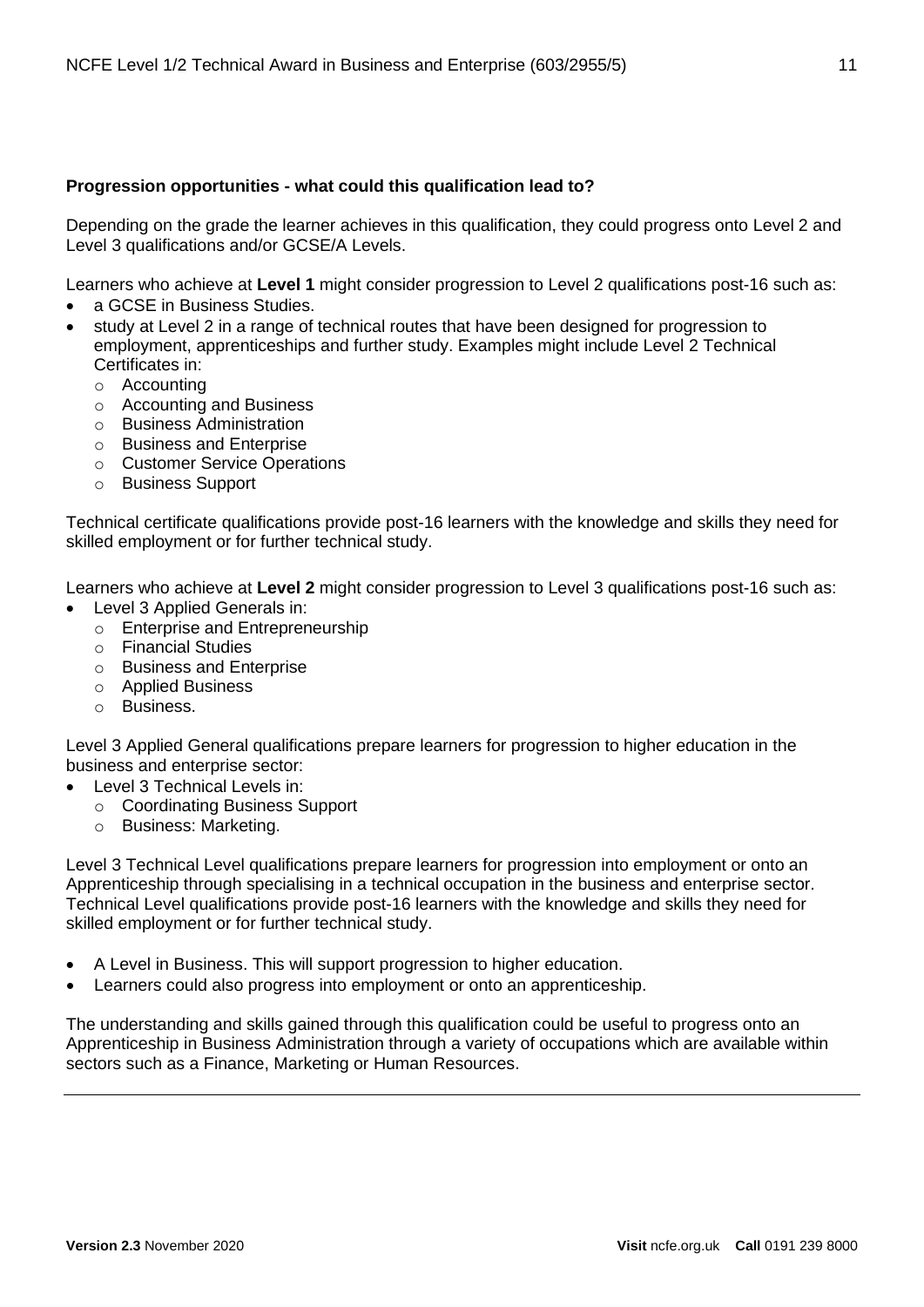#### <span id="page-11-0"></span>**Skills in Business and Enterprise**

The following table shows the variety of skills covered throughout the content and the learning outcomes they relate to.

| <b>Skills</b>              | <b>Unit</b>                                                             | <b>Learning Outcome &amp; Teaching</b><br><b>Content</b> |
|----------------------------|-------------------------------------------------------------------------|----------------------------------------------------------|
| <b>Analytical</b>          | Unit 01 Introduction to business and                                    | $LO2 - 2.2.1$                                            |
|                            | enterprise (H/616/8937)                                                 | $LO3 - 3.1.2$                                            |
|                            | Unit 02 Understanding resources for                                     | $\overline{LO2} - 2.1.2$                                 |
|                            | business and enterprise planning                                        | $LO3 - 3.2.3$                                            |
|                            | (K/616/8938)                                                            |                                                          |
| <b>Commercial</b>          | Unit 01 Introduction to business and                                    | $LO1 - 1.1.2, 1.3.2$                                     |
| <b>Awareness</b>           | enterprise (H/616/8937)                                                 | $LO2 - 2.1.2, 2.1.4, 2.1.5, 2.2.4$                       |
|                            |                                                                         | $LO3 - 3.1.1$                                            |
|                            |                                                                         | $LO4 - 4.1.1$                                            |
|                            |                                                                         | $LO5 - 5.1$<br>$LO1 - 1.1.1$                             |
|                            | Unit 02 Understanding resources for<br>business and enterprise planning | $LO2 - 2.1.5$                                            |
|                            | (K/616/8938)                                                            | $LO4 - 4.1.1$                                            |
| <b>Communication</b>       | Unit 01 Introduction to business and                                    | $LO1 - 1.4$                                              |
|                            | enterprise (H/616/8937)                                                 | $LO2 - 2.1.4$ , 2.1.5                                    |
|                            |                                                                         | $LO4 - 4.1.3$                                            |
|                            | Unit 02 Understanding resources for                                     | $LO2 - 2.1.1, 2.1.2$                                     |
|                            | business and enterprise planning                                        | $LO3 - 3.2.3$                                            |
|                            | (K/616/8938)                                                            |                                                          |
| <b>Creative and</b>        | Unit 01 Introduction to business and                                    | $LO2 - 2.1.2, 2.1.5$                                     |
| <b>Innovative Thinking</b> | enterprise (H/616/8937)                                                 | $LO3 - 3.1.2$                                            |
|                            | Unit 02 Understanding resources for                                     | $\overline{LO}1 - 1.2.2$                                 |
|                            | business and enterprise planning                                        | $LO3 - 3.2.5$                                            |
| <b>Customer Service</b>    | (K/616/8938)                                                            |                                                          |
|                            | Unit 01 Introduction to business and<br>enterprise (H/616/8937)         | $LO1 - 1.2.2$<br>$LO2 - 2.2.4$                           |
|                            |                                                                         | $LO4 - 4.1.1$                                            |
|                            | Unit 02 Understanding resources for                                     | $LO1 - 1.4.2$                                            |
|                            | business and enterprise planning                                        |                                                          |
|                            | (K/616/8938)                                                            |                                                          |
| <b>Decision Making</b>     | Unit 01 Introduction to business and                                    | $LO2 - 2.1.2, 2.1.4$                                     |
|                            | enterprise (H/616/8937)                                                 | $LO5 - 5.2$                                              |
|                            | Unit 02 Understanding resources for                                     | $LO1 - 1.2.1, 1.2.2, 1.3$                                |
|                            | business and enterprise planning                                        | $LO2 - 2.1.2$                                            |
|                            | (K/616/8938)                                                            | $LO3 - 3.1.1$                                            |
|                            |                                                                         | $LO4 - 4.1.3$                                            |
| <b>Financial Awareness</b> | Unit 01 Introduction to business and                                    | $LO1 - 1.2.1$                                            |
|                            | enterprise (H/616/8937)<br>Unit 02 Understanding resources for          | $LO2 - 2.1.2, 2.1.5$<br>$LO1 - 1.2.1, 1.2.2$             |
|                            | business and enterprise planning                                        | $LO2 - 2.1.2, 2.1.5$                                     |
|                            | (K/616/8938)                                                            | $LO3 - 3.1.1, 3.2.1, 3.2.3$                              |
| <b>Negotiation and</b>     | Unit 01 Introduction to business and                                    | $LO1 - 1.4.3$                                            |
| <b>Persuasiveness</b>      | enterprise (H/616/8937)                                                 | $LO2 - 2.1.4, 2.1.5$                                     |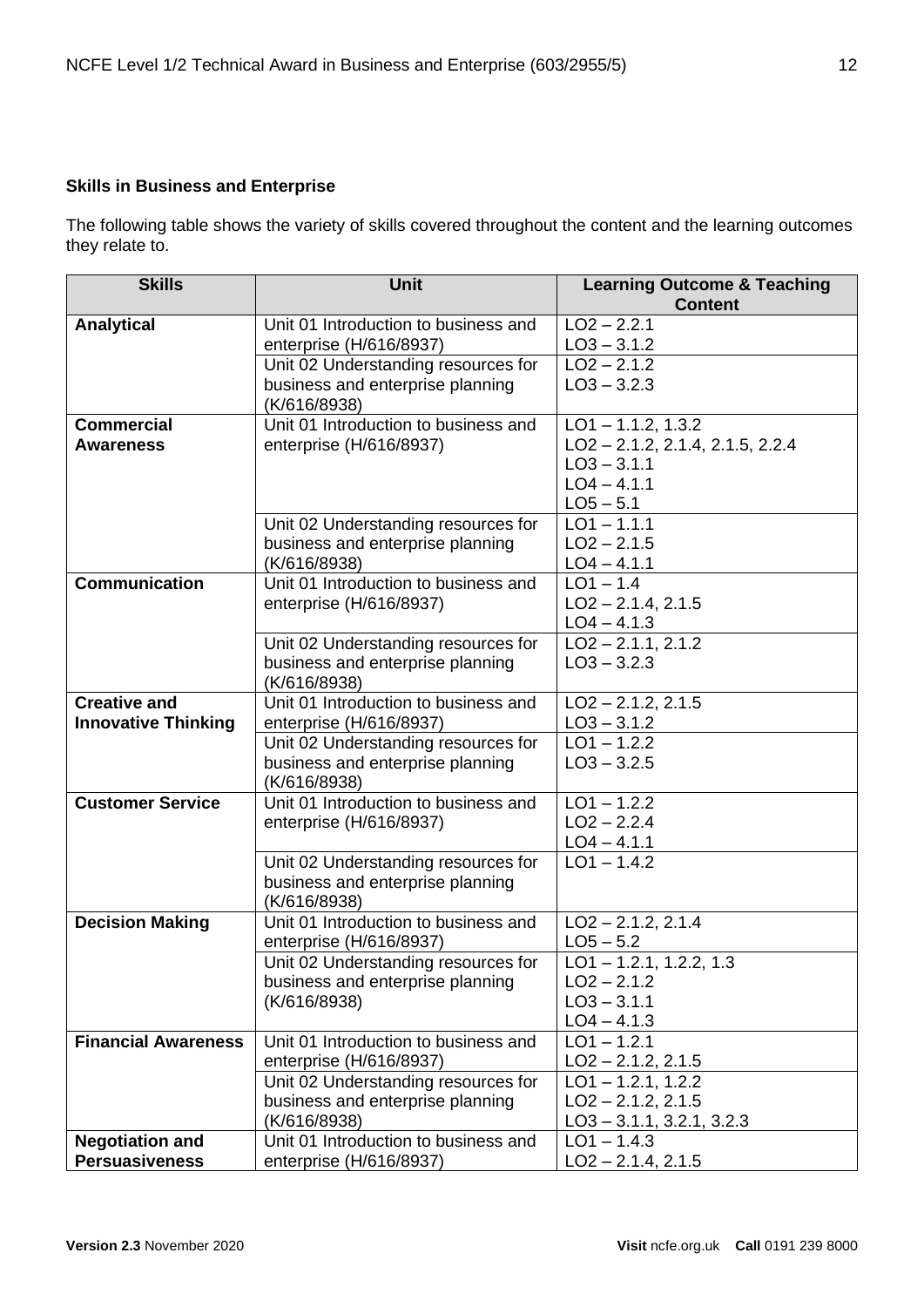|                                                     | Unit 02 Understanding resources for<br>business and enterprise planning<br>(K/616/8938) | $LO2 - 2.1.2, 2.1.5$<br>$LO4 - 4.1.1$                       |
|-----------------------------------------------------|-----------------------------------------------------------------------------------------|-------------------------------------------------------------|
| Organisation                                        | Unit 01 Introduction to business and<br>enterprise (H/616/8937)                         | $LO1 - 1.1.2$                                               |
|                                                     | Unit 02 Understanding resources for<br>business and enterprise planning<br>(K/616/8938) | $LO2 - 2.1.2$<br>$LO3 - 3.2.3$<br>$LO4 - 4.1.1$             |
| <b>Prioritisation and</b><br><b>Time Management</b> | Unit 01 Introduction to business and<br>enterprise (H/616/8937)                         | $LO2 - 2.1.2, 2.1.4$<br>$LO3 - 3.1.1, 3.1.2$                |
|                                                     | Unit 02 Understanding resources for<br>business and enterprise planning<br>(K/616/8938) | $LO2 - 2.1.3, 2.1.5$<br>$LO3 - 3.2.4$<br>$LO4 - 4.1.2$      |
| <b>Problem Solving</b>                              | Unit 01 Introduction to business and<br>enterprise (H/616/8937)                         | $LO2 - 2.1.2, 2.2.1$<br>$LO3 - 3.1.1, 3.1.2$<br>$LO5 - 5.2$ |
|                                                     | Unit 02 Understanding resources for<br>business and enterprise planning<br>(K/616/8938) | $LO3 - 3.1.1, 3.2.1, 3.2.3, 3.2.4$                          |
| <b>Research</b>                                     | Unit 01 Introduction to business and<br>enterprise (H/616/8937)                         | $LO5 - 5.1$                                                 |
|                                                     | Unit 02 Understanding resources for<br>business and enterprise planning<br>(K/616/8938) | $LO1 - 1.1.1, 1.2.1, 1.2.2$<br>$LO2 - 2.2$                  |
| <b>Strategic Thinking</b>                           | Unit 01 Introduction to business and<br>enterprise (H/616/8937)                         | $LO2 - 2.1.2$<br>$LO4 - 4.1.2, 4.2$                         |
|                                                     | Unit 02 Understanding resources for<br>business and enterprise planning<br>(K/616/8938) | $LO1 - 1.3$<br>$LO4 - 4.1.1, 4.1.3$                         |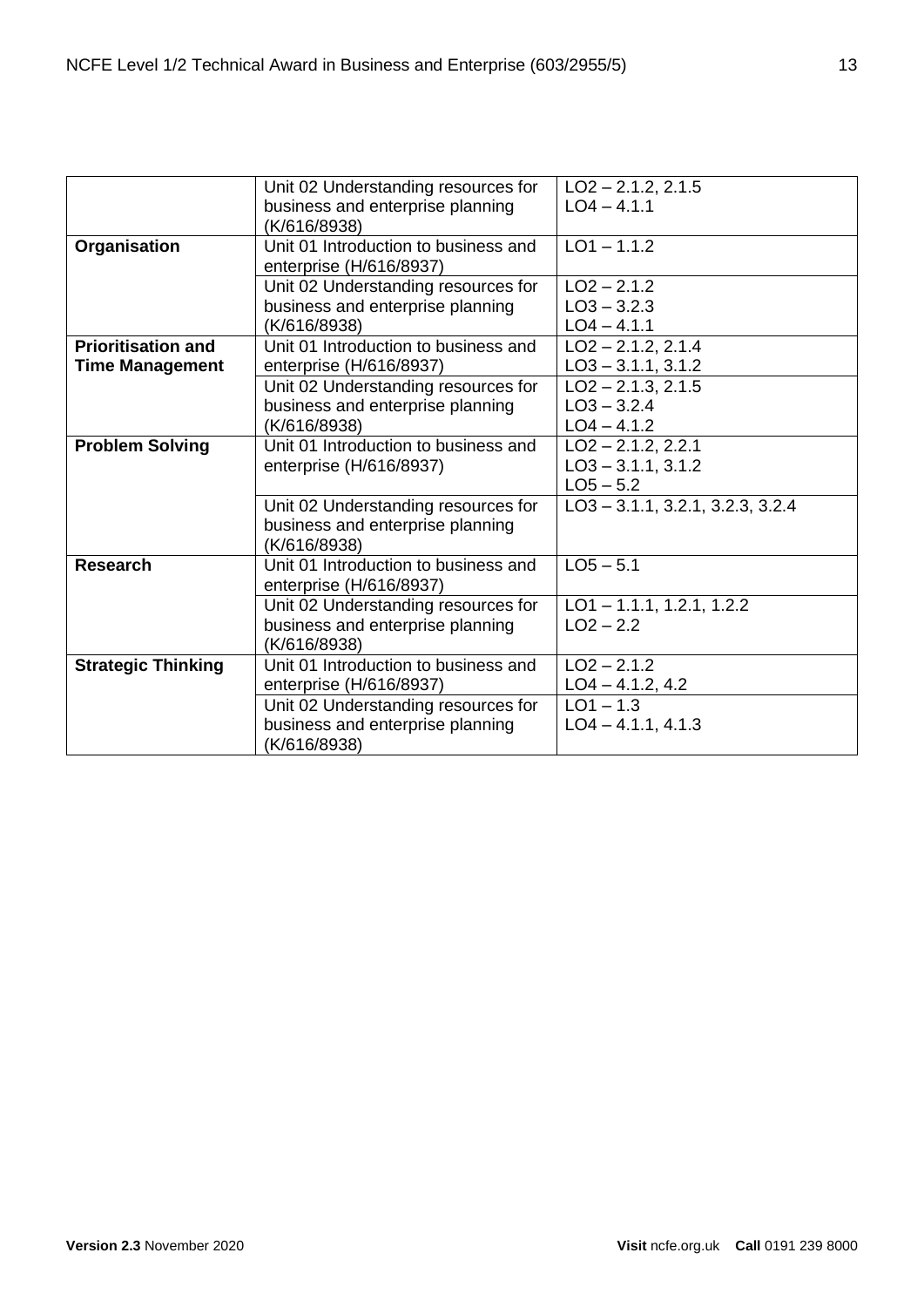# **Section 2**

### **Assessment and grading guidance**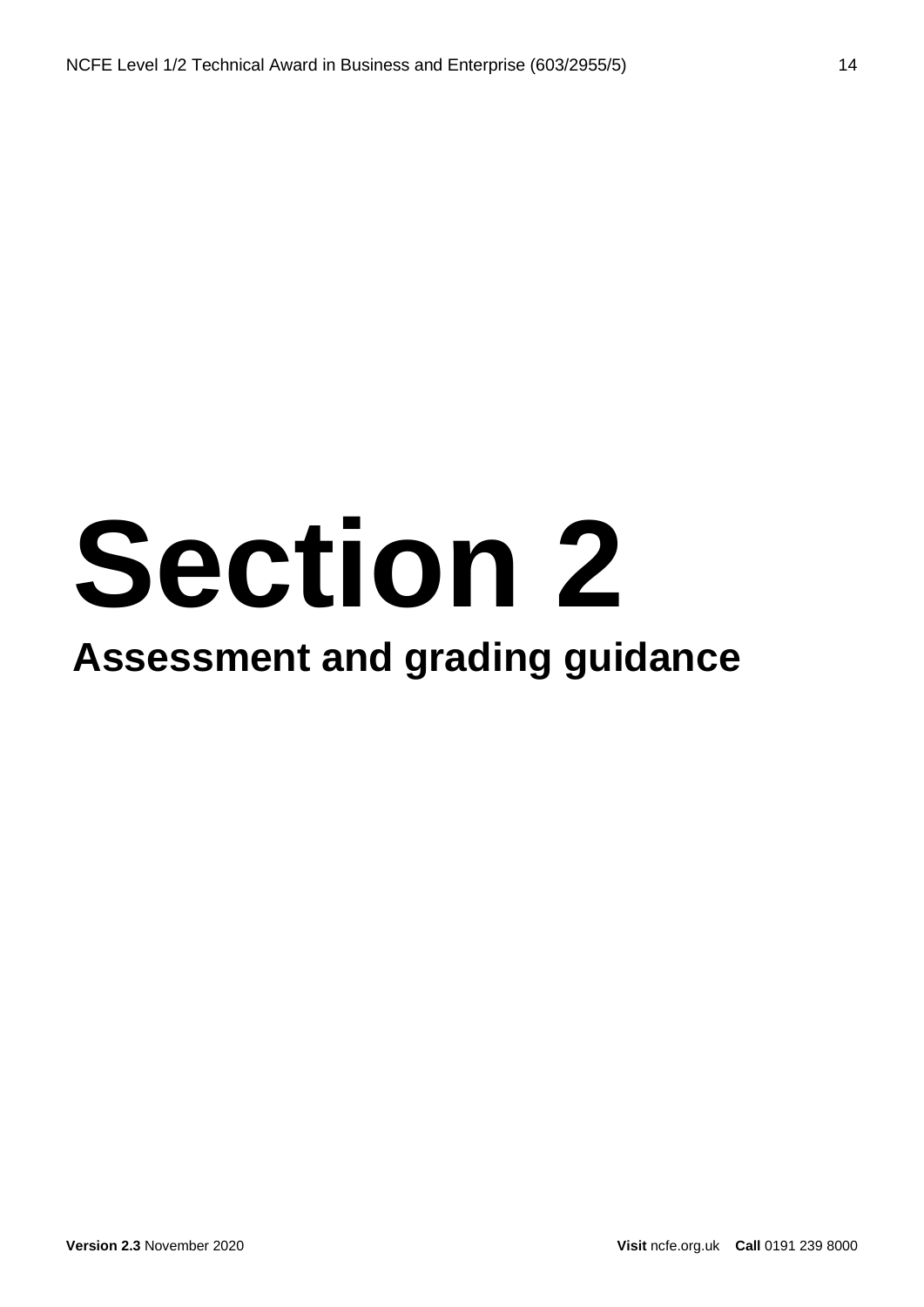#### <span id="page-14-0"></span>**Assessment and grading guidance**

#### <span id="page-14-1"></span>**Qualification structure**

The following table provides an overview of the units, guided learning hours (GLH), unit weightings, types of assessment, unit grades and qualification grades available within this qualification.

| Unit 01      | 48                | 40%       | <b>Externally assessed:</b>                                                           | Unit grades: NYA, L1P, L1M, |
|--------------|-------------------|-----------|---------------------------------------------------------------------------------------|-----------------------------|
|              | <b>GLH</b>        | Weighting | written examination                                                                   | L1D, L2P, L2M, L2D          |
| Unit 02      | 72                | 60%       | Internally assessed:                                                                  | Unit grades: NYA, L1P, L1M, |
|              | <b>GLH</b>        | Weighting | synoptic project*                                                                     | L1D, L2P, L2M, L2D          |
| <b>TOTAL</b> | 120<br><b>GLH</b> | 100%      | <b>Overall qualification grades:</b><br>NYA, L1P, L1M, L1D, L1D*, L2P, L2M, L2D, L2D* |                             |

\* The internal synoptic project requires effective use of integrated knowledge, understanding and skills from across the full breadth of the qualification content.

Learners must achieve a minimum of a **Level 1 Pass** in the external assessment and the internal assessment to achieve the overall qualification.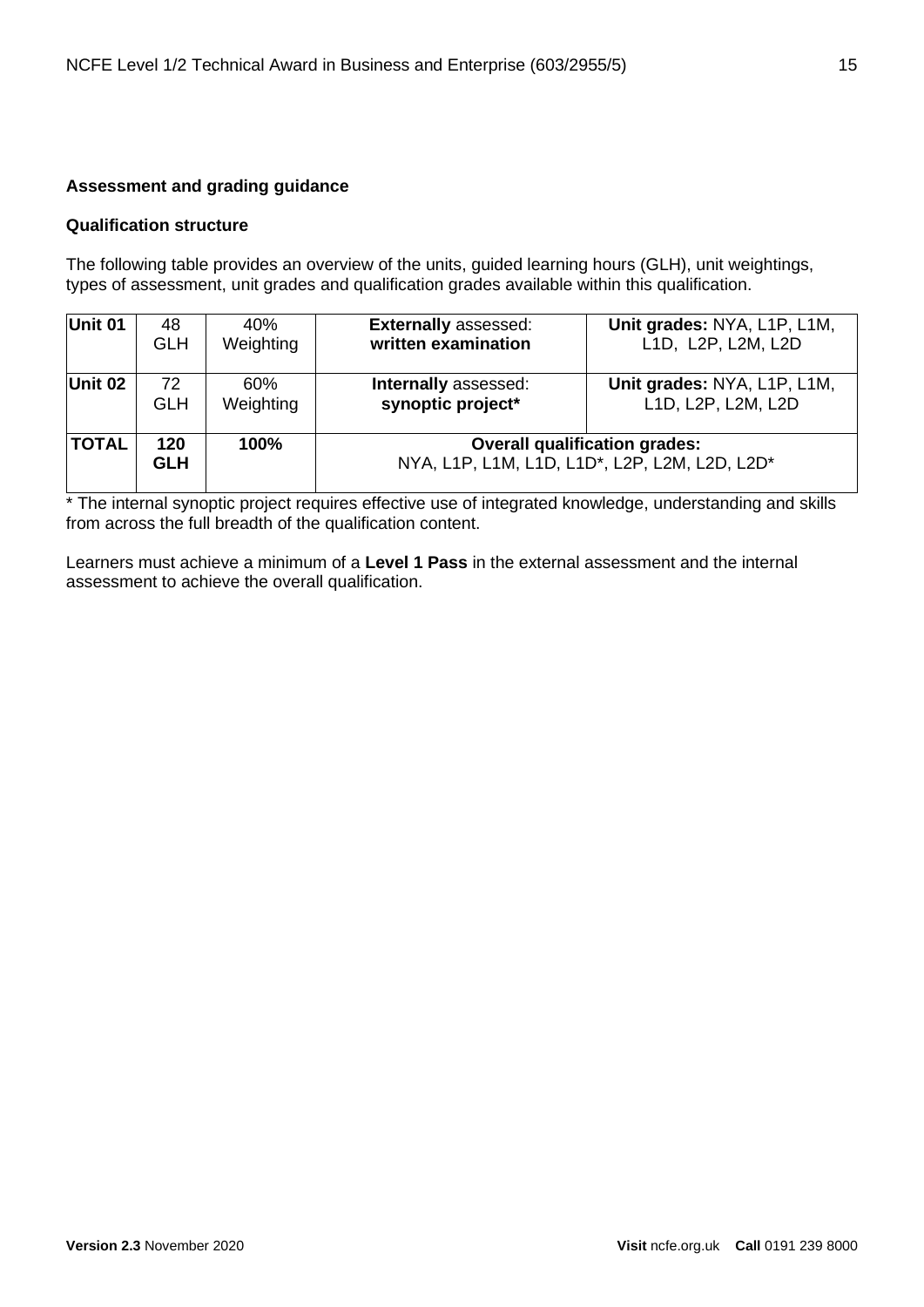#### <span id="page-15-0"></span>**Assessment summary**

This qualification has **two** assessments: **one** external written examination and **one** internal synoptic project.

| <b>External assessment</b>           |                                                                                                                                                                                            |  |  |
|--------------------------------------|--------------------------------------------------------------------------------------------------------------------------------------------------------------------------------------------|--|--|
| <b>Assessment method</b>             | <b>Description</b>                                                                                                                                                                         |  |  |
| <b>Externally set</b>                | 40% of the technical award                                                                                                                                                                 |  |  |
| written examination                  |                                                                                                                                                                                            |  |  |
|                                      | Written examination:                                                                                                                                                                       |  |  |
| <b>Externally marked</b>             |                                                                                                                                                                                            |  |  |
|                                      | 80 marks<br>$\bullet$                                                                                                                                                                      |  |  |
|                                      | 1 hour 30 minutes                                                                                                                                                                          |  |  |
|                                      | a mixture of multiple-choice, short-answer and extended-response<br>questions.                                                                                                             |  |  |
|                                      | The written examination will assess the learner's knowledge and<br>understanding of content from Unit 01 and target assessment objectives<br>AO1, AO2 and AO3.                             |  |  |
| External examination<br>availability | The examination windows are expected in March and November every<br>year; however, these are subject to change so please refer to the<br>Assessment Window Guide available on our website. |  |  |
|                                      | Learners will have one opportunity to resit.                                                                                                                                               |  |  |

<span id="page-15-2"></span><span id="page-15-1"></span>

| <b>Internal assessment</b>                |                                                                                                                                                                                                                                                                                                                                                                                                                                                                                                                                                      |  |  |
|-------------------------------------------|------------------------------------------------------------------------------------------------------------------------------------------------------------------------------------------------------------------------------------------------------------------------------------------------------------------------------------------------------------------------------------------------------------------------------------------------------------------------------------------------------------------------------------------------------|--|--|
| <b>Assessment method</b>                  | <b>Description</b>                                                                                                                                                                                                                                                                                                                                                                                                                                                                                                                                   |  |  |
| <b>Externally set</b>                     | 60% of the technical award                                                                                                                                                                                                                                                                                                                                                                                                                                                                                                                           |  |  |
| synoptic project                          |                                                                                                                                                                                                                                                                                                                                                                                                                                                                                                                                                      |  |  |
|                                           | The completion time for the Synoptic Project is 21 hours of supervised time.                                                                                                                                                                                                                                                                                                                                                                                                                                                                         |  |  |
| <b>Internally graded</b>                  |                                                                                                                                                                                                                                                                                                                                                                                                                                                                                                                                                      |  |  |
| <b>Externally quality</b><br>assured      | The synoptic project will assess the learner's ability to effectively draw<br>together their knowledge, understanding and skills from across the whole<br>vocational area. The synoptic project will target assessment objectives AO1,<br>AO2, AO3, AO4 and AO5.                                                                                                                                                                                                                                                                                     |  |  |
|                                           | The synoptic project will be externally set by NCFE, internally graded by the<br>centre and externally quality assured by NCFE.                                                                                                                                                                                                                                                                                                                                                                                                                      |  |  |
| Internal synoptic project<br>availability | The learner should not undertake the synoptic project assessment until all<br>teaching content from Unit 01 and Unit 02 has been delivered. This is to<br>ensure that learners are in a position to complete the synoptic project<br>successfully.<br>A different synoptic project brief will be released every <b>December</b> .<br>Therefore learners must use the synoptic project brief released in<br><b>December</b> of the academic session they wish to finish the overall<br>qualification. Learners will have one opportunity to resubmit. |  |  |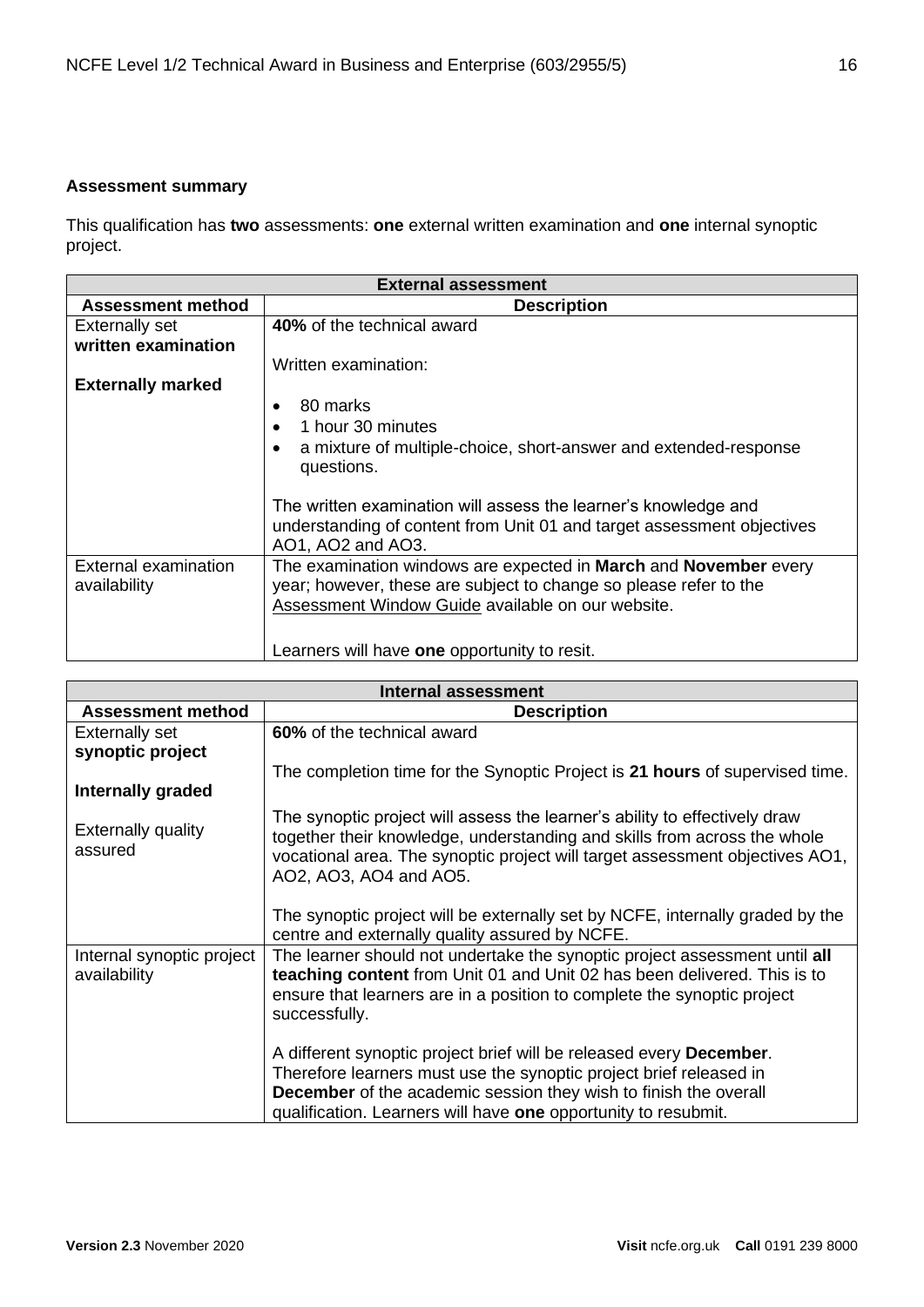#### **External assessment**

The external assessment will be in the form of a written examination, which will assess the learner's knowledge and understanding of content from Unit 01.

A variety of assessment styles will be used, including multiple-choice, short-answer and extendedresponse questions. This will enable learners to demonstrate their breadth of knowledge and understanding of the subject and ensure achievement at the appropriate level, including stretch and challenge. Questions will be written in plain English and in a way that is supportive and accessible to all learners of all abilities.

As far as possible, real-world case studies and contexts which are relevant to the sector will be used. This is to engage and stimulate learners under examination conditions and to facilitate the drawing out of a wide range of knowledge and skills developed throughout their learning.

All questions will be compulsory, with available marks clearly identified. The written examination will be carefully constructed following a rigorous quality control process to ensure that the assessment is valid.

#### <span id="page-16-0"></span>**Synoptic assessment**

Synoptic assessment is an important part of a high-quality vocational qualification because it shows that learners have achieved a holistic understanding of the sector and that they can make effective connections between different aspects of the subject content and across the breadth of the assessment objectives in an integrated way. The Department for Education (DfE) has consulted with Awarding Organisations and agreed the following definition for synoptic assessment:

#### *"A form of assessment which requires a candidate to demonstrate that s/he can identify and use effectively in an integrated way an appropriate selection of skills, techniques, concepts, theories, and knowledge from across the whole vocational area, which are relevant to a key task."*

Synoptic assessment enables learners to show that they can transfer knowledge and skills learnt in one context to resolve problems raised in another. To support the development of a synoptic approach, the qualification encourages learners to make links between elements of the course and to demonstrate how they have integrated and applied their increasing knowledge and skills.

As learners progress through the course, they will use and build upon knowledge and skills learnt across units. The internal synoptic project will test the learners' ability to respond to a real-world situation.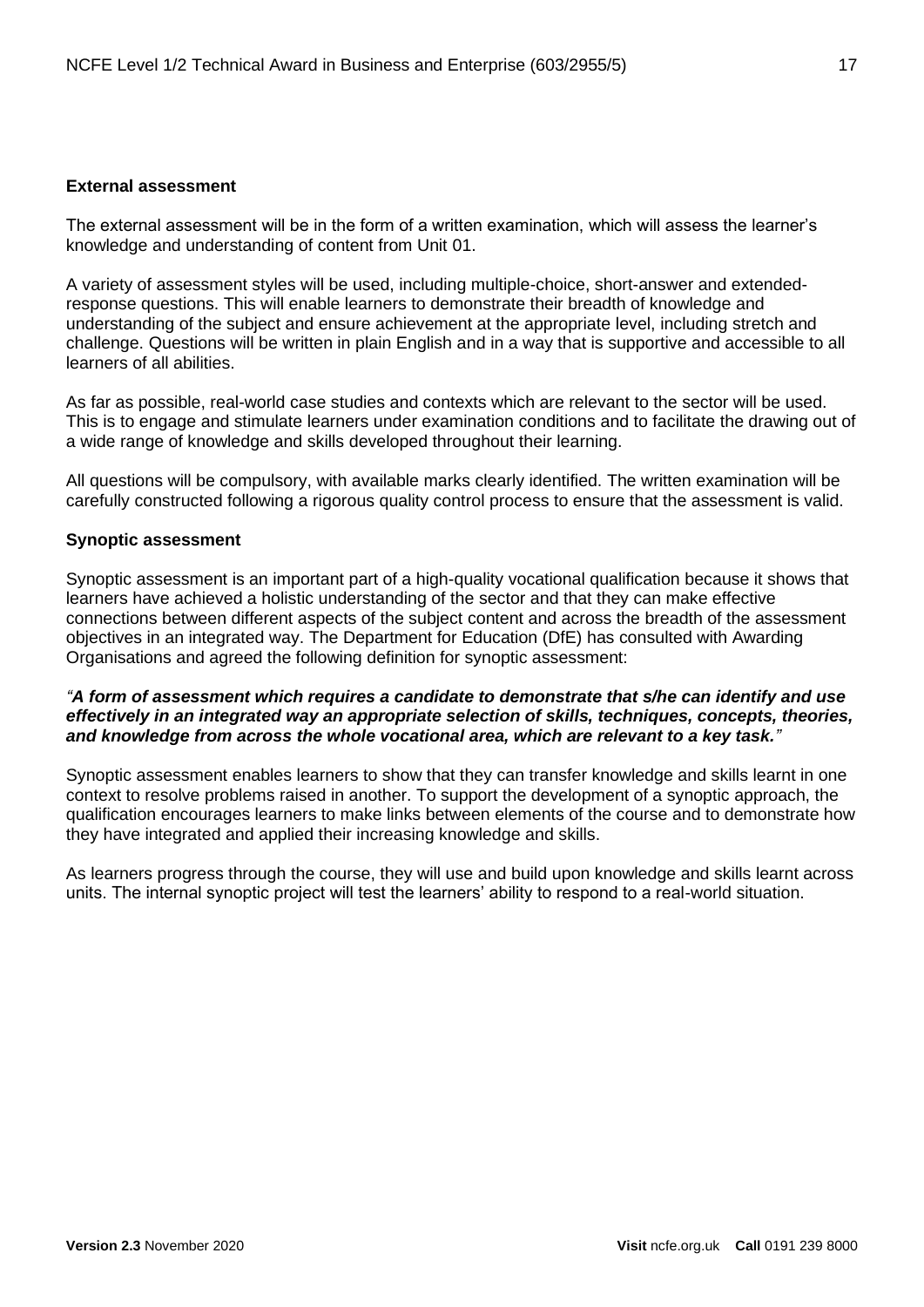#### <span id="page-17-0"></span>**Assessment objectives**

The assessment of our technical awards is mapped against assessment objectives (AOs). These AOs provide a consistent framework for learners and are applied synoptically, allowing learners to show their knowledge, understanding and skills from across the full breadth of the qualification.

The AOs that will be assessed against the content in our technical awards are:

|                 | Recall knowledge and show understanding                                                         |
|-----------------|-------------------------------------------------------------------------------------------------|
| AO <sub>1</sub> | The emphasis here is for learners to recall and communicate the fundamental elements of         |
|                 | knowledge and understanding.                                                                    |
|                 | Apply knowledge and understanding                                                               |
| <b>AO2</b>      | The emphasis here is for learners to apply their knowledge and understanding to real-world      |
|                 | contexts and novel situations, including finding creative solutions.                            |
|                 | Analyse and evaluate knowledge and understanding                                                |
| AO3             | The emphasis here is for learners to develop analytical thinking skills to make reasoned        |
|                 | judgements and reach conclusions.                                                               |
|                 | Demonstrate and apply technical skills and processes                                            |
| AO4             | The emphasis here is for learners to demonstrate the essential technical skills relevant to the |
|                 | vocational sector, by applying the appropriate processes, tools and techniques.                 |
|                 | Manage and evaluate the project                                                                 |
| AO5             | The emphasis here is for learners to develop the necessary skills of forethought, time          |
|                 | management, self-reliance and self-reflection.                                                  |

#### <span id="page-17-1"></span>**Assessment objective weightings**

The table below shows the approximate weightings for each of the AOs in the technical award assessments.

| <b>AOs</b>                          | <b>External assessment</b><br>(approx. %) | <b>Internal assessment</b><br>${\rm (approx. \%)}$ | <b>Overall weighting</b><br>(approx. %) |
|-------------------------------------|-------------------------------------------|----------------------------------------------------|-----------------------------------------|
| AO <sub>1</sub>                     | 18%                                       | 6%                                                 | 24%                                     |
| AO <sub>2</sub>                     | 12%                                       | 9%                                                 | 21%                                     |
| AO <sub>3</sub>                     | 10%                                       | 12%                                                | 22%                                     |
| AO <sub>4</sub>                     |                                           | 27%                                                | 27%                                     |
| AO <sub>5</sub>                     |                                           | 6%                                                 | 6%                                      |
| Overall weighting of<br>assessments | 40%                                       | 60%                                                | 100%                                    |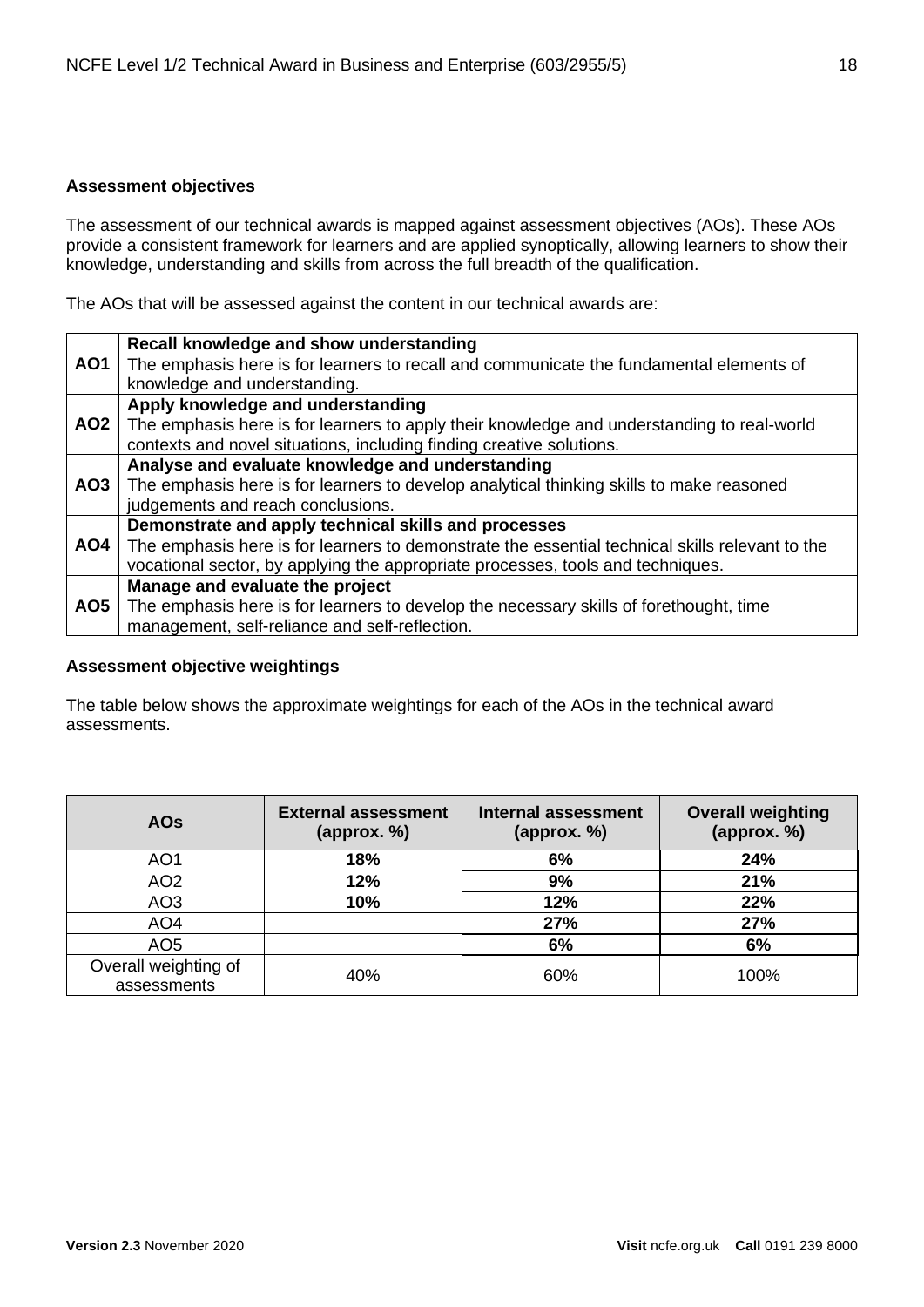#### <span id="page-18-0"></span>**External assessment**

The table below shows the approximate weightings and the raw marks available for each AO in the external assessment. It is based on an 80-mark external assessment.

| <b>AOs</b>        | <b>External assessment</b><br>${\rm (approx. \%)}$ | Raw marks available<br>(approx.) |
|-------------------|----------------------------------------------------|----------------------------------|
| AO1               | 40%                                                | 32marks                          |
| AO2               | 35%                                                | 28 marks                         |
| AO <sub>3</sub>   | 25%                                                | 20 marks                         |
| otal <sup>-</sup> | 100%                                               | 80 marks                         |

Our technical awards are modular, which means that a learner can take and resit external assessments in different assessment windows. External assessments may vary slightly in levels of difficulty and therefore what represented a Level 2 Pass in one assessment window may not be appropriate in the following assessment window.

To resolve this issue, we convert raw marks to uniform marks. The Uniform Mark Scale (UMS) also allows us to account for the relative weighting of the assessment to the qualification as a whole. The UMS for the external assessment is shown below.

| Grade               | <b>UMS Marks</b> |
|---------------------|------------------|
| Level 2 Distinction | 138-160          |
| Level 2 Merit       | 115-137          |
| Level 2 Pass        | $92 - 114$       |
| Level 1 Distinction | $70 - 91$        |
| Level 1 Merit       | $47 - 69$        |
| Level 1 Pass        | 24-46            |
| <b>NYA</b>          | $0 - 23$         |

In order to achieve the external assessment unit, learners must achieve an overall grade of a Level 1 Pass.

**The raw mark grade boundaries are set after each assessment window.** NCFE sets these boundaries judgementally, following both qualitative and quantitative analysis, and then converts them to UMS. For example:

**Assessment Window 1** - The raw mark grade boundary for a Level 2 Pass has been judged to be at 48 marks and a Level 2 Merit at 56 marks.

| Grade                | <b>Raw Mark</b> | <b>UMS Mark</b> |
|----------------------|-----------------|-----------------|
| <b>Level 2 Merit</b> | 56              | 115             |
|                      | 55              | 112             |
|                      | 54              | 109             |
|                      | 53              | 106             |
| <b>Level 2 Pass</b>  | 52              | 104             |
|                      | 51              | 101             |
|                      | 50              | 98              |
|                      | 49              | 95              |
|                      | 48              | 92              |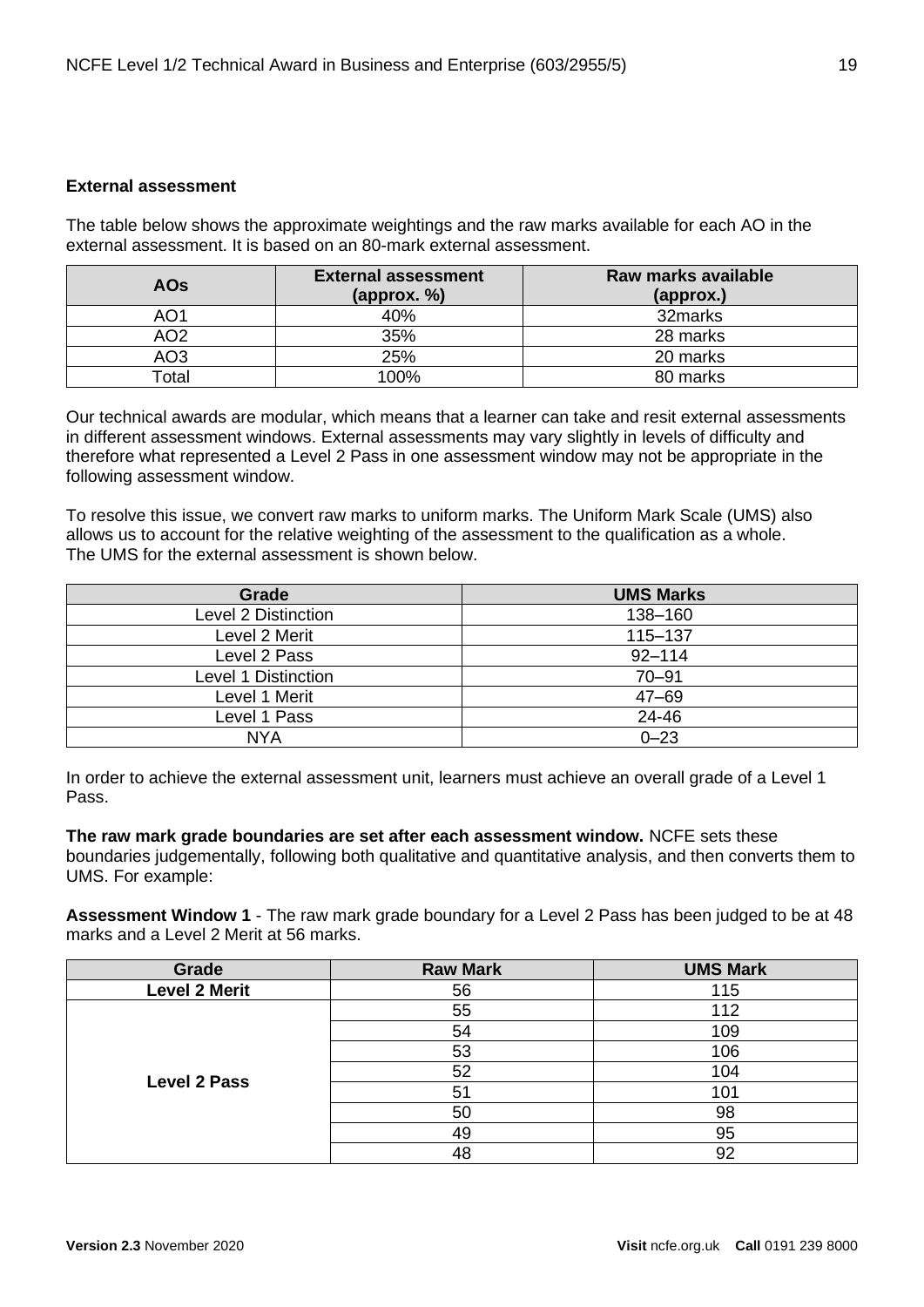**Assessment Window 2** *-* The raw mark grade boundary for a Level 2 Pass has been judged to be at 50 marks and a Level 2 Merit at 58 marks.

| Grade                | <b>Raw Mark</b> | <b>UMS Mark</b> |
|----------------------|-----------------|-----------------|
| <b>Level 2 Merit</b> | 58              | 115             |
|                      | 57              | 112             |
|                      | 56              | 109             |
|                      | 55              | 106             |
| <b>Level 2 Pass</b>  | 54              | 104             |
|                      | 53              | 101             |
|                      | 52              | 98              |
|                      | 51              | 95              |
|                      | 50              | 92              |

Although the raw mark grade boundaries in Assessment Window 1 and Assessment Window 2 are different, they have the same value in terms of UMS marks when contributing to the qualification as a whole.

NCFE will publish the raw mark grade boundaries following the completion of each assessment window.

#### <span id="page-19-0"></span>**Internal assessment**

#### <span id="page-19-1"></span>**Assessment objectives**

The table below shows the approximate weightings for each AO in the internal assessment.

| <b>AOs</b>      | Internal assessment (approx. %) |
|-----------------|---------------------------------|
| AO1             | 10%                             |
| AO <sub>2</sub> | 15%                             |
| AO <sub>3</sub> | 20%                             |
| AO <sub>4</sub> | 45%                             |
| AO <sub>5</sub> | 10%                             |
| Total           | 100%                            |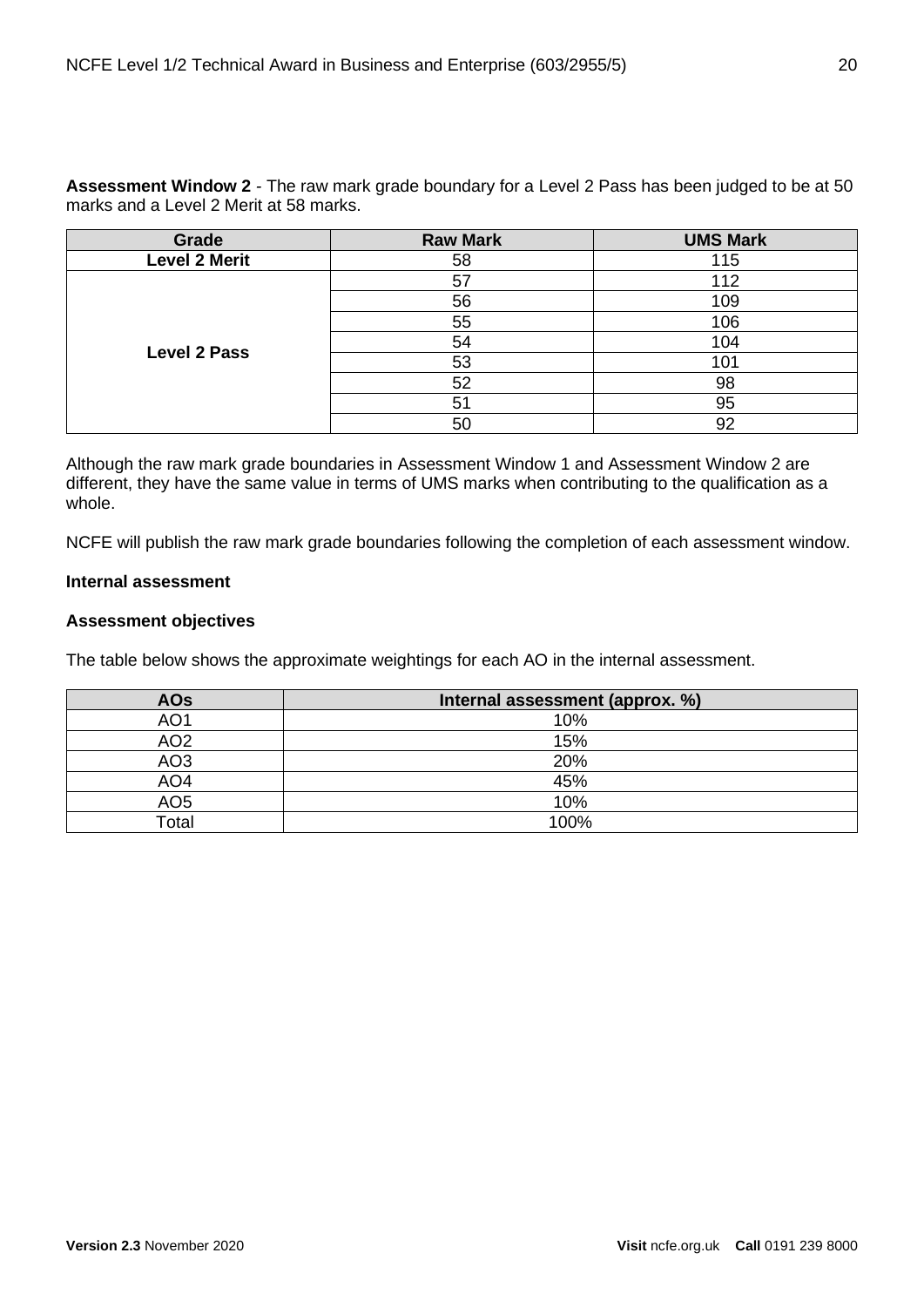#### <span id="page-20-0"></span>**Internal synoptic project brief**

The internal assessment will be in the form of a synoptic project, which will be externally set by NCFE to ensure quality and rigour. A different synoptic project brief will be released every **December**, which will assess the learner in each of the AOs.

We will carefully map and design the synoptic project brief each year to ensure comparbility in the level of difficulty.

A sample of a synoptic project brief and a synoptic project portfolio can be accessed on the qualification webpage.

#### <span id="page-20-1"></span>**Descriptors**

Descriptors have been written for each AO. The descriptors are pitched at different levels in language and expectation and describe the learner's performance at that band.

Assessors will use the descriptors to determine the banding decision for each AO. This banding is based on the assessment of the final piece of work that the learner submits.

Each AO is weighted and contributes differently to the overall unit grade. This is explained further in the section 'Calculating the overall internal synoptic project grade'.

If the learner has insufficient evidence to meet the 'Band 1' criteria for any of the AOs, a grade of 'Not Yet Achieved' will be awarded for that AO.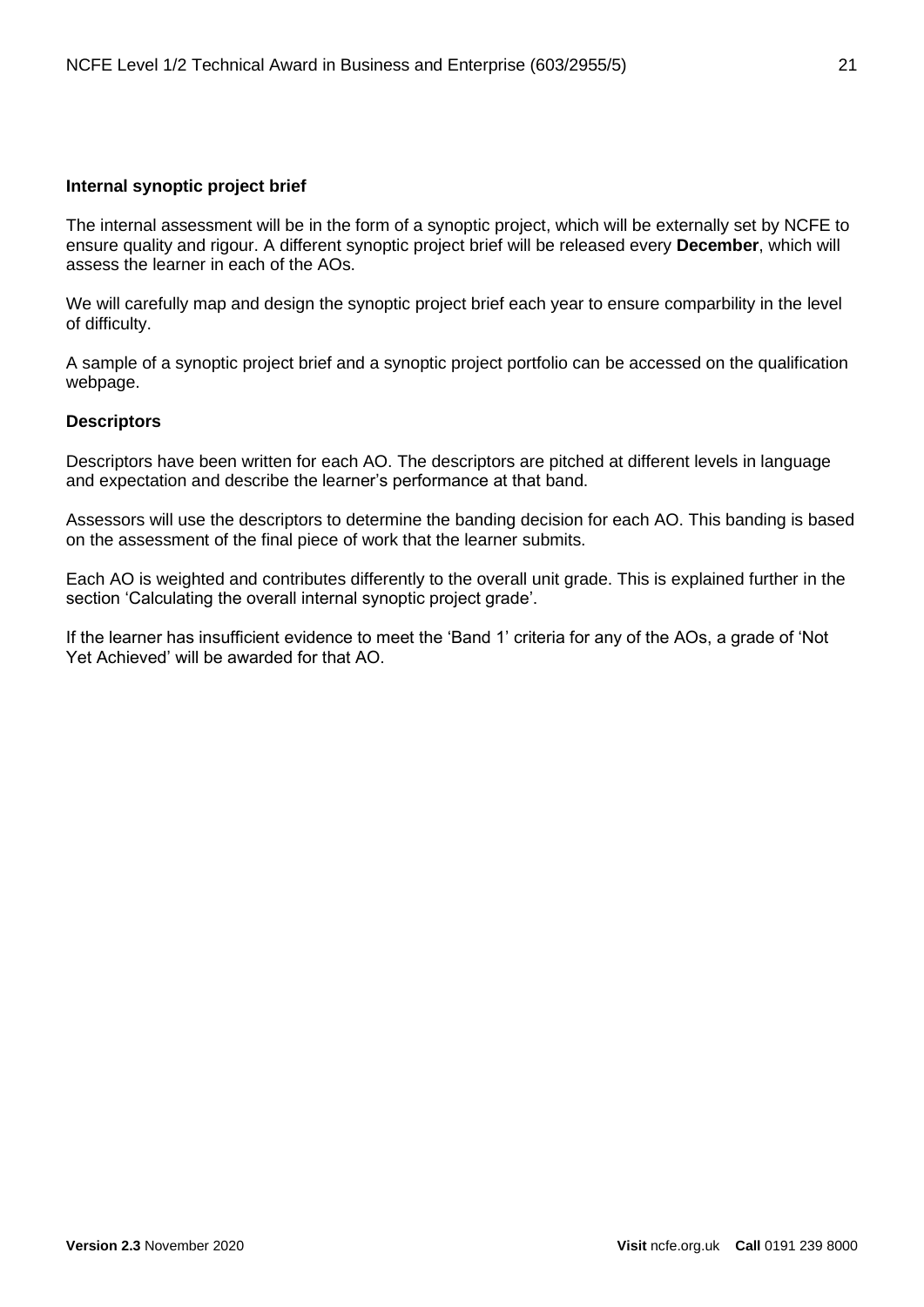| AO1 Recall knowledge and show understanding |                                                                                                                                       |  |
|---------------------------------------------|---------------------------------------------------------------------------------------------------------------------------------------|--|
| <b>Band</b>                                 | <b>Descriptors</b>                                                                                                                    |  |
| 3                                           | Learners recall and communicate comprehensive knowledge and understanding from a<br>wide range of business and enterprise principles. |  |
|                                             | Subject-specific terminology is used accurately and consistently throughout the project.                                              |  |
| $\overline{2}$                              | Learners recall and communicate appropriate knowledge and understanding from a range of                                               |  |
|                                             | business and enterprise principles, with some accuracy.                                                                               |  |
|                                             |                                                                                                                                       |  |
|                                             | Learners recall and communicate basic knowledge and understanding from a limited range                                                |  |
|                                             | of business and enterprise principles, with limited accuracy.                                                                         |  |
|                                             |                                                                                                                                       |  |
|                                             | Subject specific terminology, if used, is basic and <b>inconsistent</b> .                                                             |  |
| <b>NYA</b>                                  | No rewardable material.                                                                                                               |  |
|                                             | Subject specific terminology is used appropriately on occasions.                                                                      |  |

| AO2 Apply knowledge and understanding |                                                                                               |  |
|---------------------------------------|-----------------------------------------------------------------------------------------------|--|
| <b>Band</b>                           | <b>Descriptors</b>                                                                            |  |
| $\mathbf{3}$                          | Learners accurately apply knowledge and understanding of business and enterprise              |  |
|                                       | principles, which is relevant to the context and situation.                                   |  |
| $\mathbf{2}$                          | Learners' application of knowledge and understanding of business and enterprise principles is |  |
|                                       | mostly accurate and has some relevance to the context and situation.                          |  |
|                                       | Learners' application of knowledge and understanding of business and enterprise principles is |  |
|                                       | of limited accuracy and relevance to the context and situation.                               |  |
| <b>NYA</b>                            | No rewardable material.                                                                       |  |

| AO3 Analyse and evaluate knowledge and understanding |                                                                                        |  |
|------------------------------------------------------|----------------------------------------------------------------------------------------|--|
| <b>Band</b>                                          | <b>Descriptors</b>                                                                     |  |
| 3                                                    | Learners critically analyse and evaluate selected data and information, systematically |  |
|                                                      | judging and reaching reasoned and valid conclusions.                                   |  |
| $\mathbf{2}$                                         | Learners appropriately analyse and evaluate select data and information, judging and   |  |
|                                                      | reaching suitable conclusions.                                                         |  |
|                                                      | Learners respond simply to data and information and provide comments.                  |  |
| <b>NYA</b>                                           | No rewardable material.                                                                |  |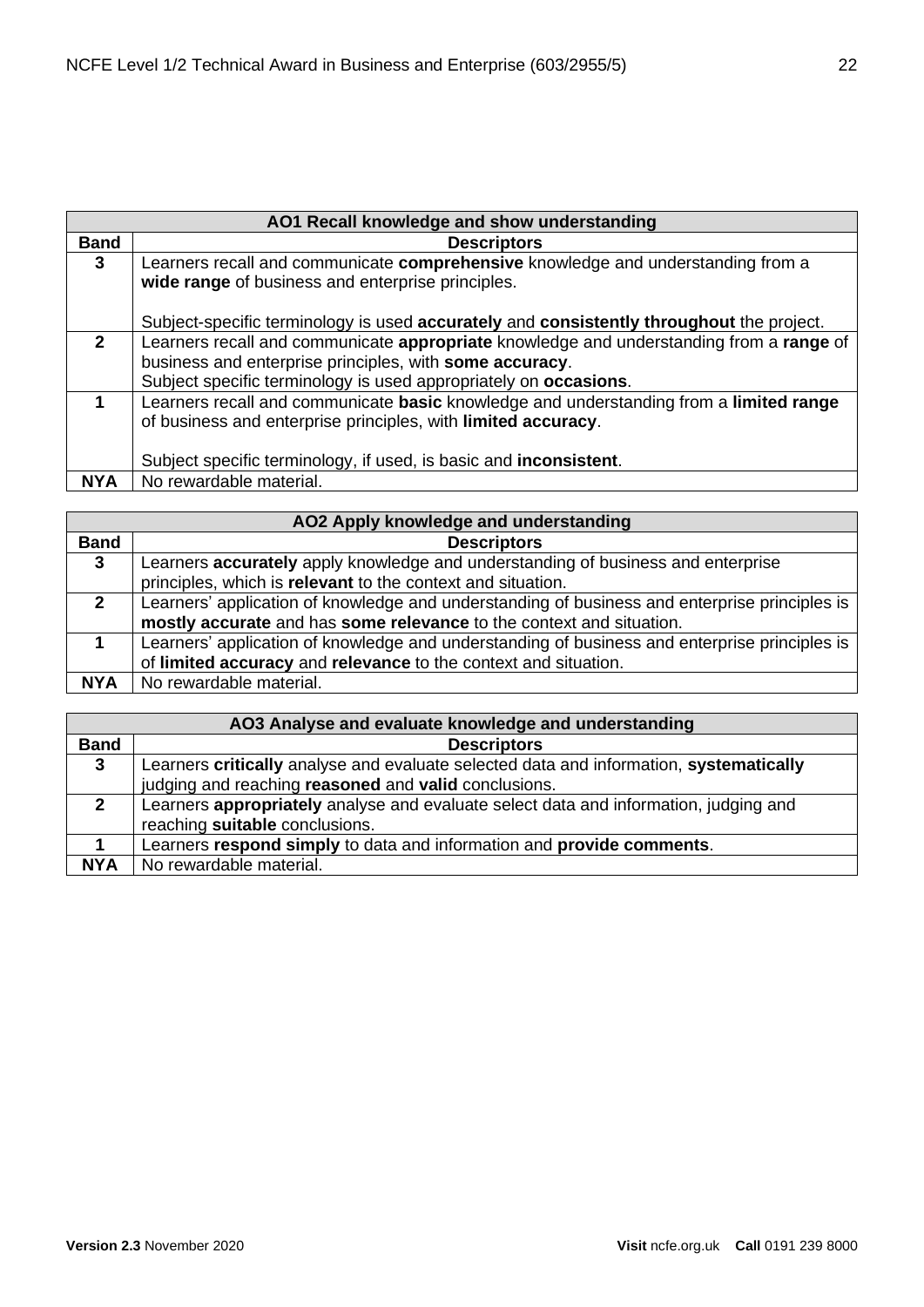|              | AO4 Demonstrate and apply technical skills and processes                                                              |
|--------------|-----------------------------------------------------------------------------------------------------------------------|
| <b>Band</b>  | <b>Descriptors</b>                                                                                                    |
| $\mathbf{3}$ | Learners have demonstrated and applied relevant business and enterprise skills effectively                            |
|              | by applying and using appropriate processes, tools and techniques.                                                    |
|              | Learners have demonstrated and applied business and enterprise skills to develop a<br>complete and effective outcome. |
| $\mathbf{2}$ | Learners have demonstrated and applied mostly relevant business and enterprise technical                              |
|              | skills by applying and using mostly appropriate processes, tools and techniques.                                      |
|              | Learners have demonstrated and applied business and enterprise skills and processes to                                |
|              | develop a mostly complete and working outcome.                                                                        |
| 1            | Learners have demonstrated and applied basic business and enterprise technical skills by                              |
|              | applying and using in a limited way processes, tools and techniques.                                                  |
|              | Learners have demonstrated and applied business and enterprise skills and processes to                                |
|              | develop a partially complete outcome.                                                                                 |
|              |                                                                                                                       |
| <b>NYA</b>   | No rewardable material.                                                                                               |

| AO5 Manage and evaluate the project |                                                                                                                                   |  |
|-------------------------------------|-----------------------------------------------------------------------------------------------------------------------------------|--|
| <b>Band</b>                         | <b>Descriptors</b>                                                                                                                |  |
| $\mathbf{3}$                        | Learners have managed the project, including preparation and planning of a wide range of                                          |  |
|                                     | project stages, time frames and resources.                                                                                        |  |
|                                     | Learners have evaluated a range of their approaches, skills and accomplishments.                                                  |  |
| $\overline{2}$                      | Learners have managed the project, including preparation and planning of a range of project<br>stages, time frames and resources. |  |
|                                     |                                                                                                                                   |  |
|                                     | Learners have evaluated some of their approaches, skills and accomplishments.                                                     |  |
| 1                                   | Learners have managed the project, including preparation and planning of a limited range of                                       |  |
|                                     | project stages, time frames and resources.                                                                                        |  |
|                                     |                                                                                                                                   |  |
|                                     | Learners have commented on some of their approaches, skills and accomplishments.                                                  |  |
| <b>NYA</b>                          | No rewardable material.                                                                                                           |  |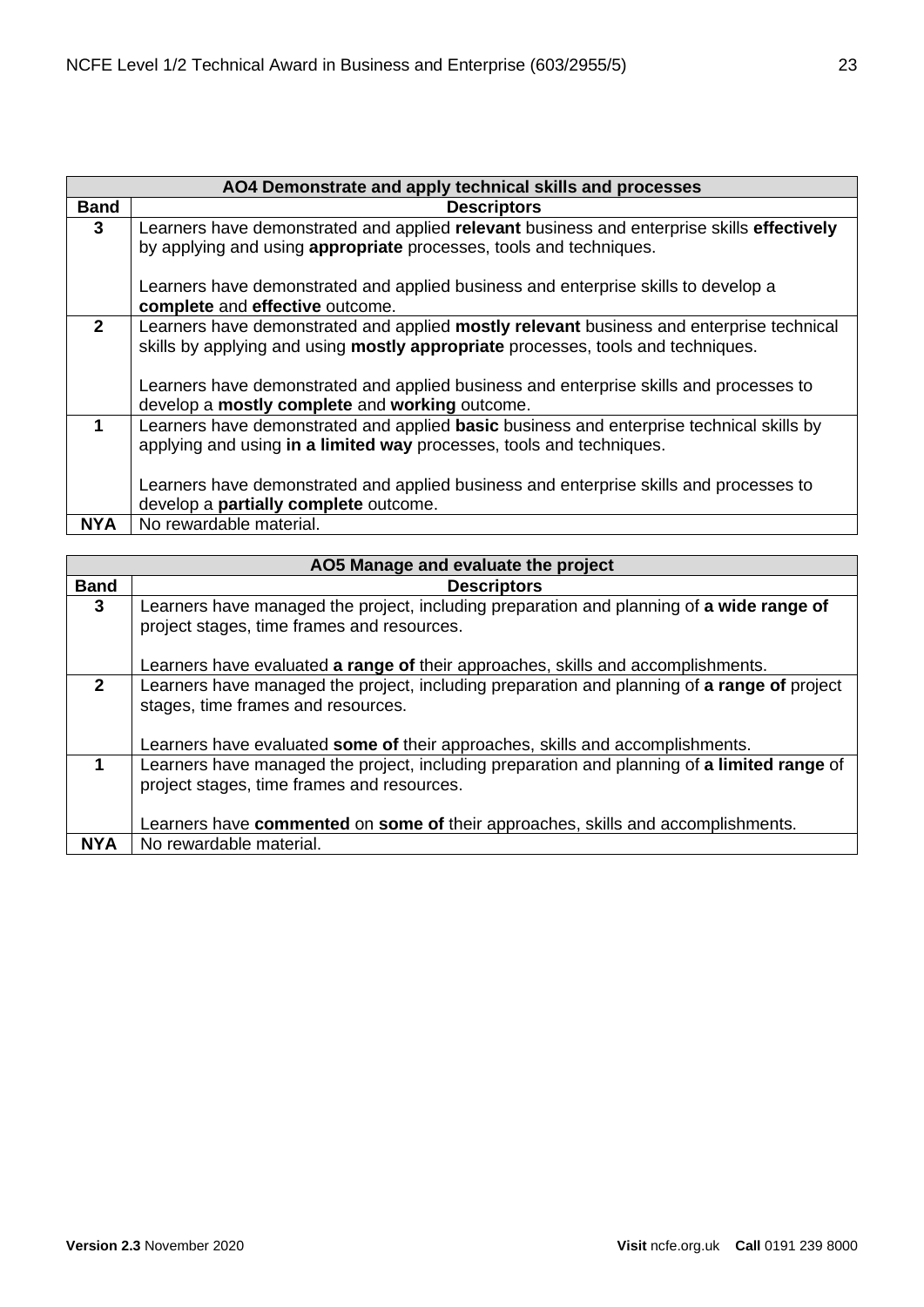#### <span id="page-23-0"></span>**Calculating the overall internal synoptic project grade**

To calculate the overall grade for the internal synoptic project follow these 3 steps:

**Step 1:** Award a suitable band for each AO after selecting the descriptor that best reflects the learner's evidence, assessing the whole project in an integrated way.

The table below shows an example of the bands achieved by a learner for each AO in the internal synoptic project:

| <b>AO</b>       | <b>Band</b> |
|-----------------|-------------|
| AO <sup>-</sup> |             |
| AO2             |             |
| AO3             |             |
| AO <sub>4</sub> |             |
| AO5             |             |

**Step 2:** Once the whole project has been assessed and appropriate bands for each AO selected, the overall grade for the internal synoptic project can be calculated using the learner grade calculator. The learner grade calculator can be accessed via our website on the qualification page.

The overall grade for the internal synoptic project is based on the combination of bands awarded for each AO and the relative weighting of each AO.

The example shown in the table in **Step 1** would be graded at a L2P overall.

**Step 3:** Once you have the overall grade for the internal synoptic project, this can be converted to a UMS score using the table below.

| Grade            | Max UMS 240 (60%) |
|------------------|-------------------|
| L <sub>2</sub> D | 240               |
| L <sub>2</sub> M | 206               |
| L2P              | 171               |
| L1D              | 137               |
| L1M              | 103               |
| L <sub>1</sub> P | 69                |
| <b>NYA</b>       |                   |

For example, a L2P equates to 171 UMS.

The UMS score will be used to calculate the overall qualification grade. This is explained in the section 'Calculating the overall qualification grade'.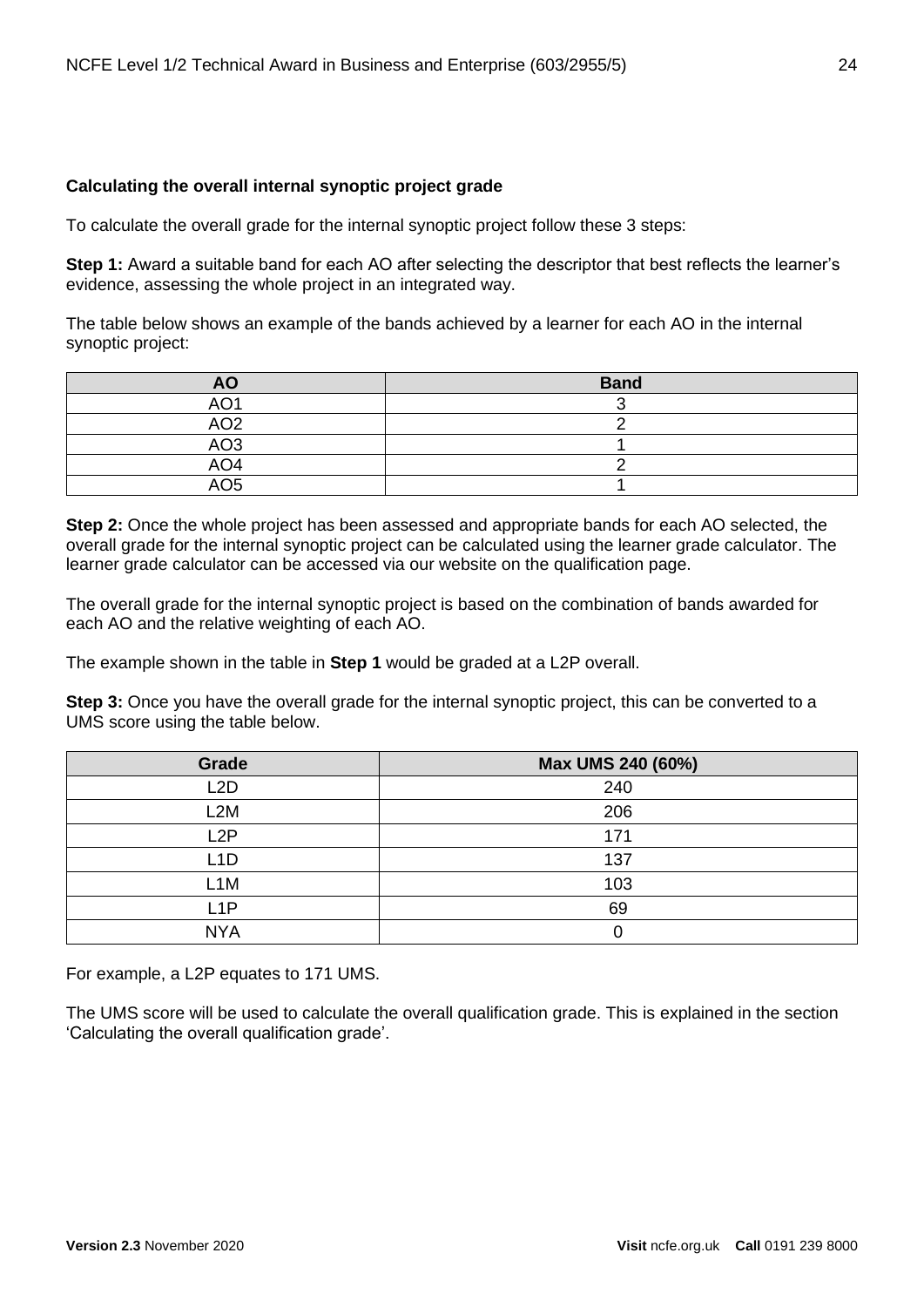#### <span id="page-24-0"></span>**Internal submission attempts**

Learners will only have **two** submission attempts:

#### **First submission**

#### **Submission date for the first submission – by 31 March.**

Learners should submit the project when all tasks have been completed. The Assessor will assess the project holistically, selecting the appropriate band for each Assessment Objective based on all evidence submitted.

Once the work has been assessed, graded and internally quality assured, the unit grade should be submitted to NCFE via the Portal. This will be classed as the first submission. The submitted unit grade will trigger the first external quality assurance visit. It is recommended that centres plan this visit into timetables and confirm the date with the External Quality Assurer at the earliest opportunity.

Ahead of the visit, the External Quality Assurer will select a number of learner portfolios from which to sample assessment decisions and determine whether the descriptors have been applied consistently and in accordance with the qualification specification. If the External Quality Assurer agrees with the assessment decisions they will bank all of the submitted grades. If the External Quality Assurer determines that the grading is too harsh, too lenient or inconsistent from one learner to the next, they will the reject the grades. In this situation, the centre would be required to assess, grade and internally quality assure all learner work again. The External Quality Assurer will then bank the resubmitted grades. Assessors can provide learners with feedback to support them with their second submission, should this be required.

Centres are strongly advised to arrange a date early for a second visit, with the External Quality Assurer, to ensure they receive the visit when they need it.

#### **Second submission**

#### **Submission date for the second submission – by 31 May.**

Learners will have **one** opportunity to resubmit the internal assessment after the first attempt and this will be classed as the **second** submission, for the same internal synoptic project assessment brief. The **second** submission should be used for learners who receive a 'Not Yet Achieved' for their first submission or wish to improve their grades.

Work revised and resubmitted by learners will again need to be assessed, graded, internally quality assured and submitted to NCFE, ready for a second visit from the External Quality Assurer.

If a learner receives a 'Not Yet Achieved' for the **overall unit grade** on the **second** submission, the learner **will not achieve the internal assessment and therefore will not achieve the overall qualification**.

Only once the internal assessment unit grade has been banked and the external assessment completed, will a centre be able to claim certification of the qualification for learners.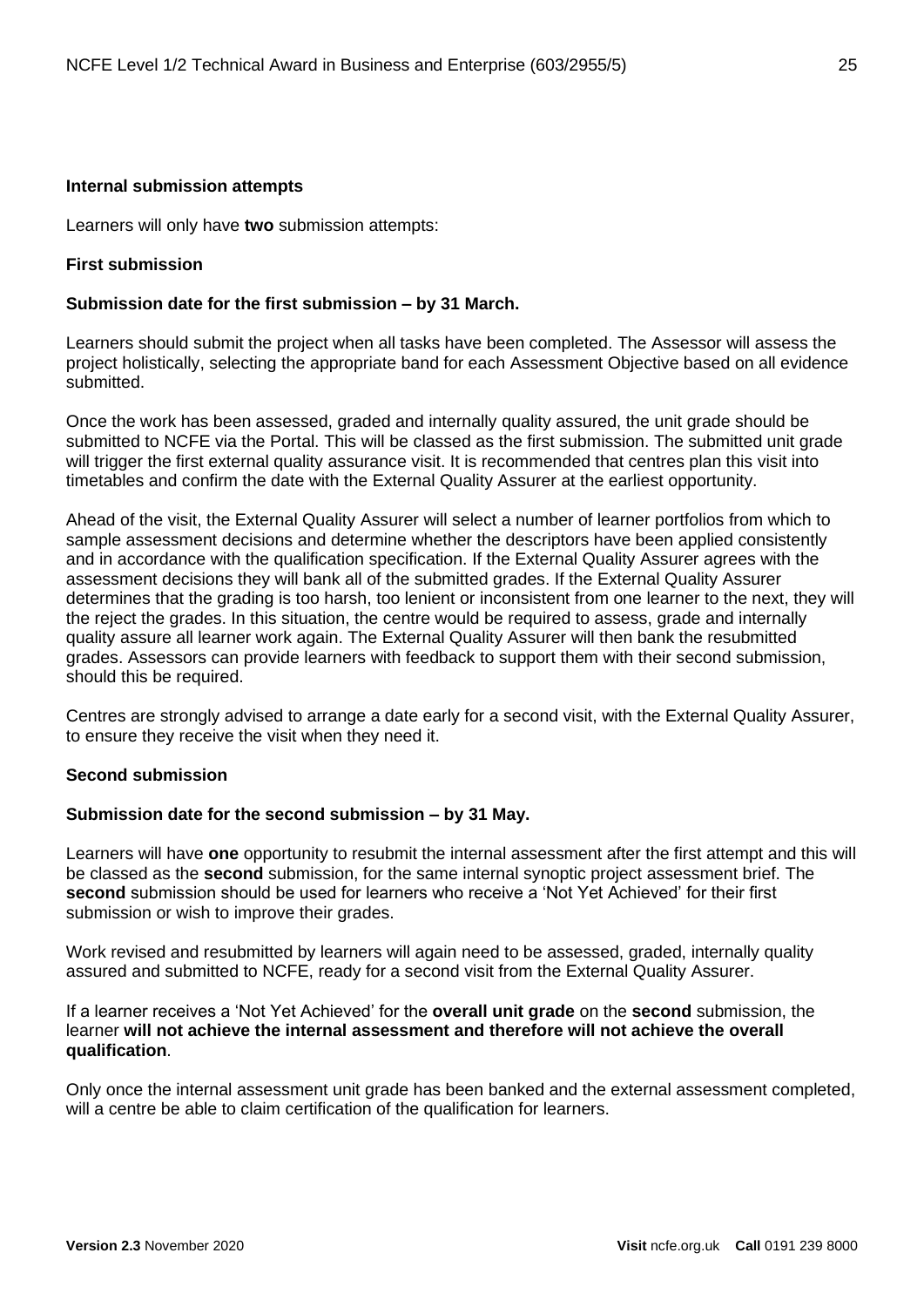#### <span id="page-25-0"></span>**Calculating the overall qualification grade**

Learners must achieve a minimum of a **Level 1 Pass** in both the external assessment and the internal assessment to achieve the overall qualification.

The relationship between uniform marks for the external and internal assessments and overall qualification grades is shown in the tables below.

| Grade                      | <b>External assessment</b><br><b>UMS</b> | <b>Internal assessment</b><br><b>UMS</b> |
|----------------------------|------------------------------------------|------------------------------------------|
| <b>Maximum UMS (400)</b>   | 160 (40%)                                | 240 (60%)                                |
| <b>Level 2 Distinction</b> | 138-160                                  | 240                                      |
| <b>Level 2 Merit</b>       | 115-137                                  | 206                                      |
| <b>Level 2 Pass</b>        | $92 - 114$                               | 171                                      |
| <b>Level 1 Distinction</b> | $70 - 91$                                | 137                                      |
| <b>Level 1 Merit</b>       | $47 - 69$                                | 103                                      |
| <b>Level 1 Pass</b>        | $24 - 46$                                | 69                                       |
| <b>NYA</b>                 | $0 - 23$                                 |                                          |

| <b>Overall qualification grade</b> | <b>UMS</b>  |  |
|------------------------------------|-------------|--|
| <b>Maximum UMS</b>                 | 400         |  |
| Level 2 Distinction*               | 378-400     |  |
| <b>Level 2 Distinction</b>         | 361-377     |  |
| <b>Level 2 Merit</b>               | 304-360     |  |
| <b>Level 2 Pass</b>                | 246-303     |  |
| Level 1 Distinction*               | $207 - 245$ |  |
| <b>Level 1 Distinction</b>         | 190-206     |  |
| <b>Level 1 Merit</b>               | 133-189     |  |
| <b>Level 1 Pass</b>                | $93 - 132$  |  |
| <b>NYA</b>                         | $0 - 92$    |  |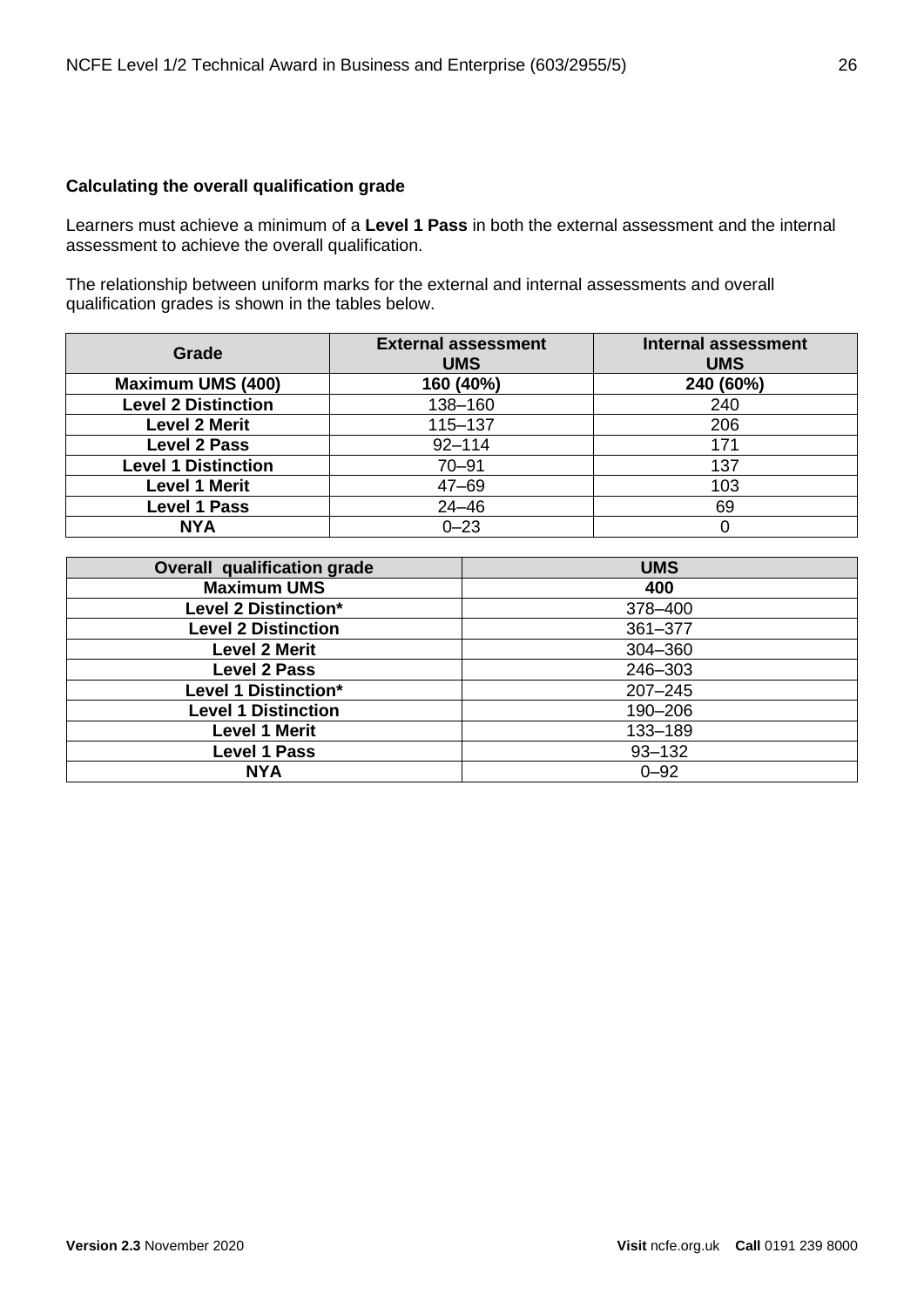To award a Level 2 Distinction\*, a learner must achieve a grade of Level 2 Distinction in the external assessment and a grade of Level 2 Distinction in the internal assessment (total minimum of 378 UMS).

Examples:

| Learner   | <b>External assessment</b> | Internal assessment | <b>Overall qualification</b><br>grade |
|-----------|----------------------------|---------------------|---------------------------------------|
| Learner A | 24 UMS (L1P)               | 206 UMS (L2M)       | 230 UMS = $L1D^*$                     |
| Learner B | 24 UMS (L1P)               | 240 UMS (L2D)       | $264$ UMS = L2P                       |
| Learner C | 20 UMS (NYA)               | 240 UMS (L2D)       | <b>NYA</b>                            |
| Learner D | 160 UMS (L2D)              | 0 UMS (NYA)         | <b>NYA</b>                            |

#### <span id="page-26-0"></span>**Grade calculator**

To help Assessors calculate the internal assessment grades and overall qualification grades, we have created a grade calculator which is available on the qualification webpage under 'Support Materials'. This can be used by the learner to track their performance and targets set themselves or by the Teacher to use for the full learner group/class as a grade tracking log. This will also assist Assessors with benchmarking and target setting learners grades following completion of the external assessment.

*Whilst NCFE do not anticipate any changes to our aggregation methods or any overall grade thresholds there may be exceptional circumstances in which it is necessary to do so to secure the maintenance of standards over time. Therefore overall grade thresholds published within this qualification specification may be subject to change***.**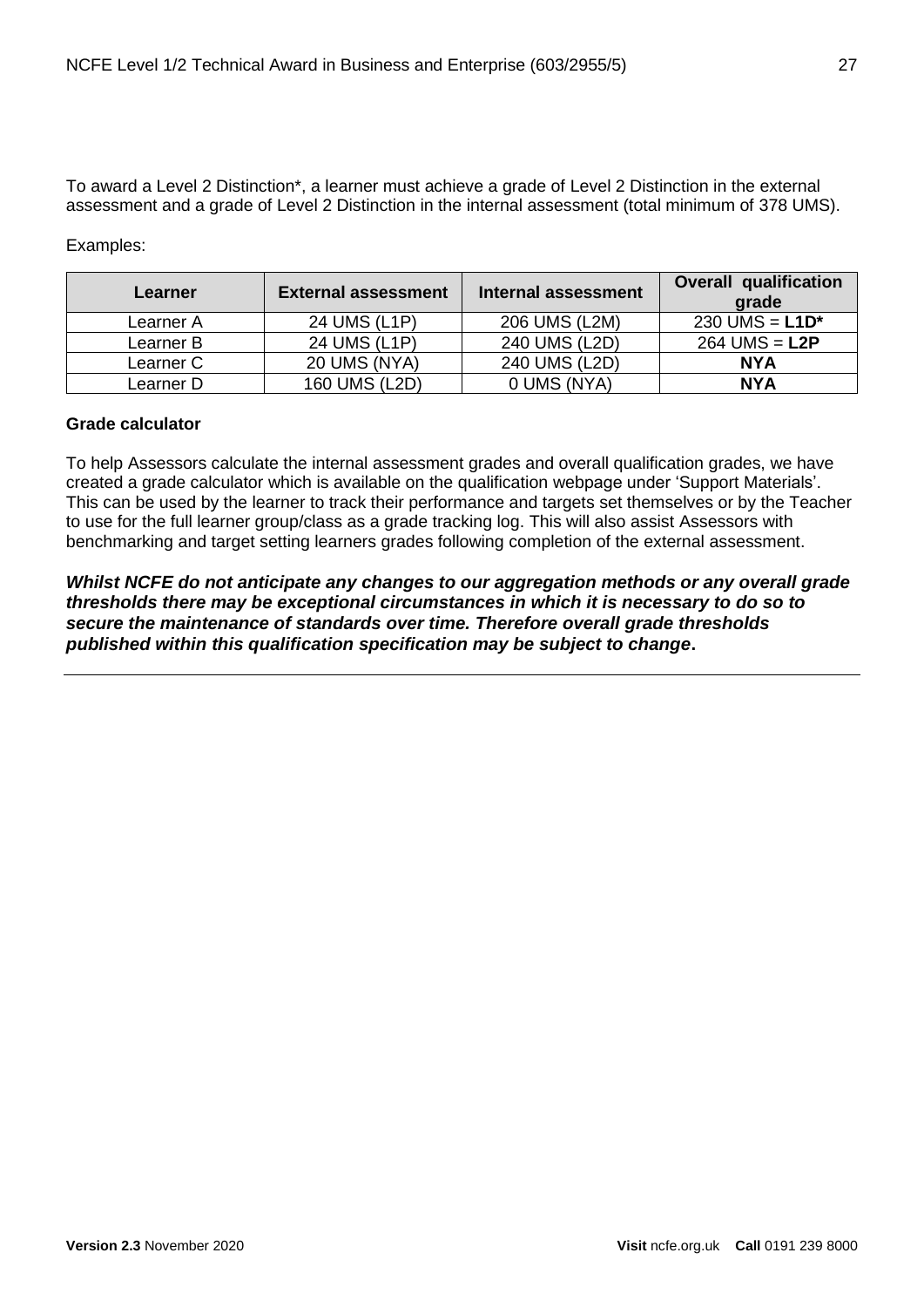# **Section 3**

### **Unit content and assessment guidance**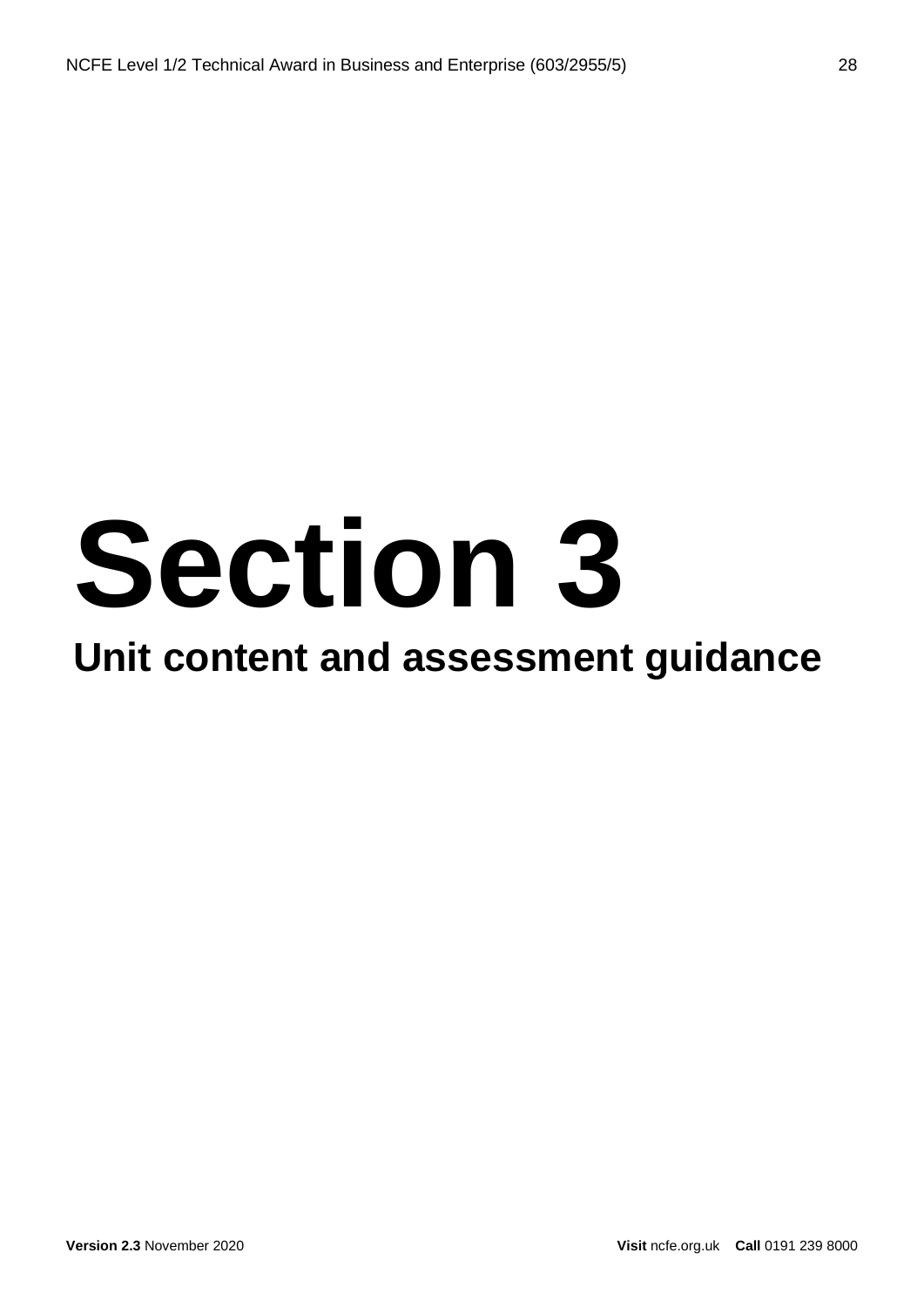#### <span id="page-28-0"></span>**Unit content and assessment guidance**

This section provides details of the unit content of this qualification.

The unit summary provides:

- unit title and number
- unit summary
- guided learning hours
- level
- mandatory/optional
- an indication of how the unit is assessed
- unit percentage weighting contribution towards the overall qualification grade.

The learning outcomes overview provides a summary of the learning outcomes for the whole unit.

Following the unit summary and learning outcome overview, there's detailed information for each unit containing:

- learning outcomes
- teaching content
- suggested teaching approach to support delivery and assessment
- learning resources available
- useful websites.

Information in the teaching content section **must** be covered by the Teacher during the delivery of the unit and should be considered as **mandatory** teaching content.

Anything within the **suggested teaching approach** section is advisory and optional, and is intended to **provide useful advice and guidance to support delivery of the teaching content.**

The regulated unit number is indicated in brackets for each unit (eg M/100/7116). However, to make cross-referencing assessment and quality assurance easier, we've used a sequential numbering system in this document for each unit. The numbering system used within a unit refers to learning outcome, subject topic and teaching content: for example 1.1.1 refers to the learning outcome (first number **1**), the subject topic within that learning content (second number 1.**1**) and the teaching content within the subject topic (third number 1.1.**1**). This will support signposting feedback and tracking.

For further information or guidance about the qualification please contact our Product Development team on 0191 239 8000.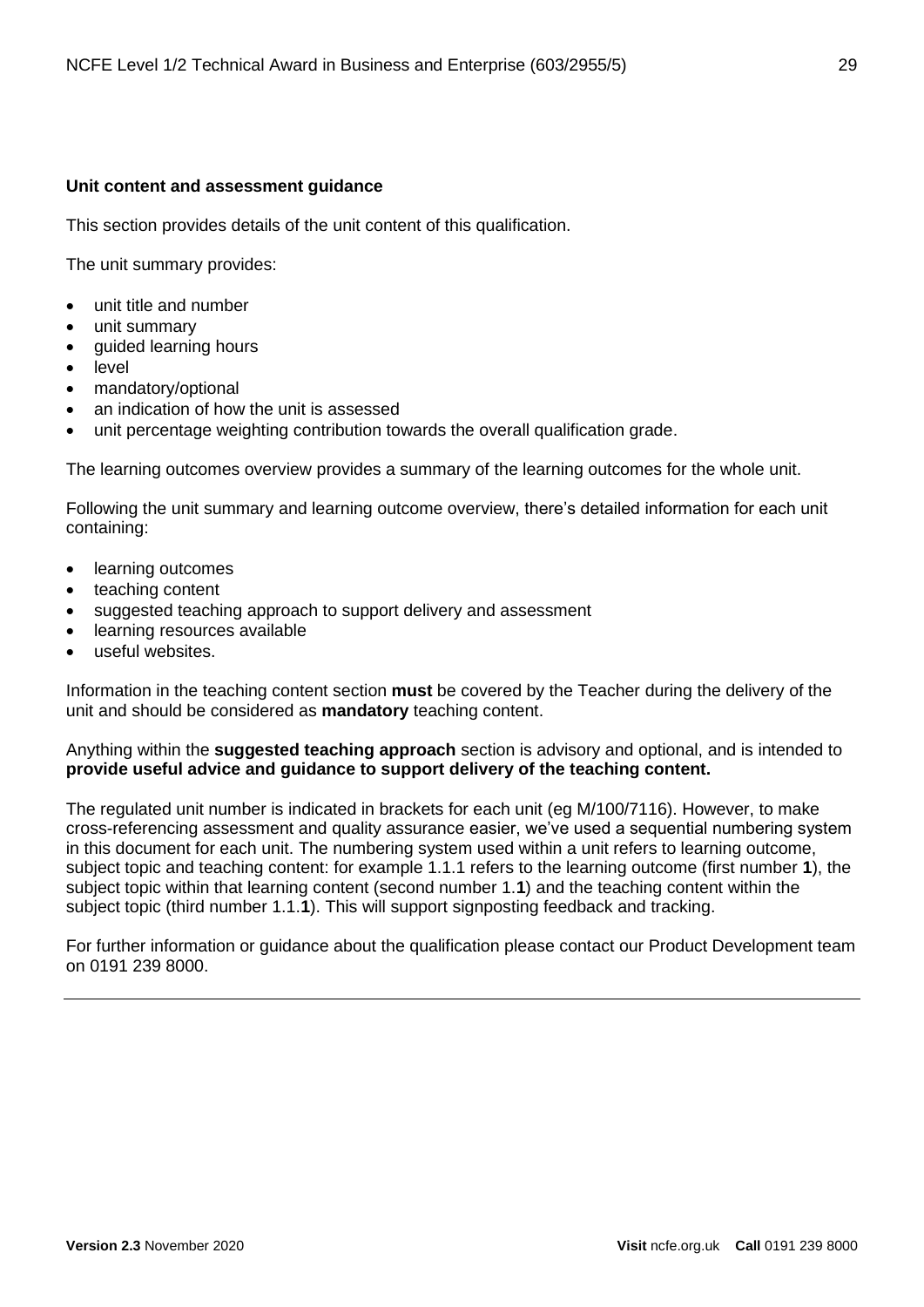#### <span id="page-29-0"></span>**Unit 01 Introduction to business and enterprise (H/616/8937)**

#### **Unit summary**

| <b>Unit introduction</b>     | In this unit learners will show an understanding of what it means to be an<br>entrepreneur and how businesses are organised. Learners will develop<br>knowledge of marketing, operations management and the influences that<br>affect a business. |
|------------------------------|---------------------------------------------------------------------------------------------------------------------------------------------------------------------------------------------------------------------------------------------------|
| <b>Guided learning hours</b> | 48                                                                                                                                                                                                                                                |
| Level                        | Combined L1/L2                                                                                                                                                                                                                                    |
| <b>Assessment</b>            | Externally assessed written examination                                                                                                                                                                                                           |
| Unit weighting               | 40%                                                                                                                                                                                                                                               |

#### **Learning outcomes overview**

#### **Learning outcomes**

LO1: Understand entrepreneurship, business organisation and the importance of stakeholders LO2: Understand the marketing mix, market research, market types and orientation types LO3: Understand operations management LO4: Understand internal influences on business LO5: Understand external influences on business

#### **Learning outcome 1: Understand entrepreneurship, business organisation and the importance of stakeholders**

#### **Teaching content**

*Information in this section must be covered by the Teacher during the delivery of the unit.*

In this learning outcome, learners will develop the knowledge and understanding of business aims and objectives and what it means to be an entrepreneur.

#### **1.1 Entrepreneur**

Learners will know and understand what it means to be an entrepreneur, their motivations, characteristics and skills.

#### **1.1.1 Being an entrepreneur**

Learners should know and understand what it means to be an entrepreneur and what motivates them including:

- Definition of an entrepreneur
- Entrepreneurial motivators
	- o financial
	- o personal
	- o social.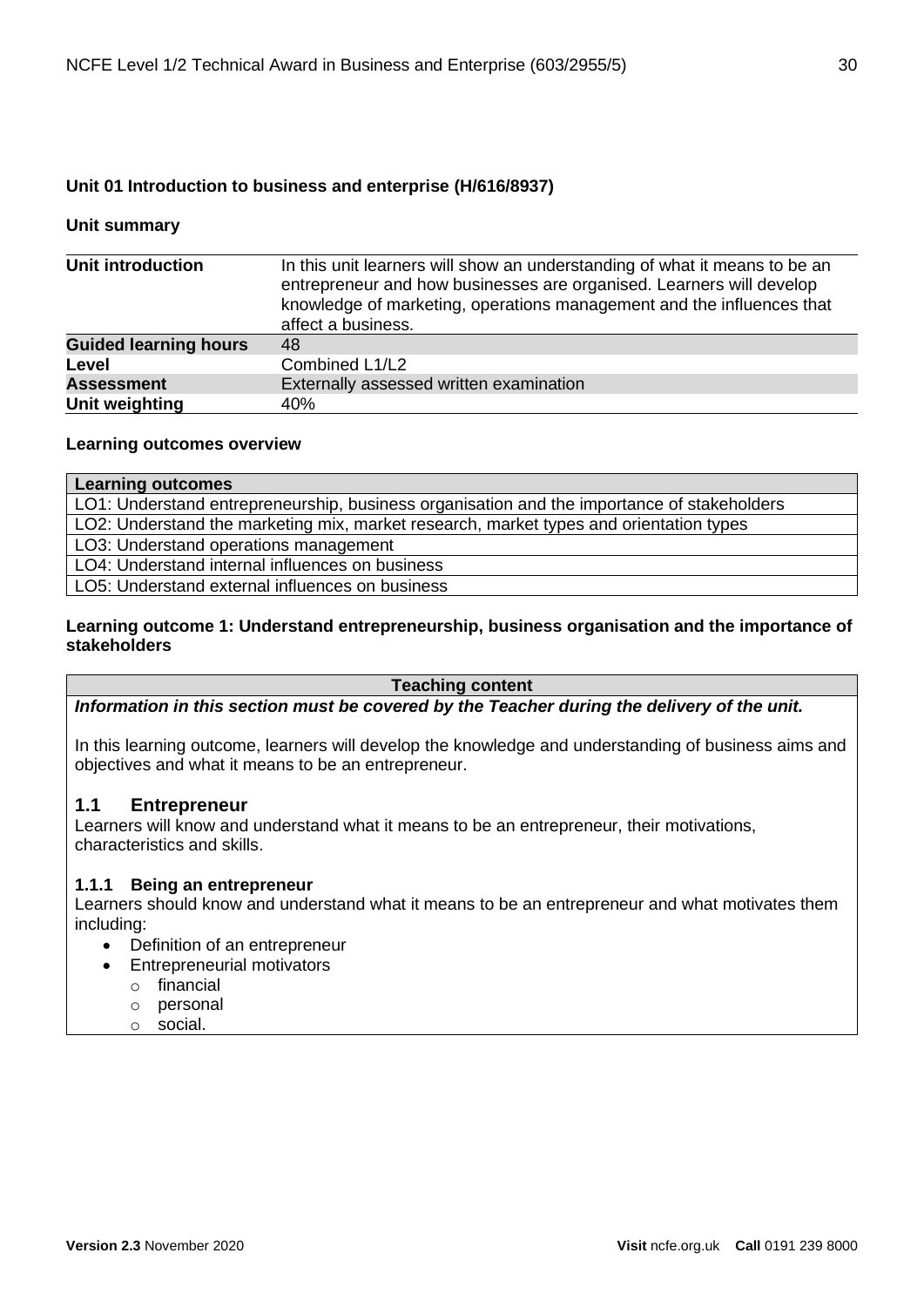#### **1.1.2 Entrepreneurial characteristics and skills**

Learners will know and understand the characteristics and skills of an entrepreneur and their applications in business, including:

- **Confident**
- Motivated
- **Determined**
- Results-focused
- Initiative
- Decision-making
- Analytical ability
- Communication.

#### **1.2 Business aims and objectives**

Learners will know and understand financial and non-financial business aims and objectives and how to apply these in business.

#### **1.2.1 Financial aims and objectives**

Learners will know and understand the financial aims and objectives that a business might have and be able to apply these in business, including:

- Break-even point
- Profitability
- Increasing revenue
- Profit maximisation.

#### **1.2.2 Non-financial aims and objectives**

Learners will know and understand the non-financial aims and objectives that a business might have and be able to apply these in business, including:

- Customer satisfaction
- Expansion
- Employee engagement/satisfaction
- Diversification
- Ethical/corporate responsibility.

#### **1.3 Structures**

#### **1.3.1 Legal structures**

Learners will know and understand the features, liability and sources of finance available to the various legal structures. Learners will know and understand the advantages and disadvantages of each legal structure, including:

- Sole Trader
- Partnership
- Franchise
- Private Limited Company (Ltd)
- Public Limited Company (PLC)
- Cooperative.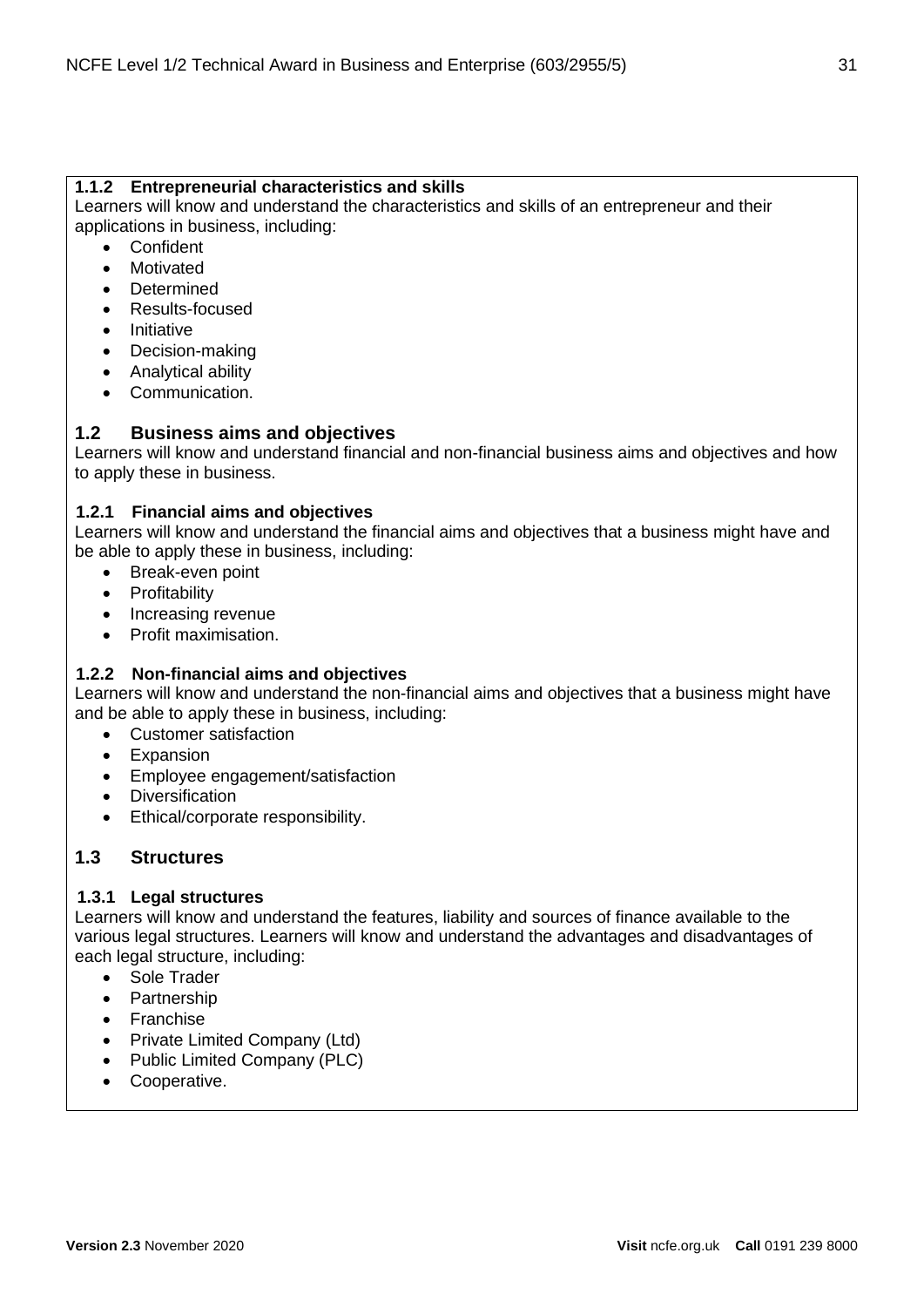#### **1.3.2 Organisational structures**

Learners will know and understand the features of organisational structures, linked to span of control and chain of command. Learners will know and understand the advantages and disadvantages of organisational structures, including:

- Flat organisational structures
- Tall organisational structures.

#### **1.3.3 Restructuring**

Learners will know and understand how and why a business may restructure its organisation, including:

- Delayering
- Redundancies.

#### **1.4 Stakeholder Engagement**

Learners will know and understand the internal and external stakeholders of a business and their aims and objectives, learners will know and understand the advantages of effectively engaging with stakeholders.

#### **1.4.1 Internal stakeholders**

The learners will know and understand the internal stakeholders of a business and their needs, including:

- Employees
- Managers
- Owners
- Workers.

#### **1.4.2 External stakeholders**

The learners will know and understand the external stakeholders of a business and their aims and objectives, including:

- Customers
- Suppliers
- Shareholders
- Local community
- Government
- Finance providers.

#### **1.4.3 Stakeholder engagement**

The learners will know and understand the advantages of stakeholder engagement, including:

- Staff motivation/retention
- Improved reputation
- New ideas
- Increased share prices.

**Anything within this section of the unit is what must be taught as part of the area of content. These are subject to assessment.**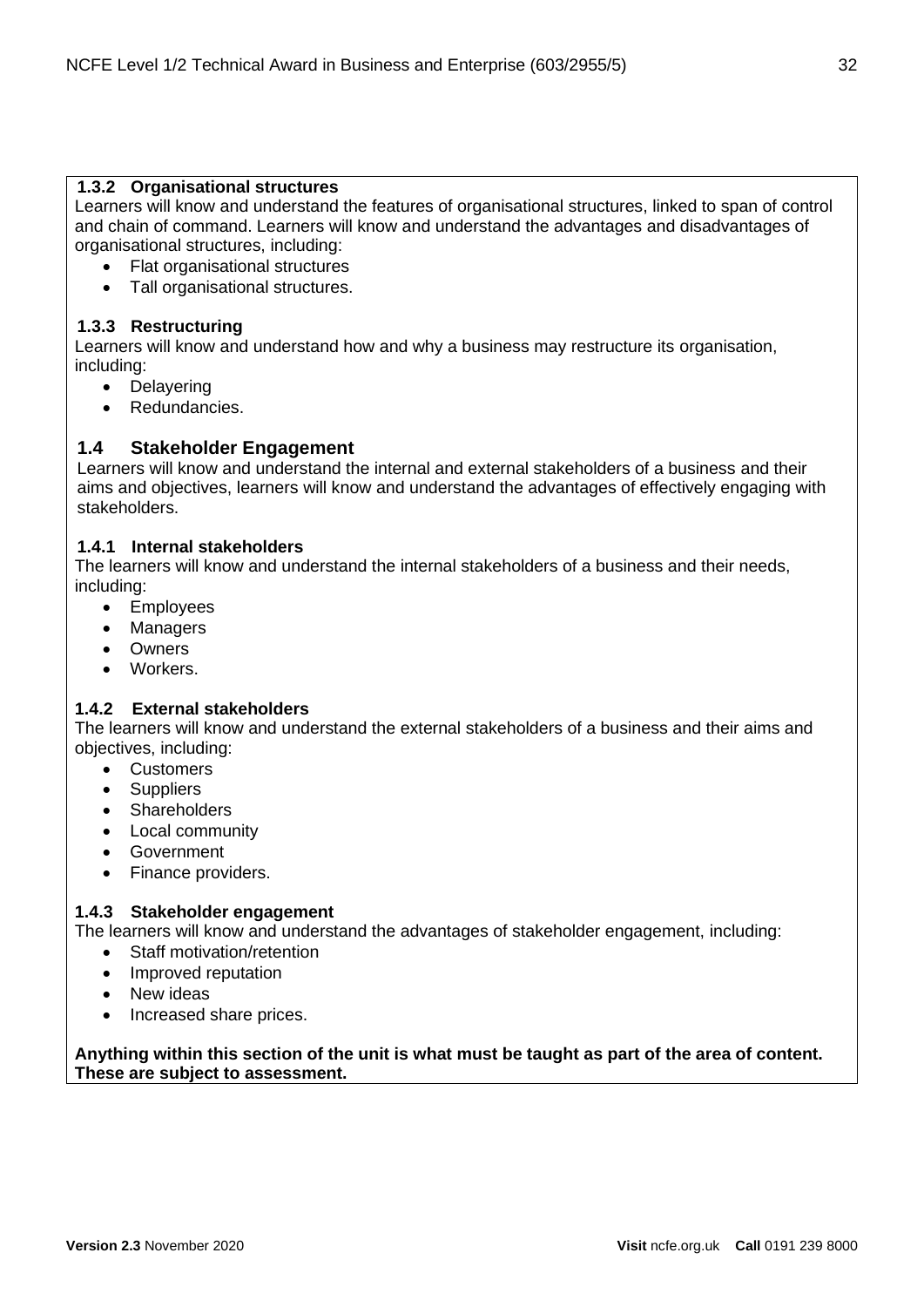#### **Suggested teaching approach**

**In this section, we provide useful advice and guidance to support the delivery of the teaching content. For further detail, please refer to the Scheme of Work available on the NCFE website.**

It is important that learners are given the opportunity to gain knowledge and understanding about entrepreneurship, business organisation and the importance of stakeholders, through a combination of class-based and practical learning.

Delivery of this LO could take place through the study of different case studies about successful entrepreneurs with references to their skills and characteristics. By considering a range of entrepreneurs, learners should be able to see the commonality in skills and characteristics across the range. It would also be advantageous for learners to meet and interview successful entrepreneurs in their own locality to enable them to put the examples into familiar context.

Suitable examples of business aims and objectives should be selected to explore both financial and non-financial aims and objectives in context of known businesses. These could be local, national or international, to provide learners with a variety of structures of business where learners could look at the similarities and differences in business size and structure.

In considering a variety of businesses learners could focus on one well-known business to enable them to put into context the stakeholders. Again, it would be advantageous for learners to consider businesses at local, national or international levels to understand how the size and structure of a business could alter the stakeholders.

#### **External visits/guest speakers:**

- Local business person/entrepreneur
- HR representative from a local business/enterprise
- Finance representative from a local business/enterprise
- Operations manager from a local business/enterprise.

#### **Resources:**

Classroom teaching pack:

- PowerPoint (PPT)
- lesson plans
- scheme of work
- worksheets
- revision workbook.

#### **Any other resources:**

- 'Business Studies For Dummies' *by Richard Pettinger*
- 'Entrepreneur Revolution: How to develop your entrepreneurial mindset and start a business that works' *by Daniel Priestley*
- 'The Business Book: Big Ideas Simply Explained' *by DK*
- 'How Business Works: A Graphic Guide to Business Success' *by DK*
- 'Be a Young Entrepreneur' *by Adam Sutherland.*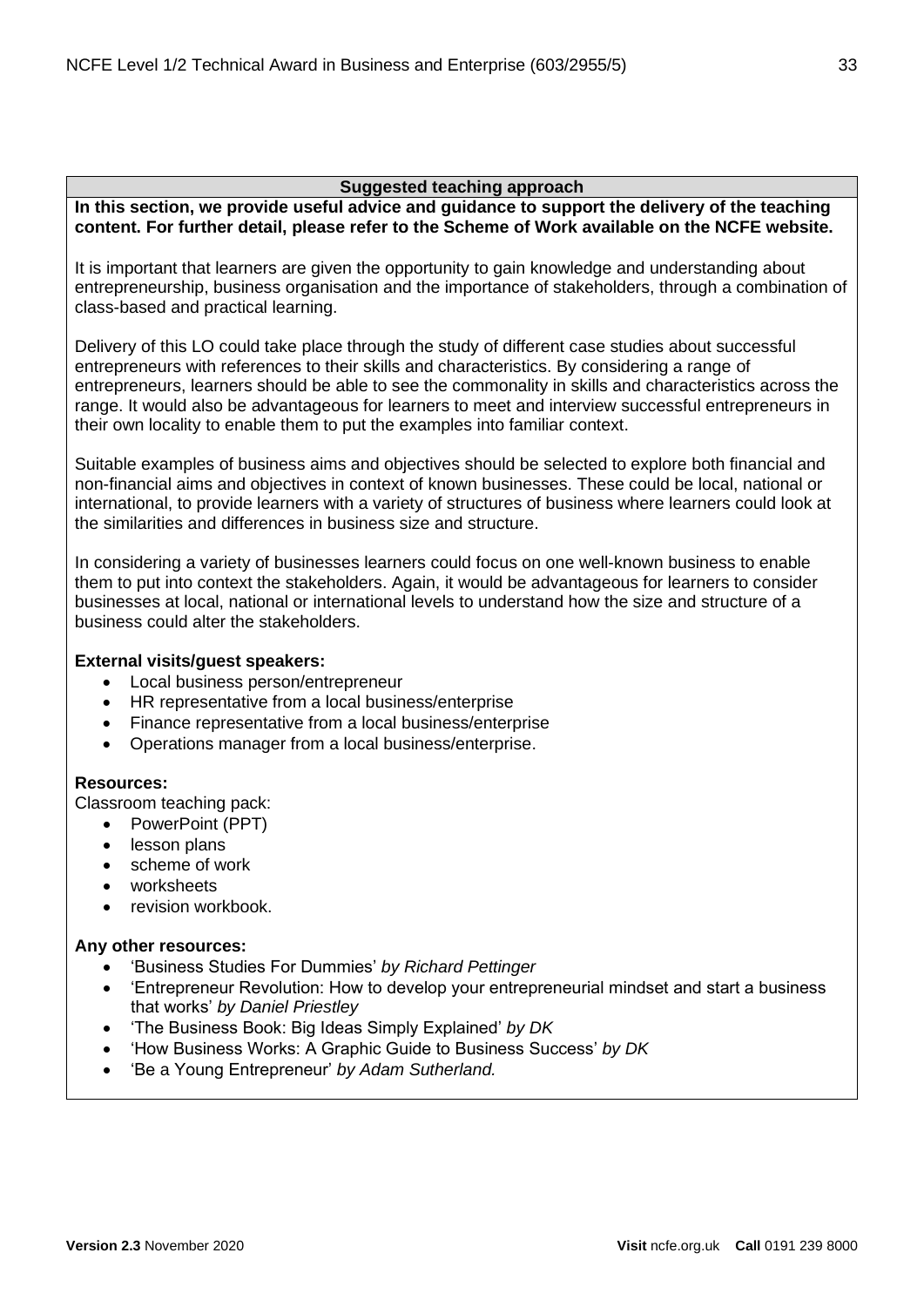#### **Useful websites:**

- [www.businesscasestudies.co.uk/](http://businesscasestudies.co.uk/)
- [www.bbc.co.uk/education/subjects/zpsvr82](https://www.bbc.co.uk/education/subjects/zpsvr82)
- [www.beebusinessbee.co.uk/index.php/business-topics](http://www.beebusinessbee.co.uk/index.php/business-topics)
- [www.princes-trust.org.uk/help-for-young-people/tools-resources/business-tools/business-plans](https://www.princes-trust.org.uk/help-for-young-people/tools-resources/business-tools/business-plans)

**\*See website disclaimer in Section 5 of this qualification specification.**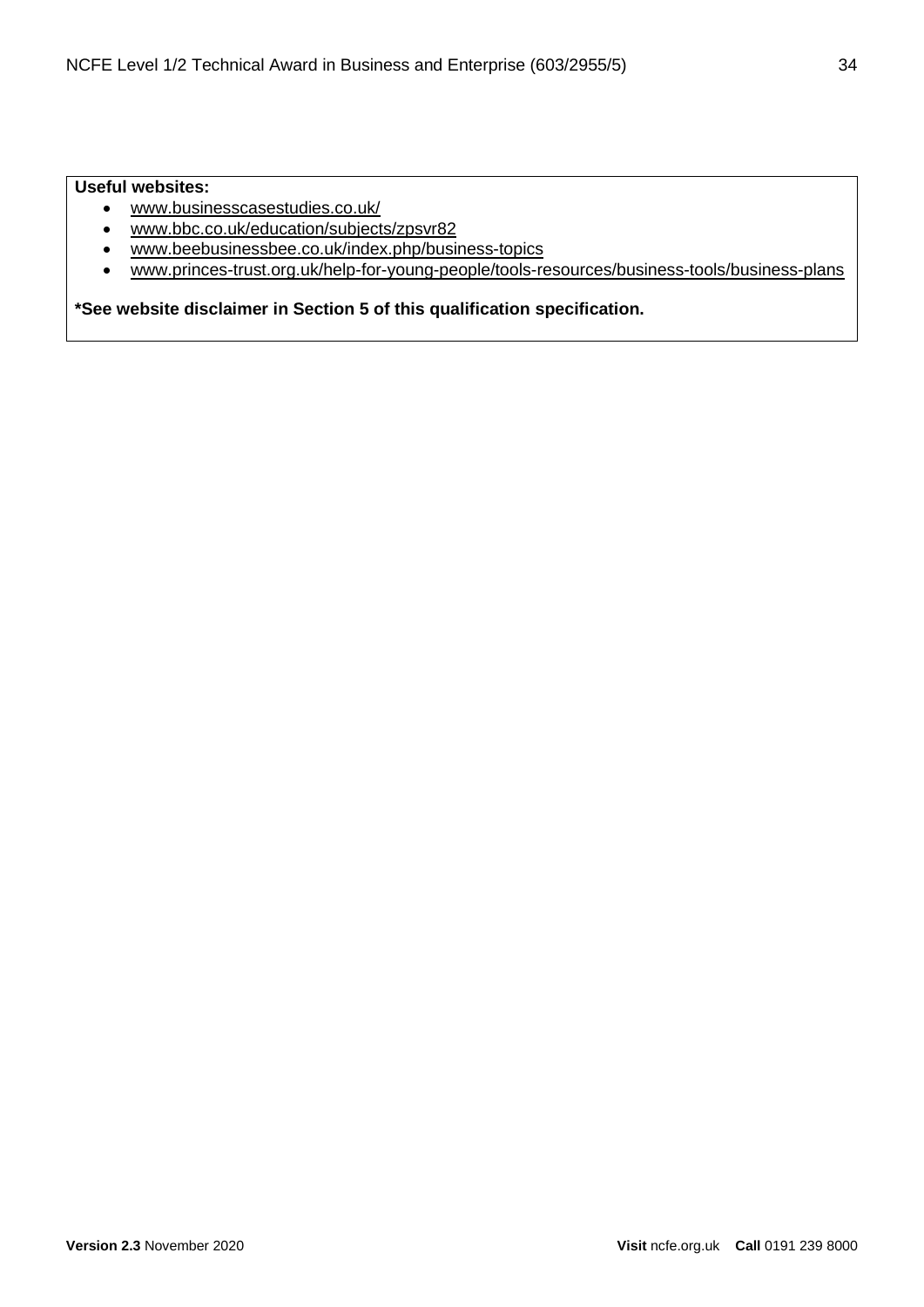#### **Learning outcome 2: Understand the marketing mix, market research, market types and orientation types**

**Teaching content**

#### **Information in this section must be covered by the Teacher during the delivery of the unit.**

In this learning outcome, learners will develop knowledge and understanding of the marketing mix, market research, market types and orientation types.

#### **2.1 Marketing Mix**

Learners will know and understand the marketing mix covering each of the four elements, including:

- **Product**
- Price
- Place
- Promotion.

#### **2.1.1 Product types**

Learners will know and understand that products can be categorised in different ways, including:

- Tangible
- Intangible.

#### **2.1.2 Product lifecycle**

Learners will know and understand the product lifecycle and its stages. Learners will be able to understand the characteristics of each stage and be able to apply this in business. This includes:

- Introduction
	- o Lack of customer knowledge
	- o low sales
	- o advertising high
	- o profit low or loss being made
	- o low market share.
- Growth
	- o increased sales
	- o increased customer knowledge
	- o profit may begin/rise
	- o competitors may enter the market.
- Maturity
	- o sale at the maximum
	- o profit is maximised
	- o competition levels very high
	- o customer interest peaks
	- o no further room for sales expansion.
- **Decline** 
	- o sales decrease
	- o customer interest drops
	- o customers switch to substitute products
	- o product becomes unfashionable or undesirable.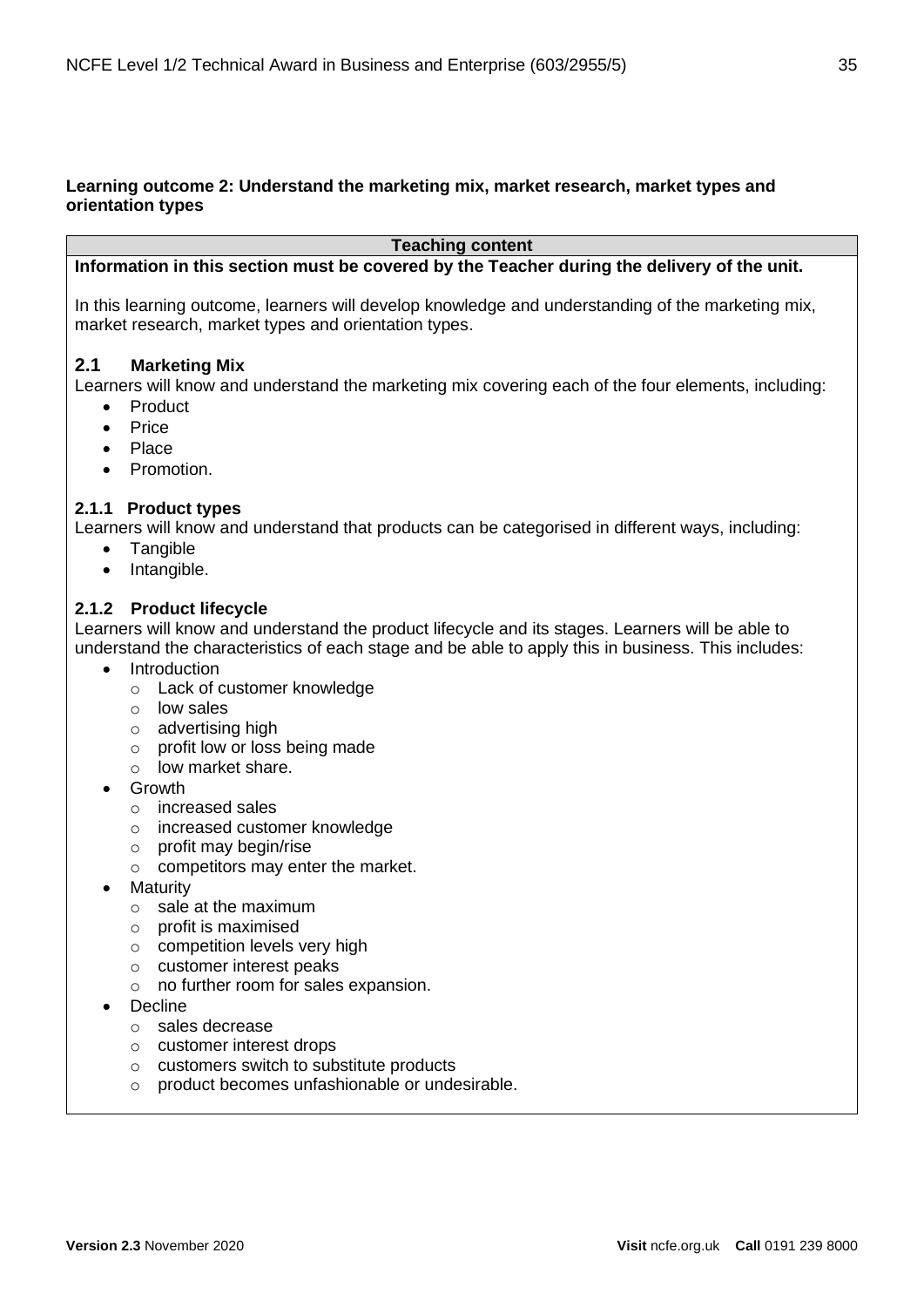#### **Product lifecycle-extension strategies**

Learners will know and understand the purpose of extension strategies and the range of extension strategies available to businesses, including:

- New advertising campaigns
- New pricing strategies
- New product features.

#### **Product development and innovation**

Learners will know and understand why product development and innovation is important to business, including:

- Remaining competitive
- Entering new markets
- Increasing market share.

#### **2.1.3 Boston Matrix**

Learners will know and understand the Boston Matrix and how it applies to business and enterprise. Learners will know and understand the structure of the Boston Matrix and the characteristics of the four categories, including:

- Stars
- Question marks
- Cash cows
- Dogs.

#### **2.1.4 Place**

Learners will know and understand the factors that a business should consider when deciding on a location and be able to apply this to business decisions. Learners will know and understand channels of distribution. This includes:

- Factors affecting place
	- o customer location
	- o location of raw materials
	- o transport and infrastructure links
	- o availability of staff.
- Channels of distribution. Learners will know and understand the features of distribution channels and why they are selected, including:
	- o agent
	- o wholesaler
	- o retailer
	- o direct.
- E-commerce. Learners will know and understand e-commerce, including advantages and disadvantages to businesses and customers.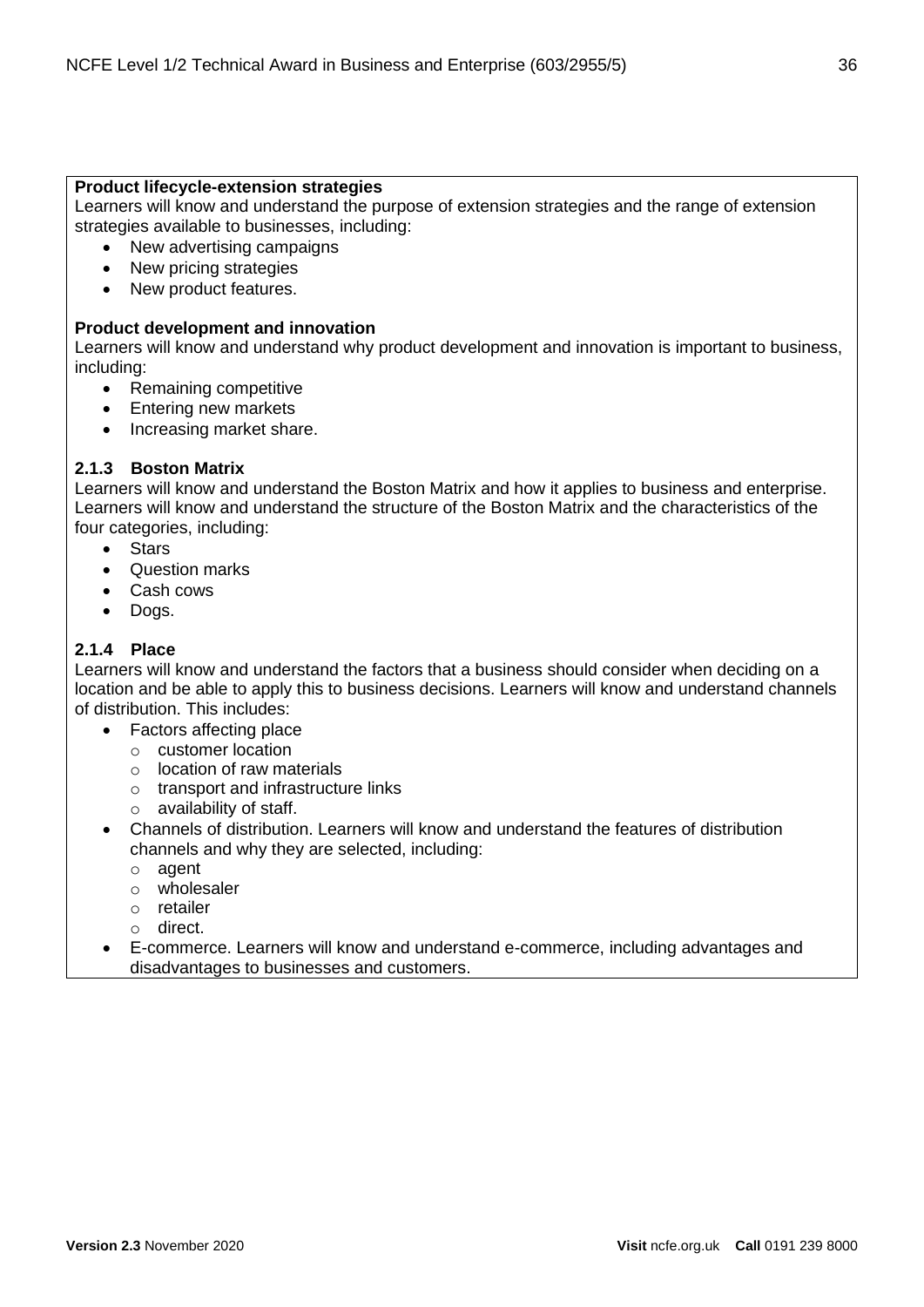# **2.1.5 Price**

Learners will know and understand the concept of equilibrium price and various pricing strategies, and the advantages and limitations of each, including:

- Supply, demand and equilibrium price
- Cost plus pricing
- Price skimming
- Penetration pricing
- Psychological pricing
- Loss leaders
- Competitive pricing
- Promotional pricing.

Learners will not be expected to draw a supply and demand diagram, but will need to know its structure and how to interpret one.

# **2.1.6 Promotion**

Learners will know and understand the promotion methods available to business and promotional objectives, including:

- Promotional methods
	- o advertising
	- o sales promotion
	- o personal selling
	- o direct marketing.
- Promotional objectives
	- o increasing consumer knowledge
	- o increasing market share
	- $\circ$  communicating with customers
	- o encouraging purchasing
	- o developing customer loyalty.

# **2.2 Market Research and Markets**

Learners will know and understand data types, market research methods, the advantages and disadvantages of each method and how to apply these in business.

# **2.2.1 Data types**

Learners will know and understand different types of data, collected from market research activities, and the advantages and disadvantages of each, including:

- Qualitative data
- Quantitative data.

# **2.2.2 Primary research**

Learners will know and understand the term primary research. Learners will be able to give examples of primary research methods and their advantages and disadvantages, including:

- Questionnaires
- Observations
- Focus groups
- Telephones interviews.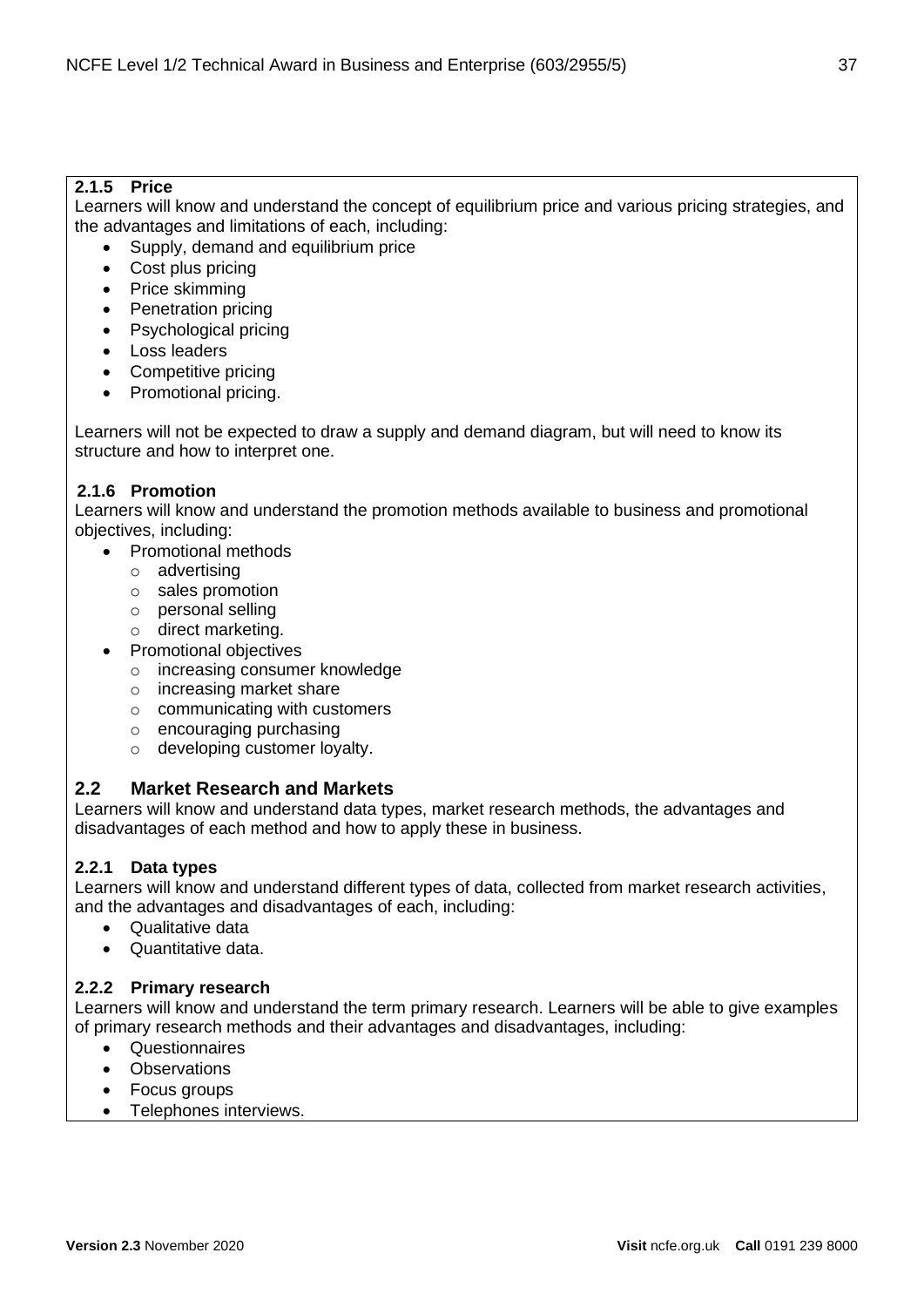# **2.2.3 Secondary research**

Learners will know and understand the term secondary research. Learners will be able to give examples of secondary research methods and their advantages and disadvantages, including:

- Government reports
- News articles
- Competitor annual reports
- Research papers.

# **2.2.4 Market types**

Learners will know and understand market types and their characteristics, including:

- Mass market
	- o high number of sales
	- o large number of competitors
	- o wide customer base
	- o profit margins low.
- Niche market
	- o sales volume low
	- o small number of customers
	- o specialised products
	- o high profit margins.

# **2.2.5 Orientation types**

Learners will know and understand orientation types and their characteristics, including:

- Market
	- o customer-led
	- o high levels of market research.
- Product
	- o focus on business strengths
	- o low levels of customer engagement.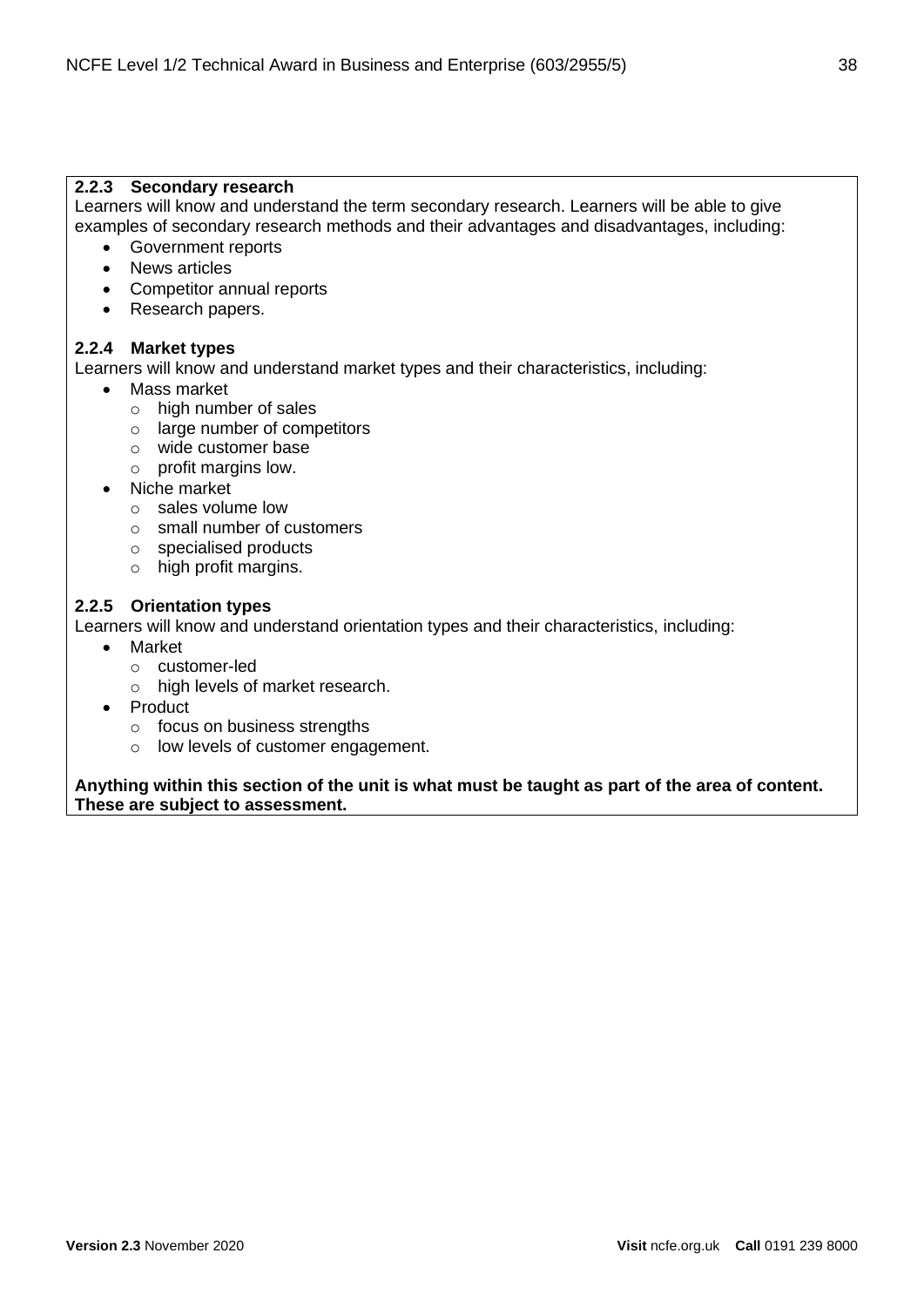**In this section, we provide useful advice and guidance to support the delivery of the teaching content. For further detail, please refer to the Scheme of Work available on the NCFE website.**

It is important that learners are given the opportunity to gain knowledge and understanding about entrepreneurship, business organisation and the importance of stakeholders, through a combination of class-based and practical learning.

Delivery of this learning outcome could take place through the study of large supermarket chains' case studies. Most large supermarket retailers span a variety of consumable, groceries, electronics, clothing, homewares and financial services. By considering supermarket retailers, learners will get an insight across a range of marketing mix strategies. It would also be advantageous for learners to use a supermarket as they should be familiar with the retailer, which will aid them in putting the examples into context.

Due to the high profiles of large supermarket retailers, learners should be able to find information on how the companies have applied the marketing mix, and should be able to gather information on most strategies in practice. It would also be advantageous, after understanding the theoretical application of strategies, for learners to visit a supermarket outlet of their chosen chain and immerse themselves to be able to understand first-hand, by either their own reactions or through customer surveying, how the company's application of the marketing mix affects their consumers.

In considering market research, learners could first be provided with the theoretical knowledge of marketing and follow this up with a series of tasks to try and test the quantitative and qualitative information they are able to gain. This will provide learners with an understanding of time and potential cost inputs against the quality of data gathered.

# **External visits/guest speakers:**

- Local business person/entrepreneur
- HR representative from a local business/enterprise
- Finance representative from a local business/enterprise
- Operations manager from a local business/enterprise.

# **Resources:**

Classroom teaching pack:

- PowerPoint (PPT)
- lesson plans
- scheme of work
- worksheets
- revision workbook.

# **Any other resources:**

- 'Business Studies For Dummies' *by Richard Pettinger*
- 'Entrepreneur Revolution: How to develop your entrepreneurial mindset and start a business that works' *by Daniel Priestley*
- 'The Business Book: Big Ideas Simply Explained' *by DK*
- 'How Business Works: A Graphic Guide to Business Success' *by DK*
- 'Be a Young Entrepreneur' *by Adam Sutherland.*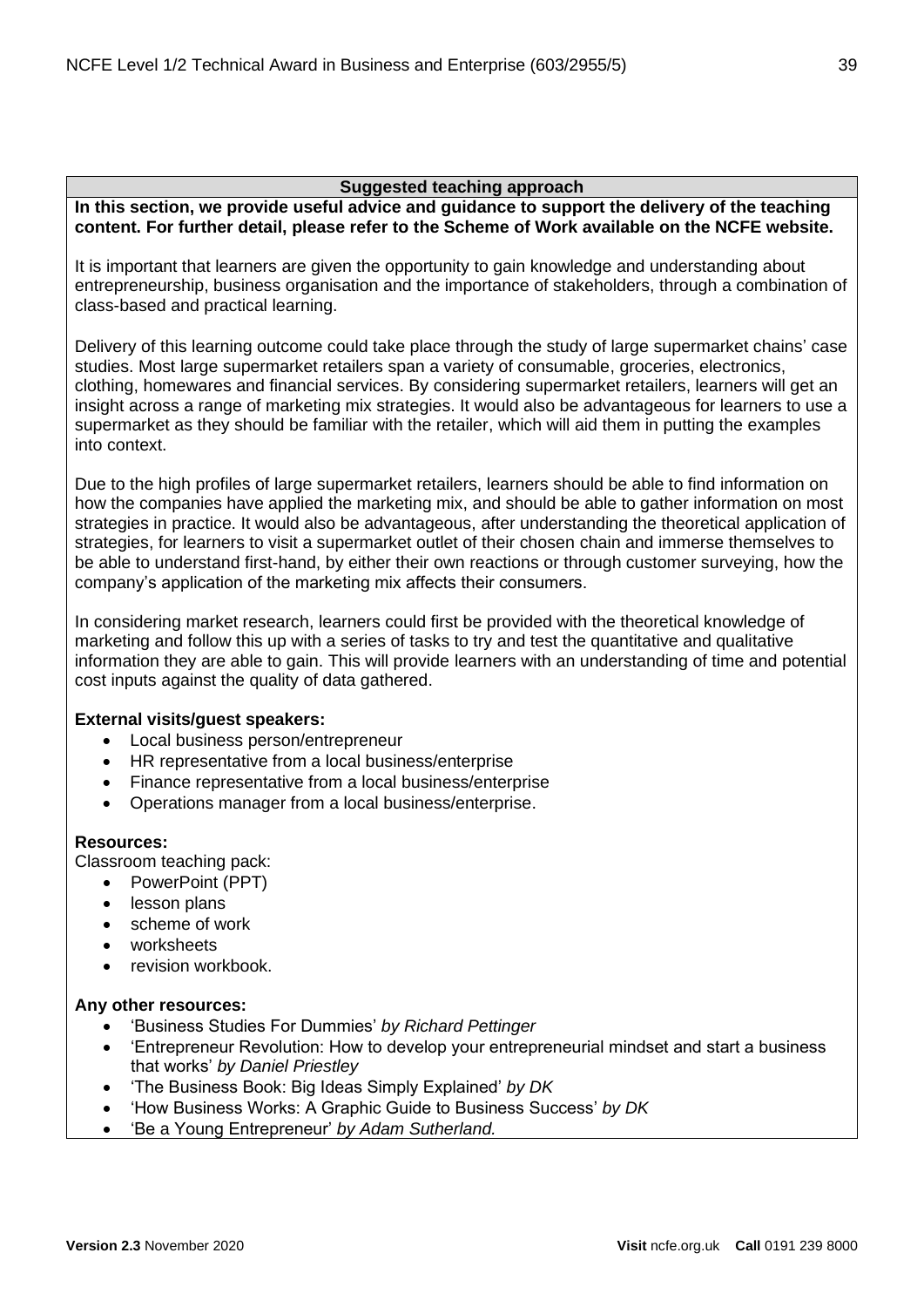# **Useful websites:**

- [www.markedbyteachers.com/gcse/business-studies/bmw-operations-management.html](http://www.markedbyteachers.com/gcse/business-studies/bmw-operations-management.html)
- [www.mbaskool.com/marketing-mix/services/16731-tesco.html](https://www.mbaskool.com/marketing-mix/services/16731-tesco.html)
- [www.research-methodology.net/tesco-marketing-mix/](https://research-methodology.net/tesco-marketing-mix/)
- [www.businesscasestudies.co.uk/](http://businesscasestudies.co.uk/)
- [www.bbc.co.uk/education/subjects/zpsvr82](https://www.bbc.co.uk/education/subjects/zpsvr82)
- [www.beebusinessbee.co.uk/index.php/business-topics](http://www.beebusinessbee.co.uk/index.php/business-topics)
- [www.princes-trust.org.uk/help-for-young-people/tools-resources/business-tools/business-plans](https://www.princes-trust.org.uk/help-for-young-people/tools-resources/business-tools/business-plans)

**\*See website disclaimer in Section 5 of this qualification specification.**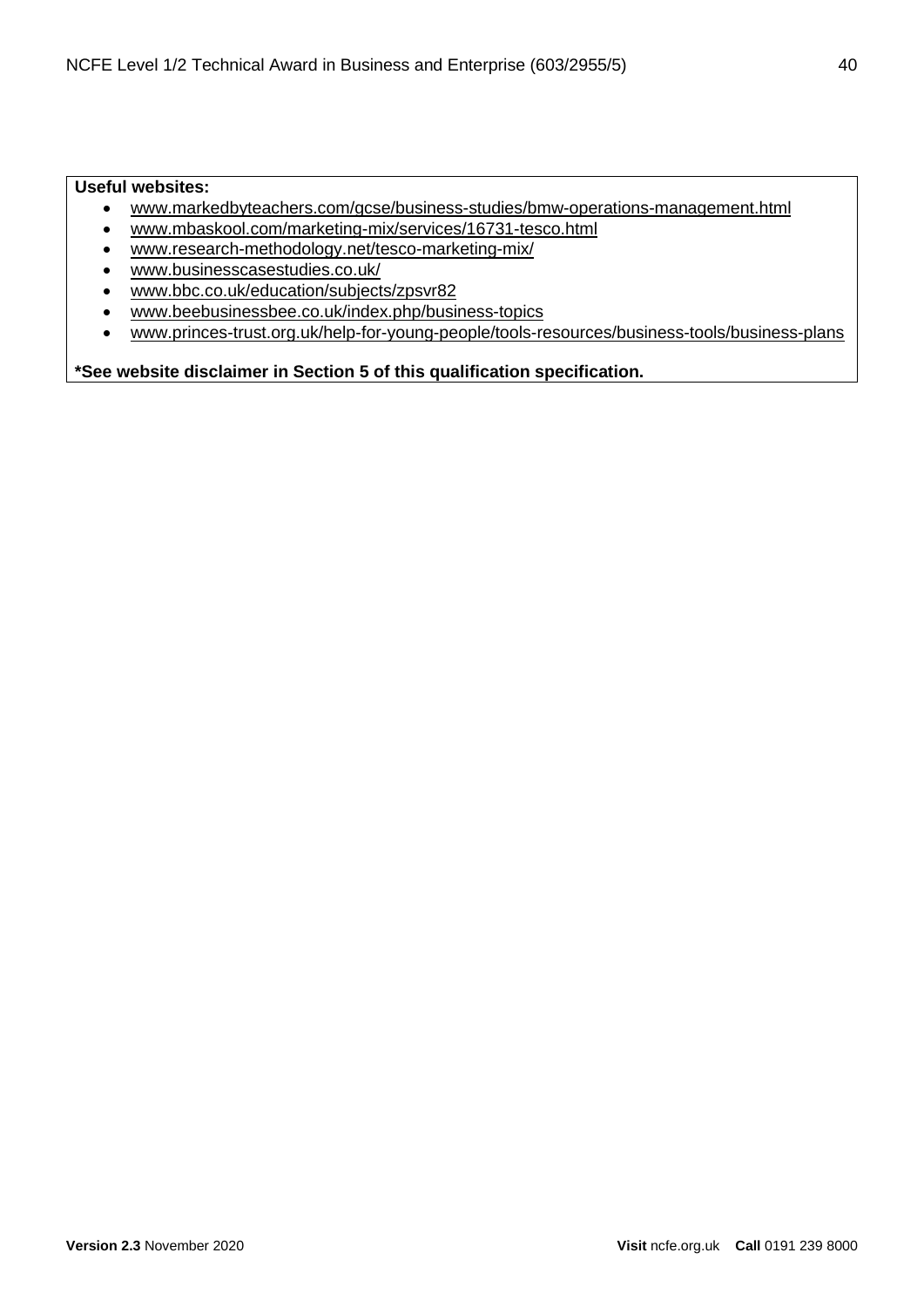# **Learning outcome 3: Understand operations management**

#### **Teaching content**

**Information in this section must be covered by the Teacher during the delivery of the unit.**

In this learning outcome, learners will develop knowledge and understanding of outsourcing, lean production and quality control.

# **3.1 Operations Management**

# **3.1.1 Outsourcing**

Learners will know and understand outsourcing, why businesses adopt this strategy and the advantages and disadvantages of outsourcing, including:

- Time
- Financial
- Staffing
- Physical resources.

# **3.1.2 Lean production**

Learners will know and understand the methods of lean production, how these methods are applied in business and the benefits of using lean production, including:

- Just-in-time (JIT)
- Cell production
- Kaizen.

# **3.1.3 Maintaining and improving quality**

Learner will know and understand maintaining and improving quality, how these methods are applied in business and the benefits of maintaining and improving quality, including:

- Quality control
- Benchmarking
- Quality assurance
- Total Quality Management (TQM).

# **3.1.4 Production methods**

Learners will know and understand the different production methods available to business, their application in business and the advantages and disadvantages of each method, including:

- Job production
- Batch production
- Flow production
- Mass customisation.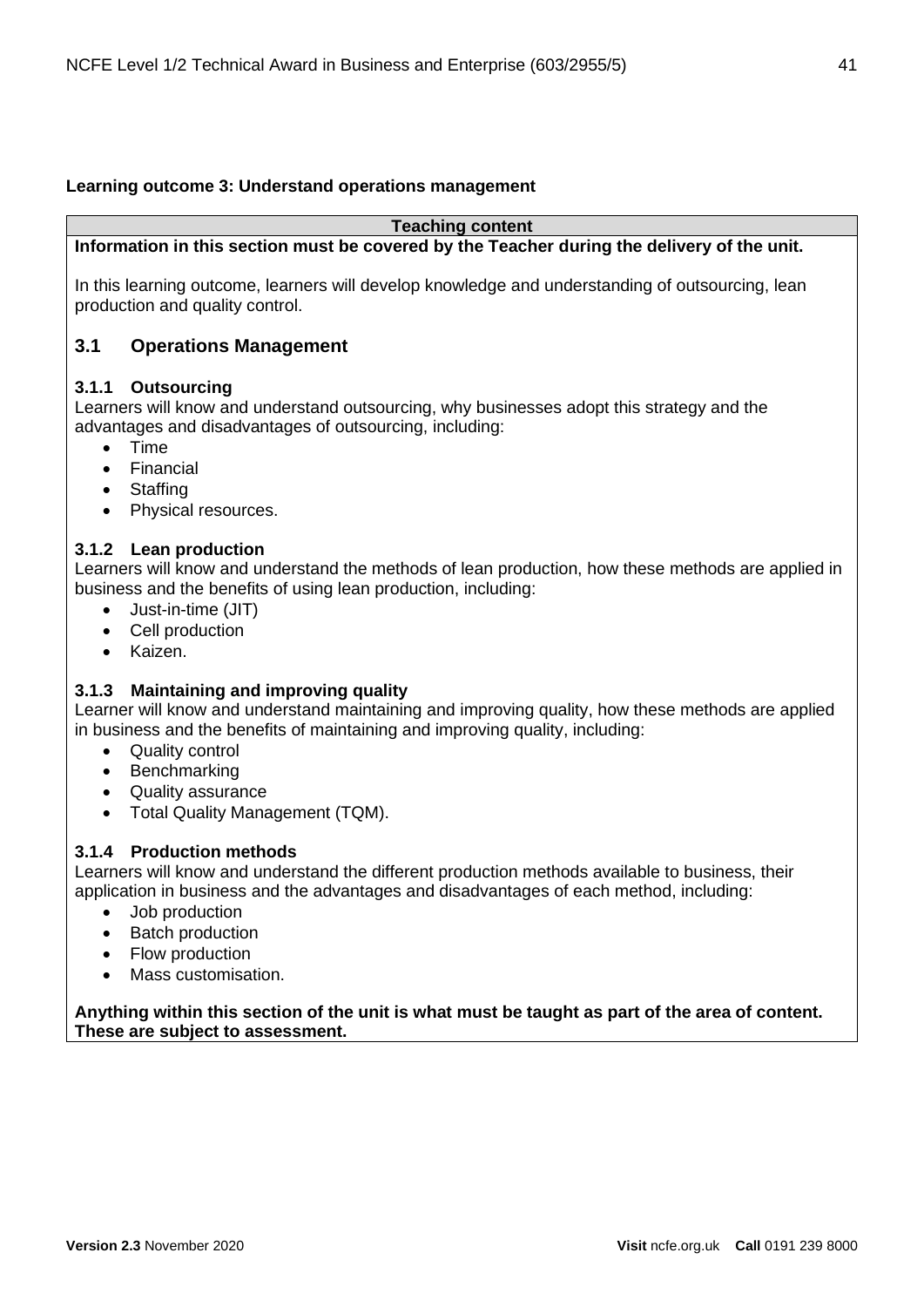**In this section, we provide useful advice and guidance to support the delivery of the teaching content. For further detail, please refer to the Scheme of Work available on the NCFE website.**

It is important that learners are given the opportunity to gain knowledge and understanding about entrepreneurship, business organisation and the importance of stakeholders, through a combination of class-based and practical learning.

Delivery of this learning outcome could take place through the study of automotive manufacturing case studies. The complexity and cost involved in the processes of the production of vehicles would lend itself well to this learning outcome. By considering an automotive retailer, learners will get an insight across a range of operative management strategies. It would also be advantageous for learners to use a retailer which allows them to put the learning outcomes into context.

Most automotive companies outsource the manufacture of at least some of their vehicle parts; use differing methods of lean production at various stages; adopt quality control measures; and, dependent upon the manufacturer and model, will vary their production methods. By understanding the processes involved in context, learners will understand the justification companies have for using various operative strategies.

# **External visits/guest speakers:**

- Local business person/entrepreneur
- Operations manager from a local business/enterprise.

# **Resources:**

Classroom teaching pack:

- PowerPoint (PPT)
- lesson plans
- scheme of work
- worksheets
- revision workbook.

# **Any other resources:**

- 'Business Studies For Dummies' *by Richard Pettinger*
- 'Entrepreneur Revolution: How to develop your entrepreneurial mindset and start a business that works' *by Daniel Priestley*
- 'The Business Book: Big Ideas Simply Explained' *by DK*
- 'How Business Works: A Graphic Guide to Business Success' *by DK*
- 'Be a Young Entrepreneur' *by Adam Sutherland.*

# **Useful websites:**

- [www.markedbyteachers.com/gcse/business-studies/bmw-operations-management.html](http://www.markedbyteachers.com/gcse/business-studies/bmw-operations-management.html)
- [www.businesscasestudies.co.uk/](http://businesscasestudies.co.uk/)
- [www.bbc.co.uk/education/subjects/zpsvr82](https://www.bbc.co.uk/education/subjects/zpsvr82)
- [www.bizkids.com/business-resources](http://bizkids.com/business-resources)
- [www.beebusinessbee.co.uk/index.php/business-topics](http://www.beebusinessbee.co.uk/index.php/business-topics)
- [www.princes-trust.org.uk/help-for-young-people/tools-resources/business-tools/business-plans](https://www.princes-trust.org.uk/help-for-young-people/tools-resources/business-tools/business-plans)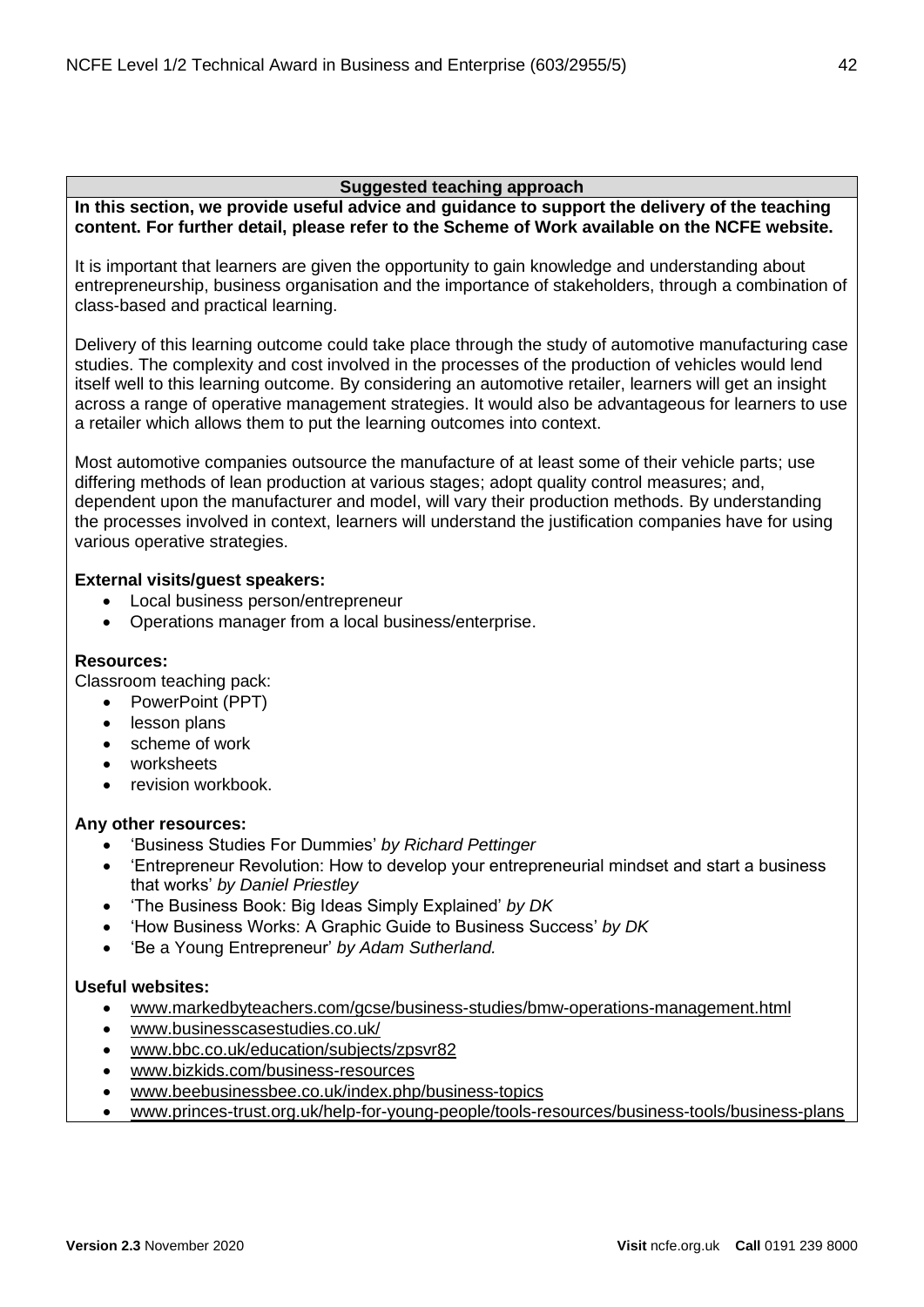# **Learning outcome 4: Understand customer service and internal influences on business**

# **Teaching content**

**Information in this section must be covered by the Teacher during the delivery of the unit.**

In this learning outcome, learners will develop knowledge and understanding of customer service, internal influences and challenges of growth.

# **4.1 Customer Service and Internal Influences and Challenges of Growth**

Leaners will know and understand customer service. Learners will know and understand methods of measuring customer service and how customer service levels can be maintained.

# **4.1.1 Customer service**

Learners will know and understand the term customer service and its importance in business, including:

- Provides word of mouth promotion
- Improves business reputation
- Encourages repeat business
- Sets the business apart from competitors
- Brand awareness
- Customer loyalty.

# **4.1.2 Customer service measurements**

Learners will know and understand why customer service is measured in business, including:

- Inform future product development
- Customer retention
- Competiveness
- To identify areas of strength and weakness.

# **4.1.3 How customer service is measured**

Learners will know and understand how customer service is measured in business, including:

- Customer satisfaction scores
- Repeat business data
- Levels of complaints/compliments
- Customer surveys
- Mystery shoppers.

# **4.2 Internal Influences**

Learners will know and understand the internal influences that affect a business, including:

- Aims and objectives
- Financial position of the business and enterprise
- Staff
	- o motivation (including the theories of Maslow, Mayo, Herzberg)
	- o skills
	- o qualification
	- o experience.
- Operational issues.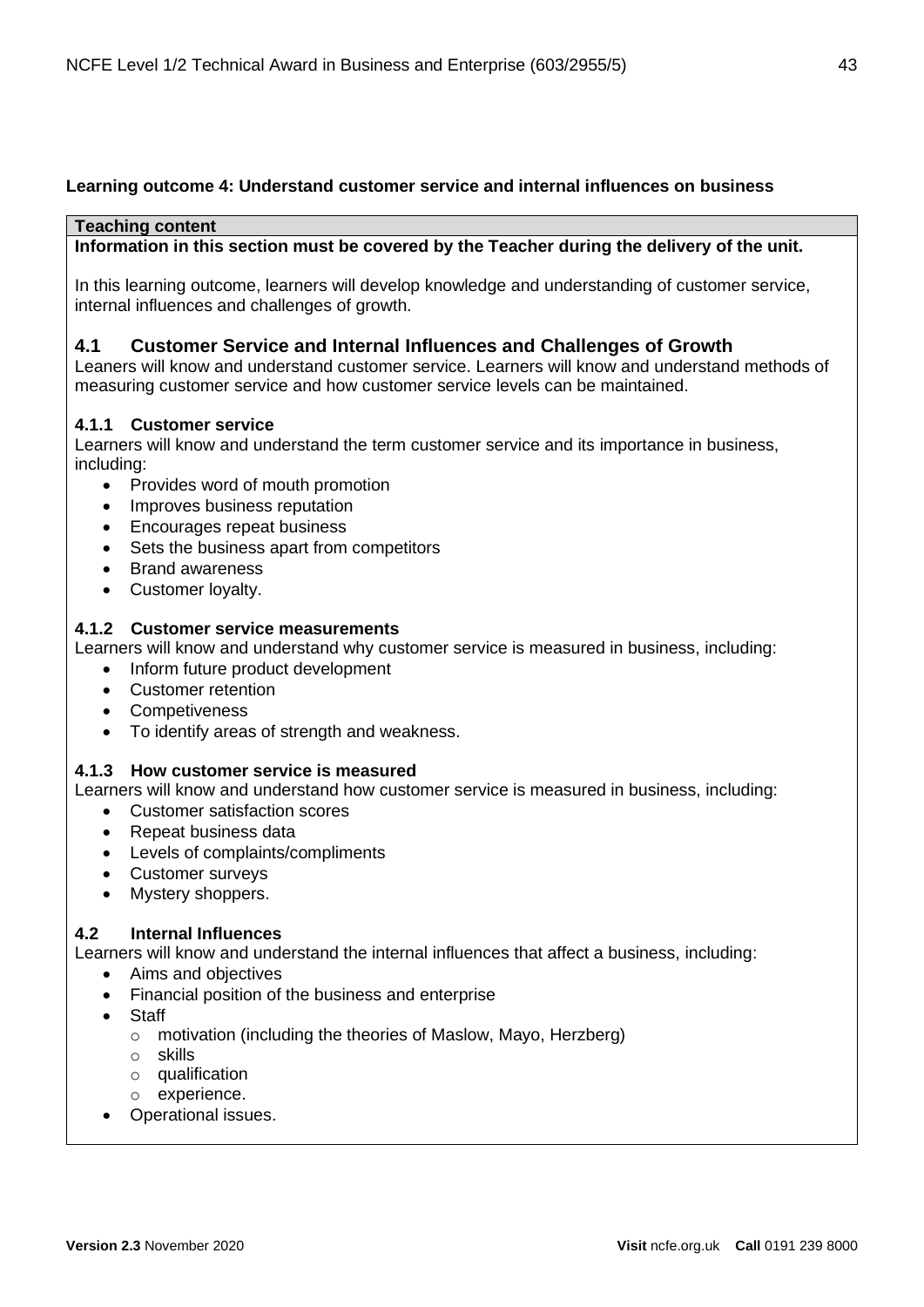# **4.3 Internal Challenges of Growth**

Learners will know and understand the challenges of growth and how they apply in business, including:

- Maintaining customer service levels
- Diseconomies of scale
	- o control
	- o coordination
	- o communication.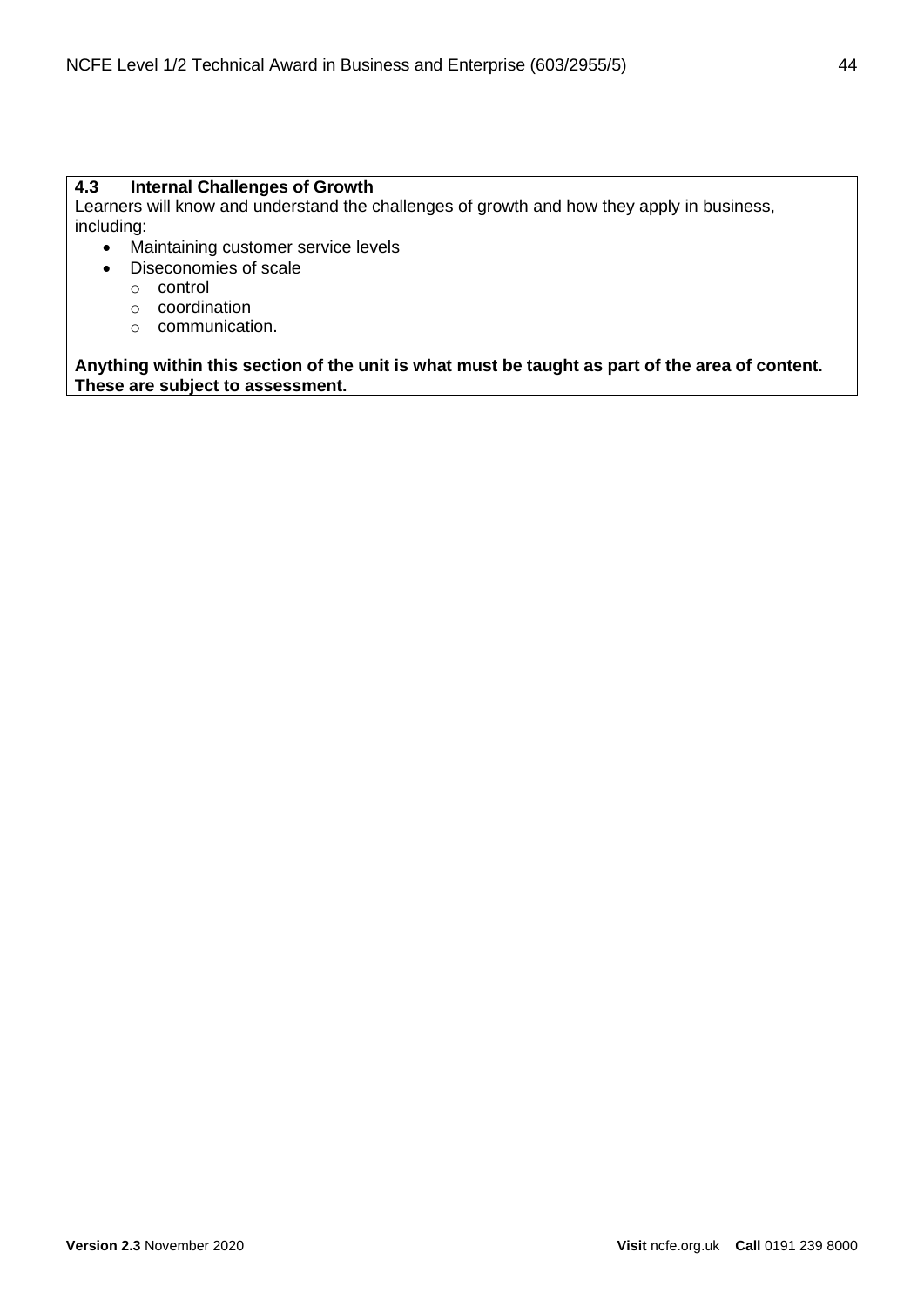**In this section, we provide useful advice and guidance to support the delivery of the teaching content. For further detail, please refer to the Scheme of Work available on the NCFE website.**

It is important that learners are given the opportunity to gain knowledge and understanding about entrepreneurship, business organisation and the importance of stakeholders, through a combination of class-based and practical learning.

Delivery of this learning outcome could take place through the consideration of case studies focusing on businesses that have effective customer service. It is important at this stage for learners to understand the impact, both positive and negative, that customer service can have on a business. It is the level and quality of customer service which can dictate the growth or decline of any business, regardless of size or structure.

It would be advantageous for learners to conduct a series of customer service observations across a number of businesses - local, national and international - cross-referencing these against the company aims and objectives, mission statement and/or customer service policy, and compare the actual customer service delivered against the statements made by the companies.

It would also benefit learners to meet with customer service trainers/managers to understand the training provided to staff and the expectations placed upon them. A comparison between different business sectors, similarities and differences would also aid in embedding learner knowledge through contextualisation.

# **External visits/guest speakers:**

- Local business person/entrepreneur
- Customer service representative from a local business/enterprise.

# **Resources:**

Classroom teaching pack:

- PowerPoint (PPT)
- lesson plans
- scheme of work
- worksheets
- revision workbook.

# **Any other resources:**

- 'Business Studies For Dummies' *by Richard Pettinger*
- 'Entrepreneur Revolution: How to develop your entrepreneurial mindset and start a business that works' *by Daniel Priestley*
- 'The Business Book: Big Ideas Simply Explained' *by DK*
- 'How Business Works: A Graphic Guide to Business Success' *by DK*
- 'Be a Young Entrepreneur' *by Adam Sutherland.*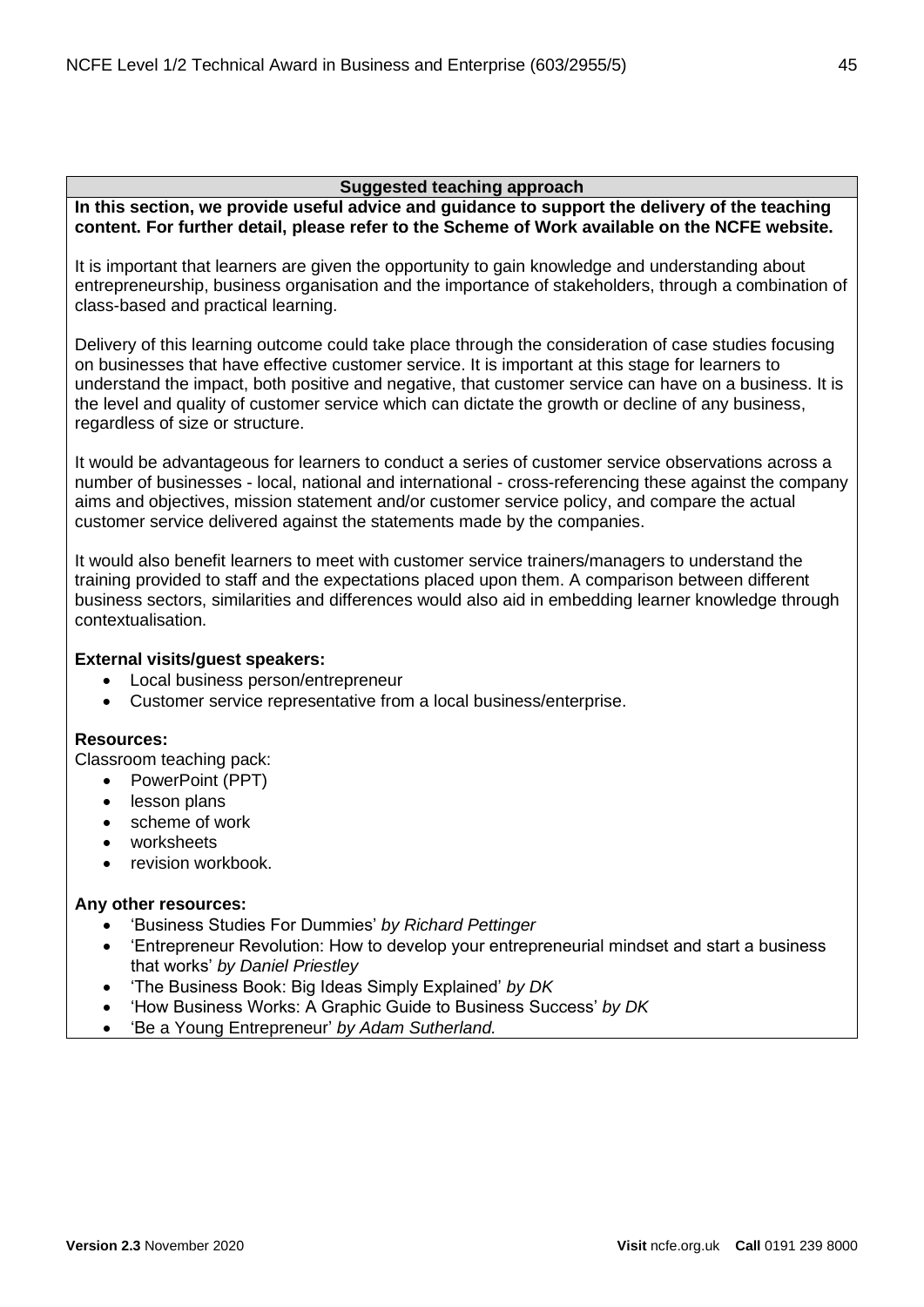# **Useful websites:**

- [www.disneyinstitute.com/](https://disneyinstitute.com/)
- [www.businesscasestudies.co.uk/](http://businesscasestudies.co.uk/)
- [www.bbc.co.uk/education/subjects/zpsvr82](https://www.bbc.co.uk/education/subjects/zpsvr82)
- [www.beebusinessbee.co.uk/index.php/business-topics](http://www.beebusinessbee.co.uk/index.php/business-topics)
- [www.princes-trust.org.uk/help-for-young-people/tools-resources/business-tools/business-plans](https://www.princes-trust.org.uk/help-for-young-people/tools-resources/business-tools/business-plans)

**\*See website disclaimer in Section 5 of this qualification specification.**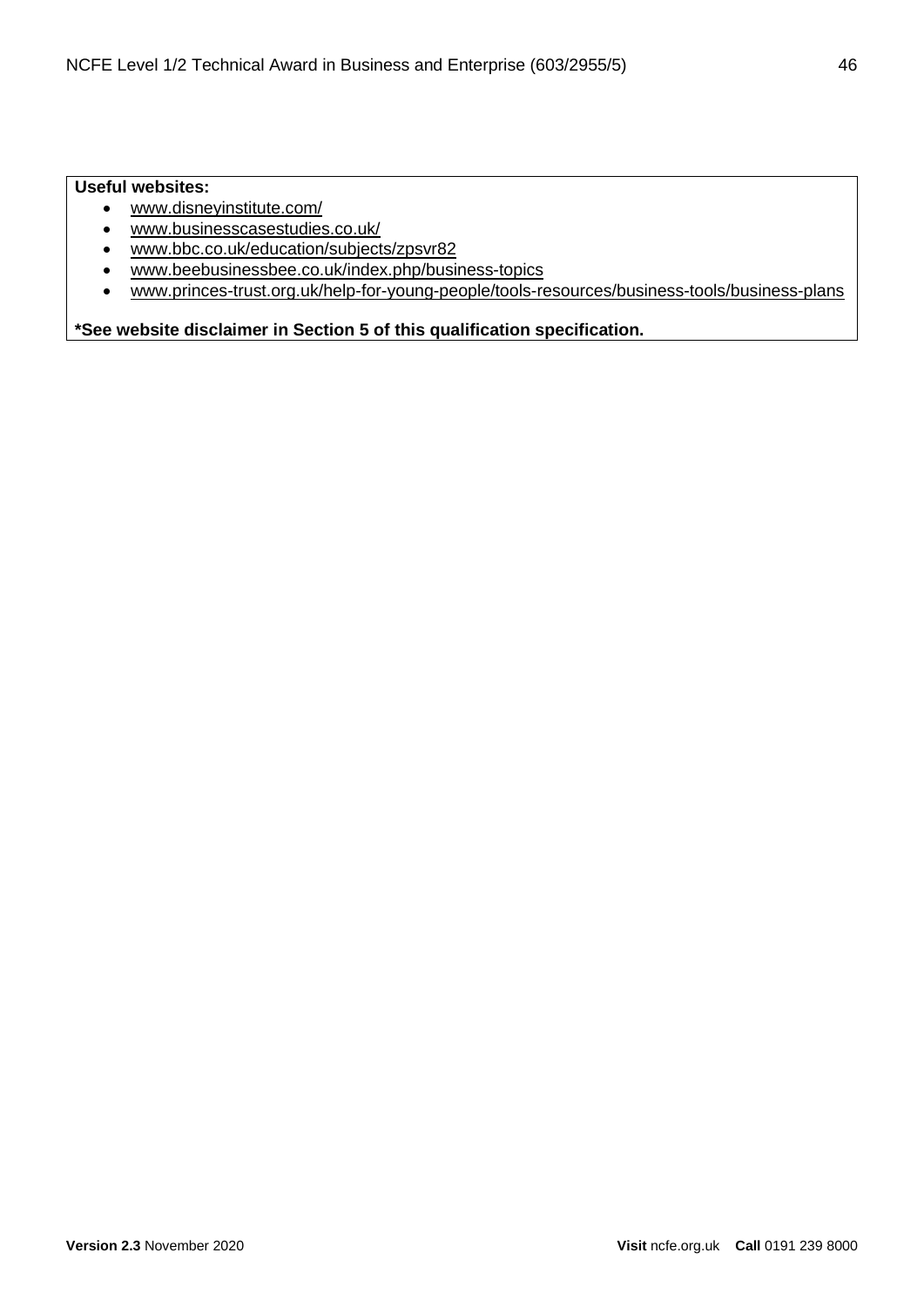# **Learning outcome 5: Understand external influences on business**

**Teaching content**

# **Information in this section must be covered by the Teacher during the delivery of the unit.**

In this learning outcome, learners will develop knowledge and understanding of external influences and challenges of growth.

# **5.1 External Influences**

Learners will know and understand the external influences that affect a business, including:

- GDP
- Interest rates
- Changes in living wage
- Changes in fashions and trends
- Changes in the competitive environment
- Level of employment
- Availability of skills locally
- Changes to legislation
- Changes in tax rates
	- o VAT
	- o income tax
	- o corporation tax.

# **5.2 Challenges of Growth**

Learners will know and understand the challenges of growth and how they apply in business including:

- Additional physical resource requirements
- Additional human resource requirements
- Local cultural sensitivities
- Understanding of local legislation.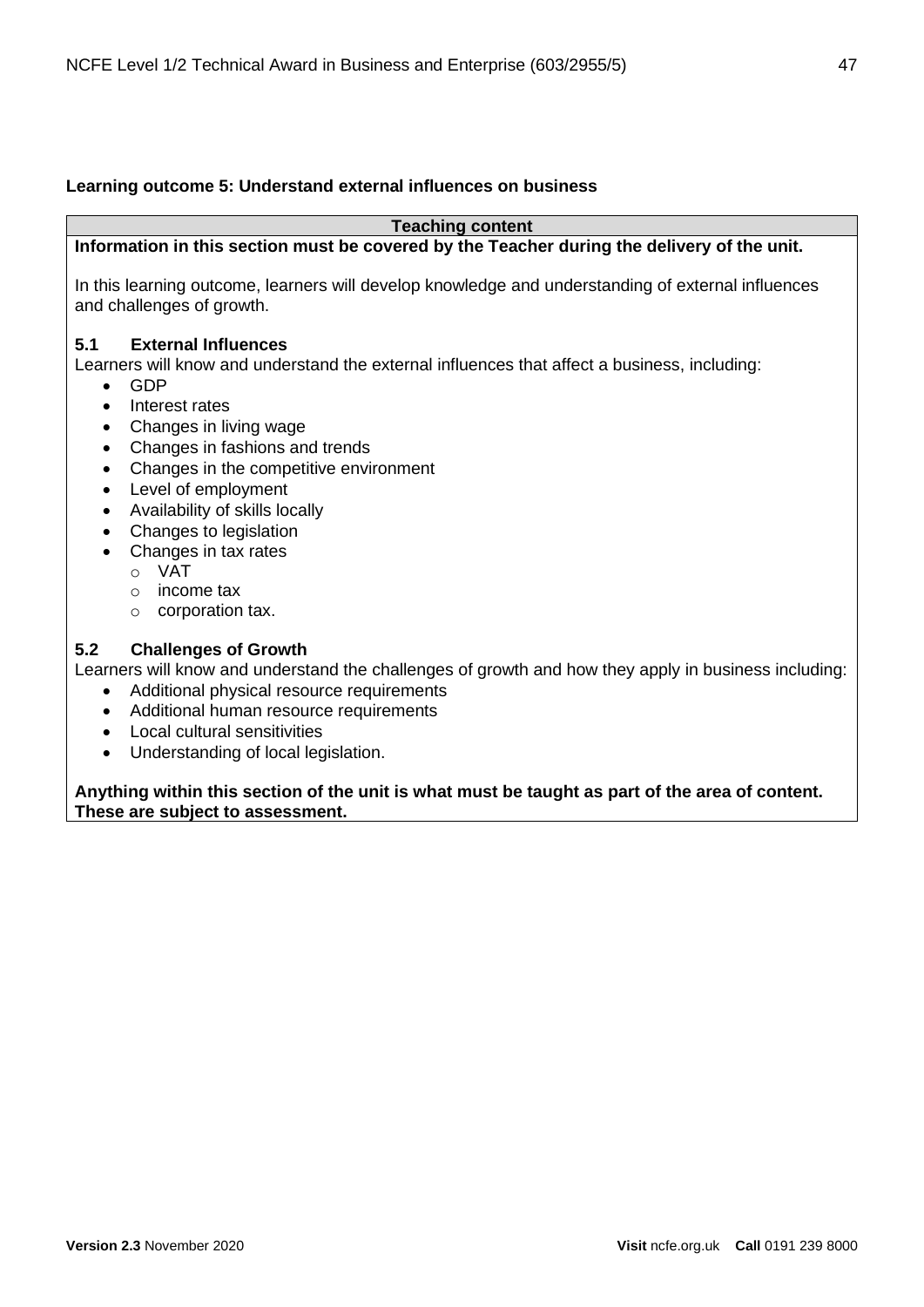**In this section, we provide useful advice and guidance to support the delivery of the teaching content. For further detail, please refer to the Scheme of Work available on the NCFE website.**

It is important that learners are given the opportunity to gain knowledge and understanding about entrepreneurship, business organisation and the importance of stakeholders, through a combination of class-based and practical learning.

Delivery of this learning outcome could consider how governmental changes directly affect business and trade markets. Learners would benefit from an understanding of how current affairs directly affect the share markets. Looking at examples of the impact of more recent, yet historic, events on markets such as 9/11 in America on the global economy, the UK 'Credit Crunch' and Bank of England base rates, current leading political party, changes in legislation, or localised events such as large factory closures. It would also benefit learners to understand how fashions and trends can dictate markets in clothing, interiors, electronics, and music, and how the knock-on effect of these can influence employment and/or demand.

It would benefit learners to consider an international/global event, a national event and a local event which has positively or negatively affected businesses. Case studies and examples should be provided.

# **External visits/guest speakers:**

- Local business person/entrepreneur
- HR representative from a local business/enterprise
- Finance representative from a local business/enterprise
- Operations manager from a local business/enterprise.

# **Resources:**

Classroom teaching pack:

- PowerPoint (PPT)
- lesson plans
- scheme of work
- worksheets
- revision workbook.

# **Any other resources:**

- 'Business Studies For Dummies' *by Richard Pettinger*
- 'Entrepreneur Revolution: How to develop your entrepreneurial mindset and start a business that works' *by Daniel Priestley*
- 'The Business Book: Big Ideas Simply Explained' *by DK*
- 'How Business Works: A Graphic Guide to Business Success' *by DK*
- 'Be a Young Entrepreneur' *by Adam Sutherland.*

# **Useful websites:**

- [www.businesscasestudies.co.uk](http://businesscasestudies.co.uk/)
- [www.bbc.co.uk/education/subjects/zpsvr82](https://www.bbc.co.uk/education/subjects/zpsvr82)
- [www.bizkids.com/business-resources](http://bizkids.com/business-resources)
- [www.beebusinessbee.co.uk/index.php/business-topics](http://www.beebusinessbee.co.uk/index.php/business-topics)

• [www.princes-trust.org.uk/help-for-young-people/tools-resources/business-tools/business-plans](https://www.princes-trust.org.uk/help-for-young-people/tools-resources/business-tools/business-plans)

\*See website disclaimer in Section 5 of this qualification specification.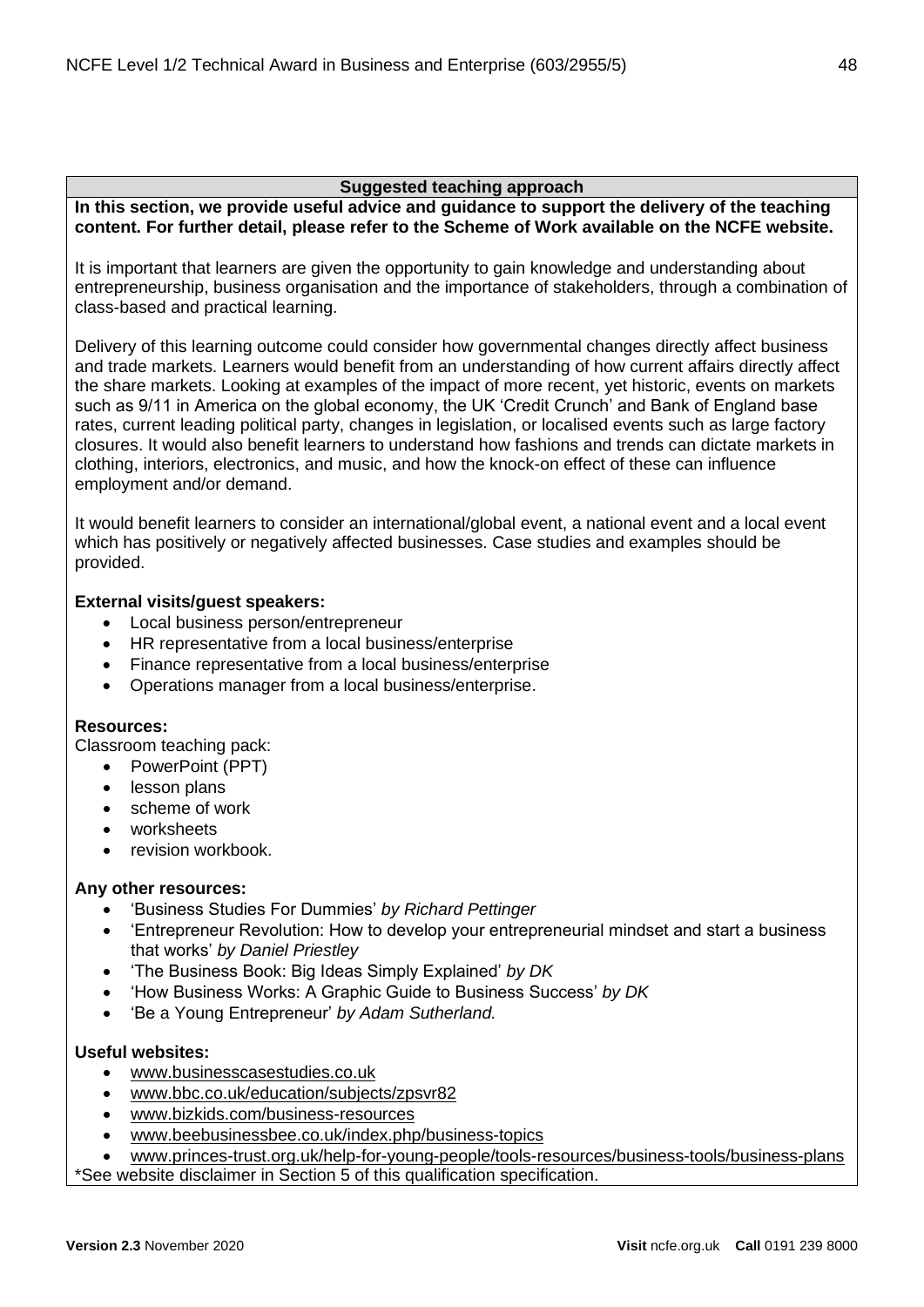# **Unit 02 Understanding resources for business and enterprise planning (K/616/8938)**

# **Unit summary**

| Unit introduction            | In this unit learners will understand business planning, including<br>research, resource planning and growth. Learners will develop<br>knowledge of human resources and finance and how they support<br>business and enterprise planning. |
|------------------------------|-------------------------------------------------------------------------------------------------------------------------------------------------------------------------------------------------------------------------------------------|
| <b>Guided learning hours</b> | 72                                                                                                                                                                                                                                        |
| Level                        | Combined L1/L2                                                                                                                                                                                                                            |
| <b>Assessment</b>            | Internal synoptic project                                                                                                                                                                                                                 |
| Unit weighting               | 60%                                                                                                                                                                                                                                       |

#### **Learning outcomes overview**

| <b>Learning outcomes</b>                                                                        |  |
|-------------------------------------------------------------------------------------------------|--|
| LO1: Understand research, resource planning, growth and development for business and enterprise |  |
| LO2: Understand human resource requirements for a business start-up                             |  |
| LO3: Understand sources of enterprise funding and business finance                              |  |
| LO4: Understand business and enterprise planning                                                |  |

# **Learning outcome 1: Understand research, resource planning and growth for business and enterprise**

#### **Teaching content**

**Information in this section must be covered by the Teacher during the delivery of the unit.**

In this learning outcome, learners will develop knowledge and understanding of business research and resource planning to support a new business enterprise.

# **1.1 Business Research**

# **1.1.1 Areas of research**

Learners will know and understand the areas for business research, the benefits of knowing this information and be able to apply this to a start-up business enterprise, including:

- Customer base
- Competitors analysis
- Current and potential demand
- Legal requirements.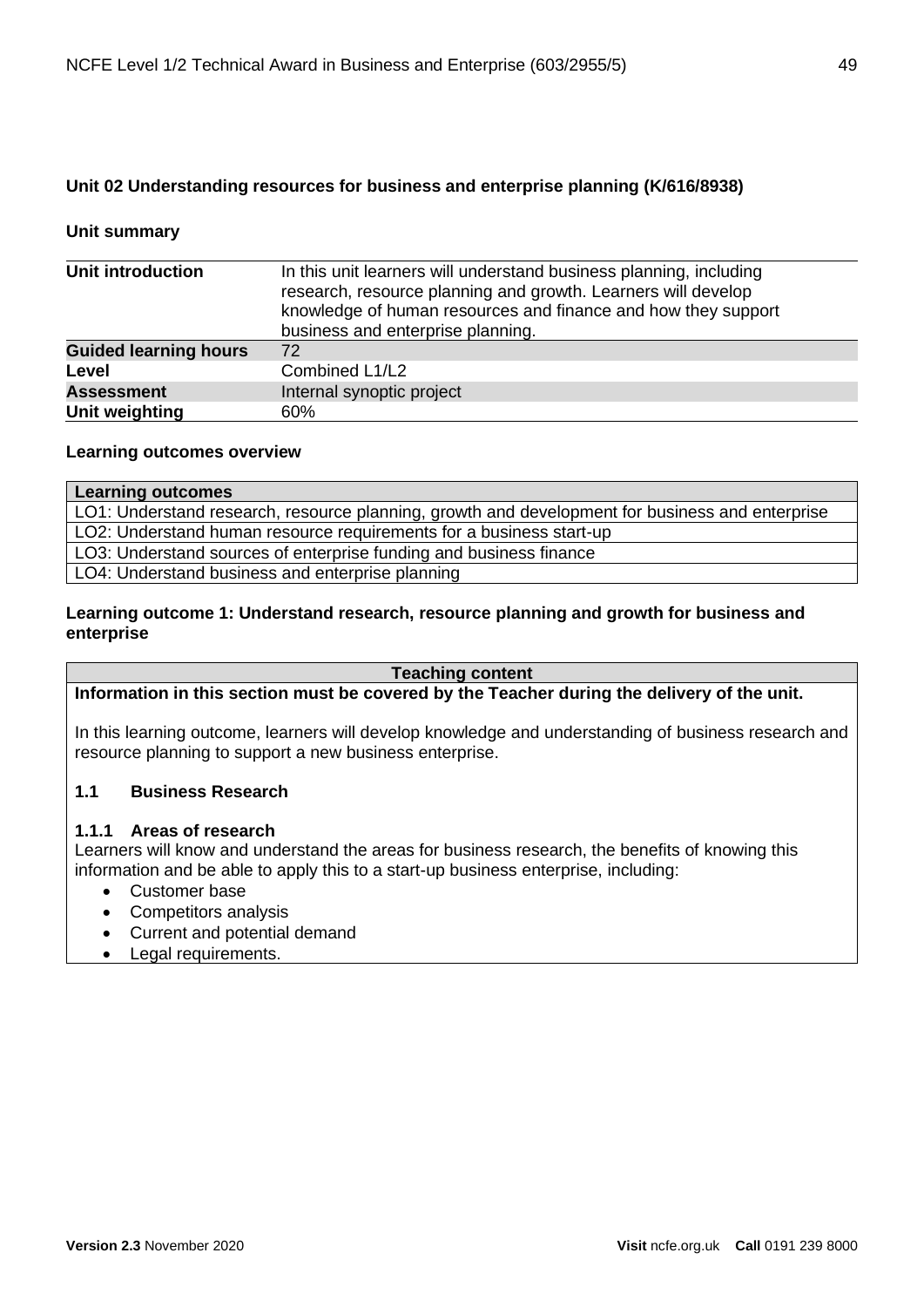# **1.2 Resource Planning**

# **1.2.1 Physical resources**

Learners will know and understand physical resource planning for business and be able to apply this to a new business start-up, including:

- Premises
- Equipment
- Raw materials
- Transport
- Fixtures and fittings.

# **1.2.2 Technological resources**

Learners will know and understand technological resource planning for business and be able to apply this to a new business start-up, including:

- Card and NFC readers
- Till
- EPOS
- Digital manufacturing
- Digital communications system
- IT infrastructure.

# **1.3 Business Growth**

Learners will know and understand options for internal and external growth, the benefits of growth and be able to apply this in business.

# **1.3.1 Internal growth**

Learners will know and understand methods of internal growth, including:

- Diversification
- Geographical expansion
- Horizontal integration
- Vertical integration.

# **1.3.2 External growth**

Learners will know and understand methods of external growth, including:

- Mergers
- Takeovers
- Joint ventures.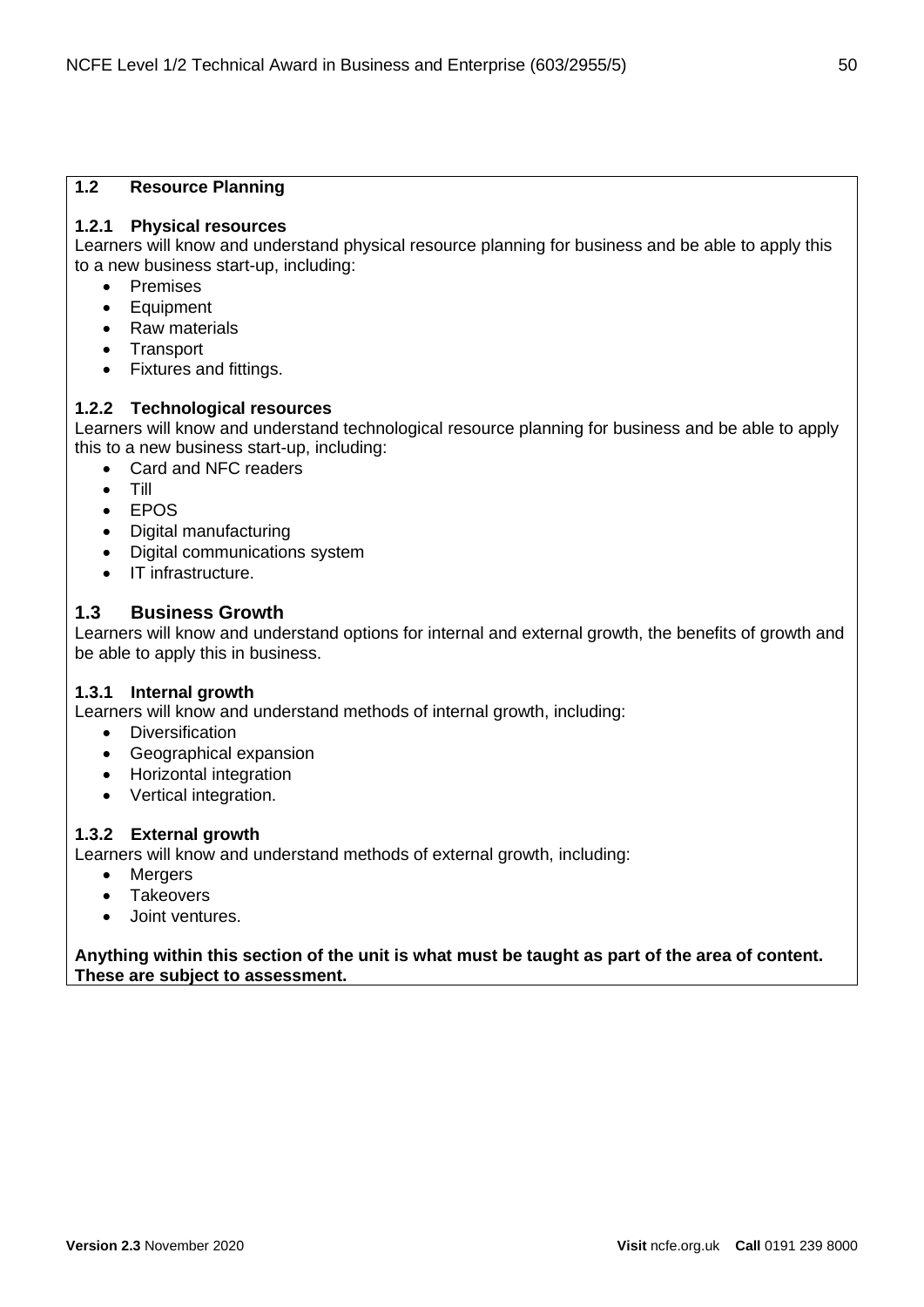**In this section, we provide useful advice and guidance to support the delivery of the teaching content. For further detail, please refer to the Scheme of Work available on the NCFE website.**

It is important that learners are given the opportunity to gain knowledge and understanding about entrepreneurship, business organisation and the importance of stakeholders, through a combination of class-based and practical learning.

Delivery of this learning outcome could look at local business start-ups and the resources available to start-ups from banks, the government and national charities. It would be beneficial for learners to look at hypothetical business start-ups in their own locality. Learners could work in small groups to look at the initial stages of a simple start-up idea in their own local area.

By conducting the learning through practical application, learners would need to research all the contributing factors a real start-up would consider.

Once the initial planning has been undertaken, learners should consider their business potential for growth and expansion and how this could impact the business model.

# **External visits/guest speakers:**

- Local business person/entrepreneur
- HR representative from a local business/enterprise
- Finance representative from a local business/enterprise
- Operations manager from a local business/enterprise.

# **Resources:**

Classroom teaching pack:

- PowerPoint (PPT)
- lesson plans
- scheme of work
- worksheets
- revision workbook.

# **Any other resources:**

- 'Business Studies For Dummies' *by Richard Pettinger*
- 'Entrepreneur Revolution: How to develop your entrepreneurial mindset and start a business that works' *by Daniel Priestley*
- 'The Business Book: Big Ideas Simply Explained' *by DK*
- 'How Business Works: A Graphic Guide to Business Success' *by DK*
- 'Be a Young Entrepreneur' *by Adam Sutherland.*

# **Useful websites:**

- [www.businesscasestudies.co.uk](http://businesscasestudies.co.uk/)
- [www.beebusinessbee.co.uk/index.php/business-topics](http://www.beebusinessbee.co.uk/index.php/business-topics)
- [www.princes-trust.org.uk/help-for-young-people/tools-resources/business-tools/business-plans](https://www.princes-trust.org.uk/help-for-young-people/tools-resources/business-tools/business-plans)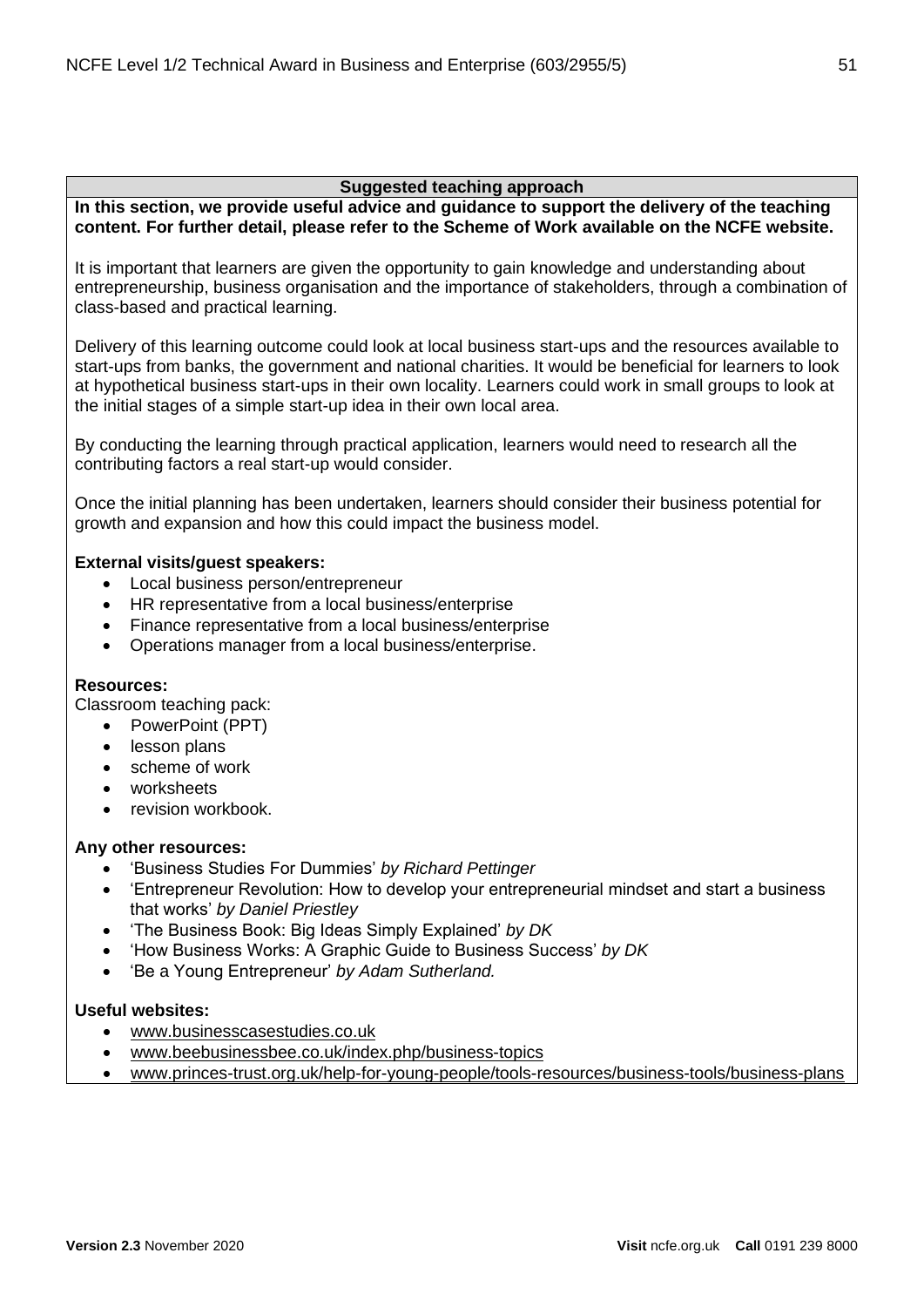# **Learning outcome 2: Understanding human resource requirements for a business start-up**

**Teaching content**

# **Information in this section must be covered by the Teacher during the delivery of the unit.**

In this learning outcome, learners will develop knowledge and understanding of human resource requirements, its components and be able to apply them to a business start-up.

# **2.1 Human Resources**

Learners will know and understand components of human resources and be able to apply them to a business.

# **2.1.1 Methods of recruitment**

Learners will know and understand methods of recruitment, including:

- Internal
	- o transfers
	- o notice board
	- o newsletter
	- o website
	- o intranet.
- **External** 
	- o headhunting
	- o newspapers
	- o trade journals
	- o careers fairs
	- o shop windows
	- o recruitment agencies
	- o web-based.

# **2.1.2 Stages of recruitment**

Learners will know and understand the different stages of recruitment, including:

- Identifying a need
- Develop a person specification
- Develop a job description
- Advertise position
- Shortlist candidates
- Conduct interview and selection process
- Obtain references
- Offer position.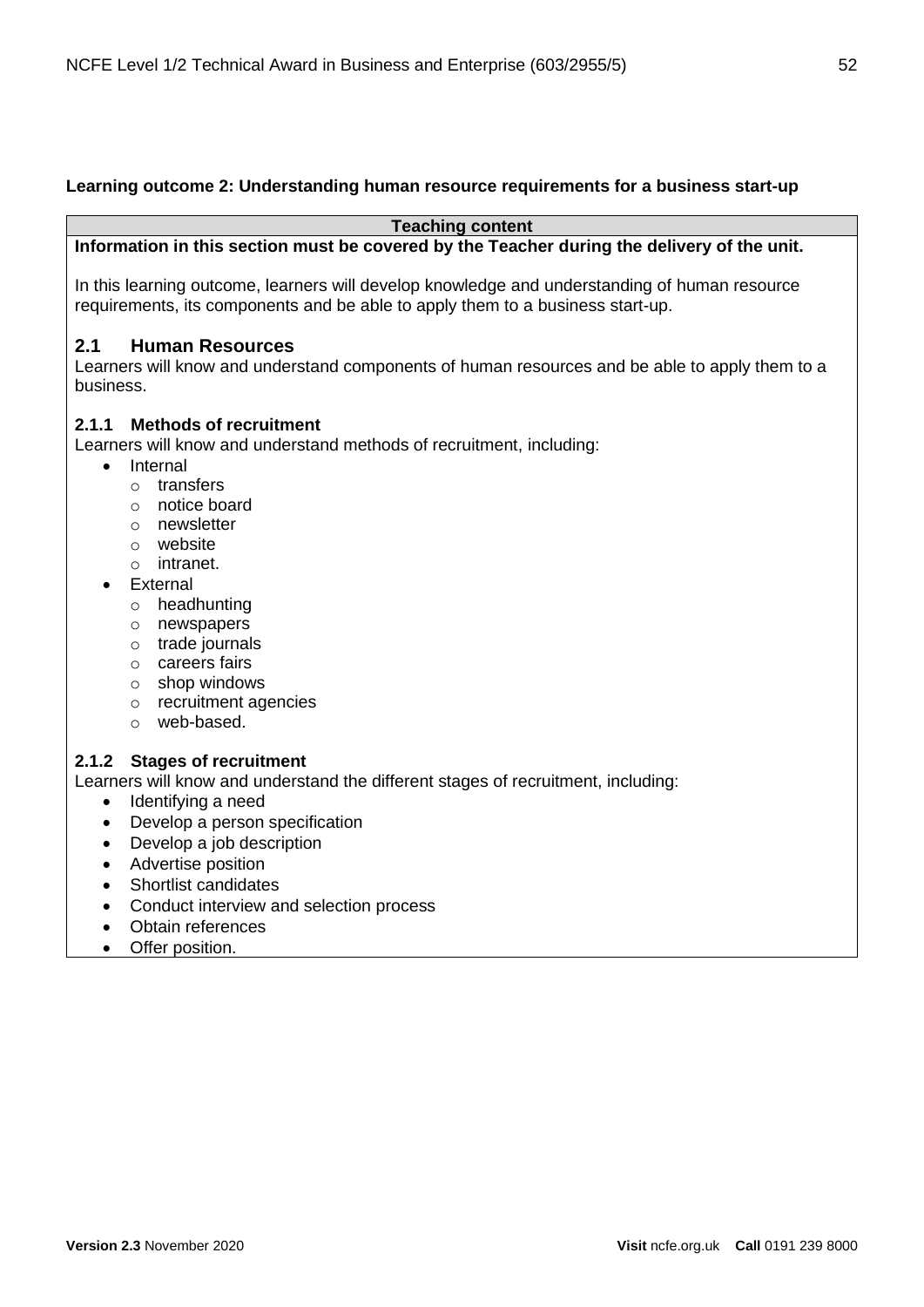# **2.1.3 Legal considerations**

Learners will know and understand the different legal considerations, including:

- Contracts of employment
	- o permanent
	- o temporary
	- o fixed-term
	- o part-time
	- o full-time
	- o zero hour.
- Equality in recruitment
- Redundancies
- Disciplinary.

# **2.1.4 Staff development**

Learners will know and understand the components of staff development, including:

- Internal training
- External training
- Induction
- Staff appraisals.

# **2.1.5 Pay and remuneration**

Learners will know and understand aspects of pay and remuneration, including**:**

- Wages
- Salaries
- Piece rate
- Performance-related pay
- Bonuses
- Commission
- Profit sharing.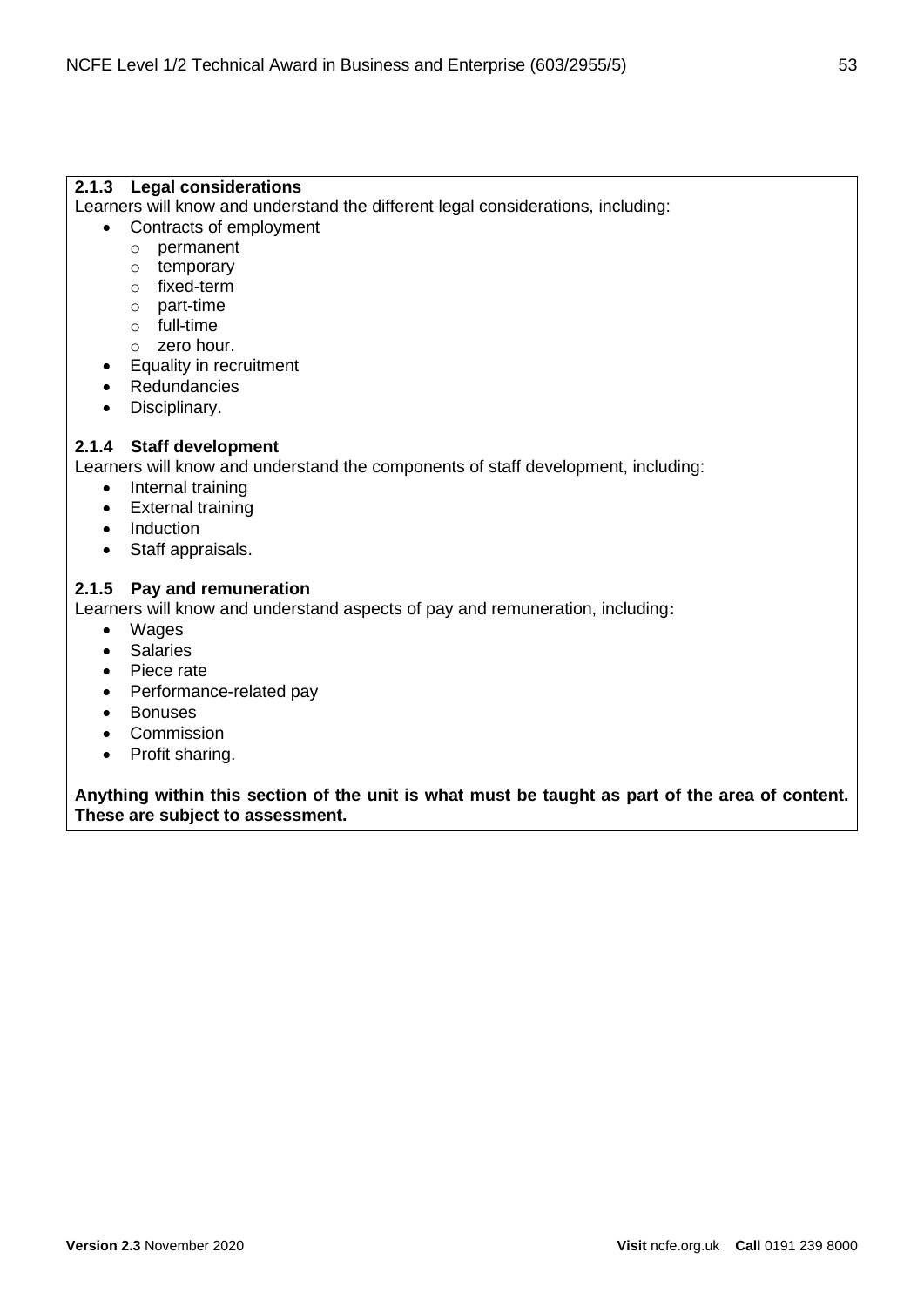**In this section, we provide useful advice and guidance to support the delivery of the teaching content. For further detail, please refer to the Scheme of Work available on the NCFE website.**

It is important that learners are given the opportunity to gain knowledge and understanding about entrepreneurship, business organisation and the importance of stakeholders, through a combination of class-based and practical learning.

Delivery of this learning outcome could be done through a series of scenarios looking at recruitment, contracts, disciplinary procedures, staff training, staff contracts and remuneration methods. Learners could meet with business HR representatives to understand the role of a HR officer/manager. By considering a range of situations/scenarios, learners should discuss potential outcomes, then research the correct procedures to evaluate their assessment of the given situations/scenarios.

Learners could also meet with the HR manager/officer and with the union representative(s) in their own educational establishment to understand their roles and their impact on employees and employers.

Following this, the learner would benefit from reviewing and creating job descriptions and person specifications and researching how and why different businesses/enterprises recruit and select candidates and follow equality in recruitment. It would be advantageous for learners to then write a hypothetical contract for their business idea, utilising first-hand advice and secondary research to consider all aspect of employment.

# **External visits/guest speakers:**

- Local business person/entrepreneur
- HR representative from a local business/enterprise.

# **Resources:**

Classroom teaching pack:

- PowerPoint (PPT)
- lesson plans
- scheme of work
- worksheets
- revision workbook.

# **Any other resources:**

- 'Business Studies For Dummies' *by Richard Pettinger*
- 'Entrepreneur Revolution: How to develop your entrepreneurial mindset and start a business that works' *by Daniel Priestley*
- 'The Business Book: Big Ideas Simply Explained' *by DK*
- 'How Business Works: A Graphic Guide to Business Success' *by DK*
- 'Be a Young Entrepreneur' *by Adam Sutherland.*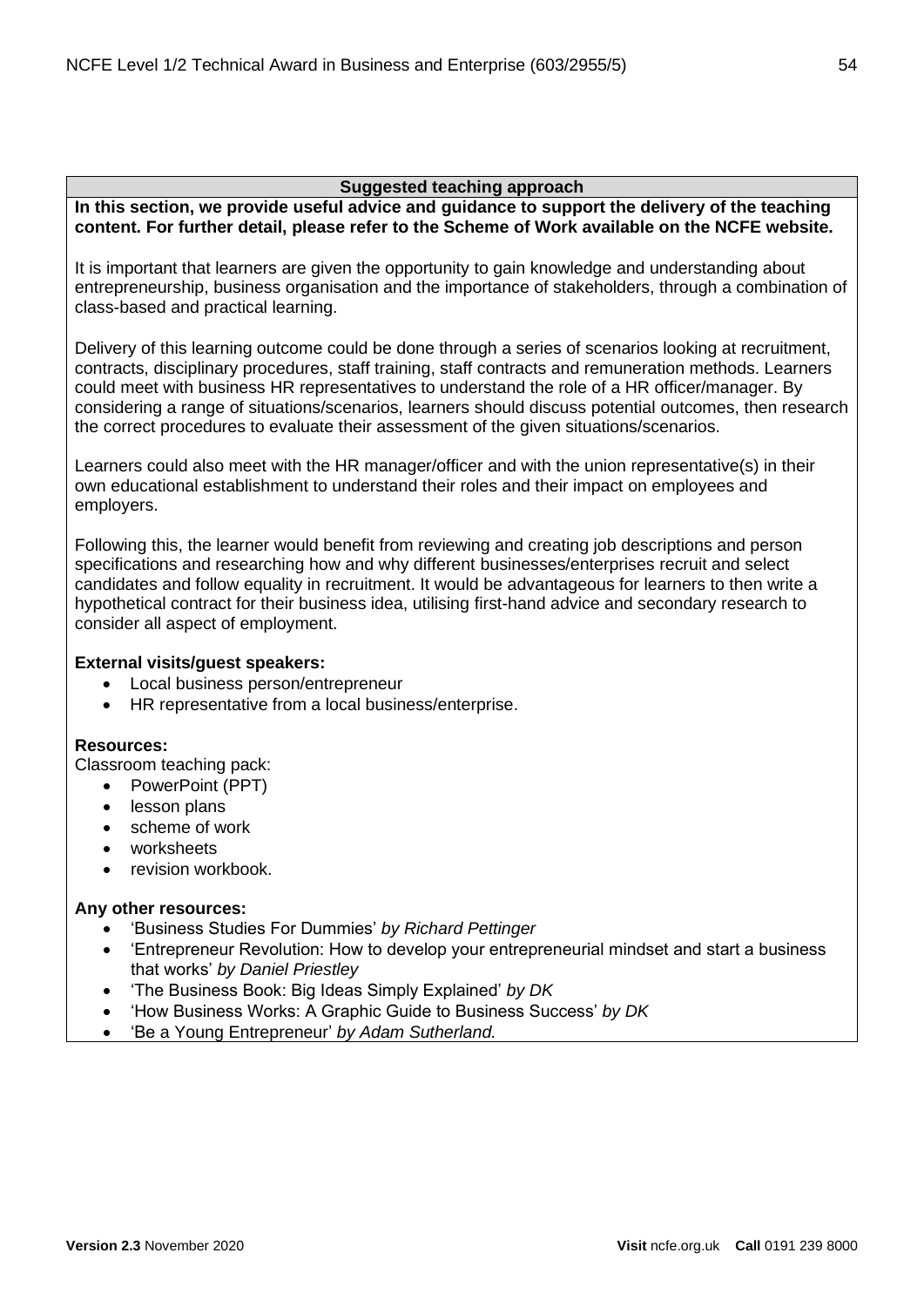# **Useful websites:**

- [www.businesscasestudies.co.uk](http://businesscasestudies.co.uk/)
- [www.bbc.co.uk/education/subjects/zpsvr82](https://www.bbc.co.uk/education/subjects/zpsvr82)
- [www.beebusinessbee.co.uk/index.php/business-topics](http://www.beebusinessbee.co.uk/index.php/business-topics)
- [www.princes-trust.org.uk/help-for-young-people/tools-resources/business-tools/business-plans](https://www.princes-trust.org.uk/help-for-young-people/tools-resources/business-tools/business-plans)

\*See website disclaimer in Section 5 of this qualification specification*.*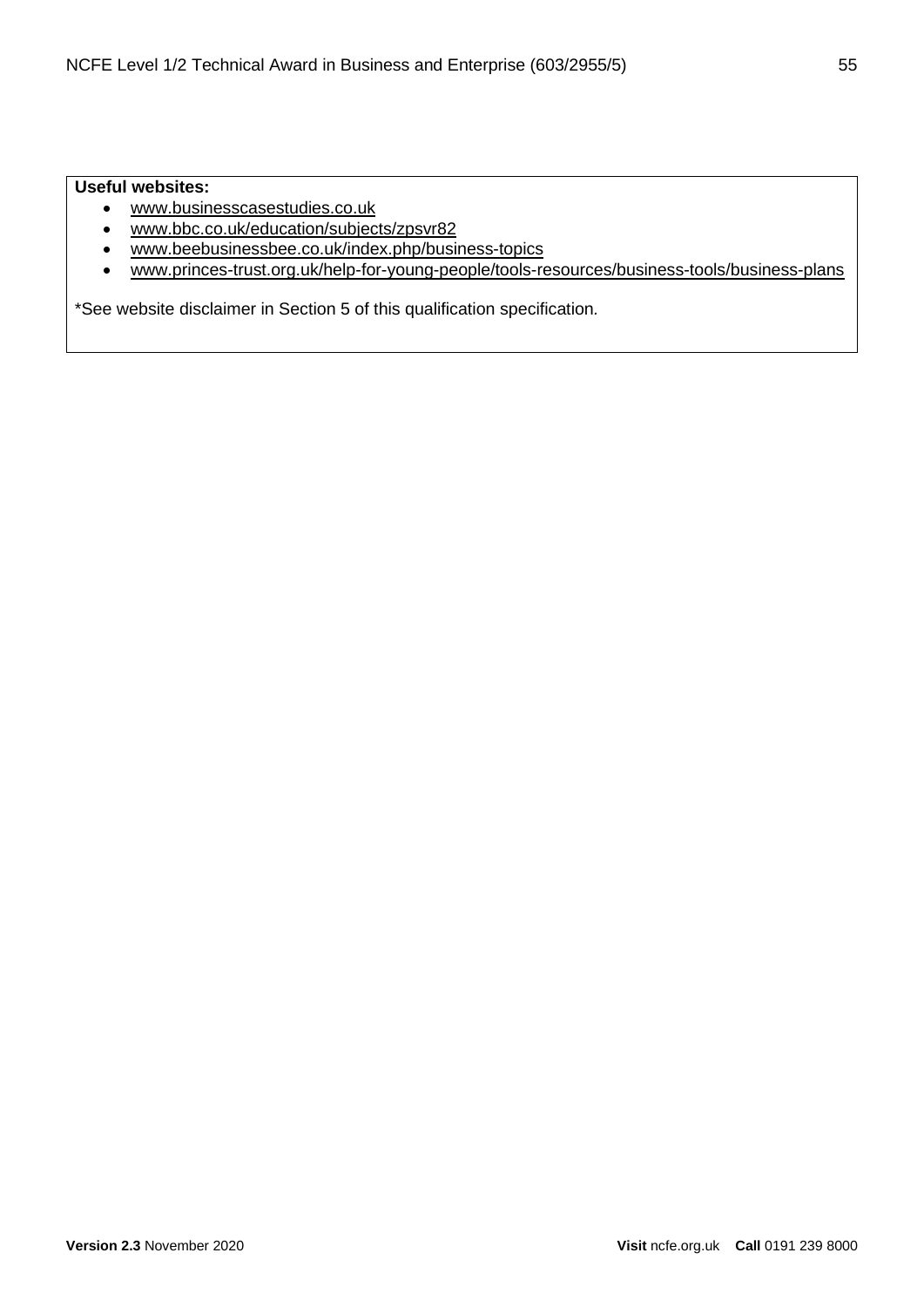# **Learning outcome 3: Understand sources of enterprise funding and business finance**

**Teaching content**

**Information in this section must be covered by the Teacher during the delivery of the unit.**

In this learning outcome, learners will develop knowledge and understanding of finance and funding and be able to apply this to business and enterprise.

# **3.1 Business and Enterprise Funding**

# **3.1.1 Funding types**

Learners will know and understand funding types for business and enterprise. Learners will be able to evaluate the suitability of funding types when applied to business, including:

- Personal savings
- Bank loan
- Credit card
- Loan from friends or family
- Prince's Trust loan
- Grants
- Credit agreements
- Business Angels
- Overdrafts
- **Crowdfunding**
- Trade credit.

# **3.2 Business and Enterprise Finance**

# **3.2.1 Financial concepts and calculations**

Learners will know and understand financial concepts, how to calculate them and the impact they have on business and enterprise, including:

- Sales revenue
- Gross and net profit.

# **3.2.2 Costs, liabilities and assets**

Learners will know and understand costs, liabilities and assets. Learners will know and understand how these affect business and enterprise, including:

- Start-up costs
- Running costs
- Fixed costs
- Variable costs
- Current liabilities and non-current (long-term) liabilities
- Current and non-current (fixed) assets.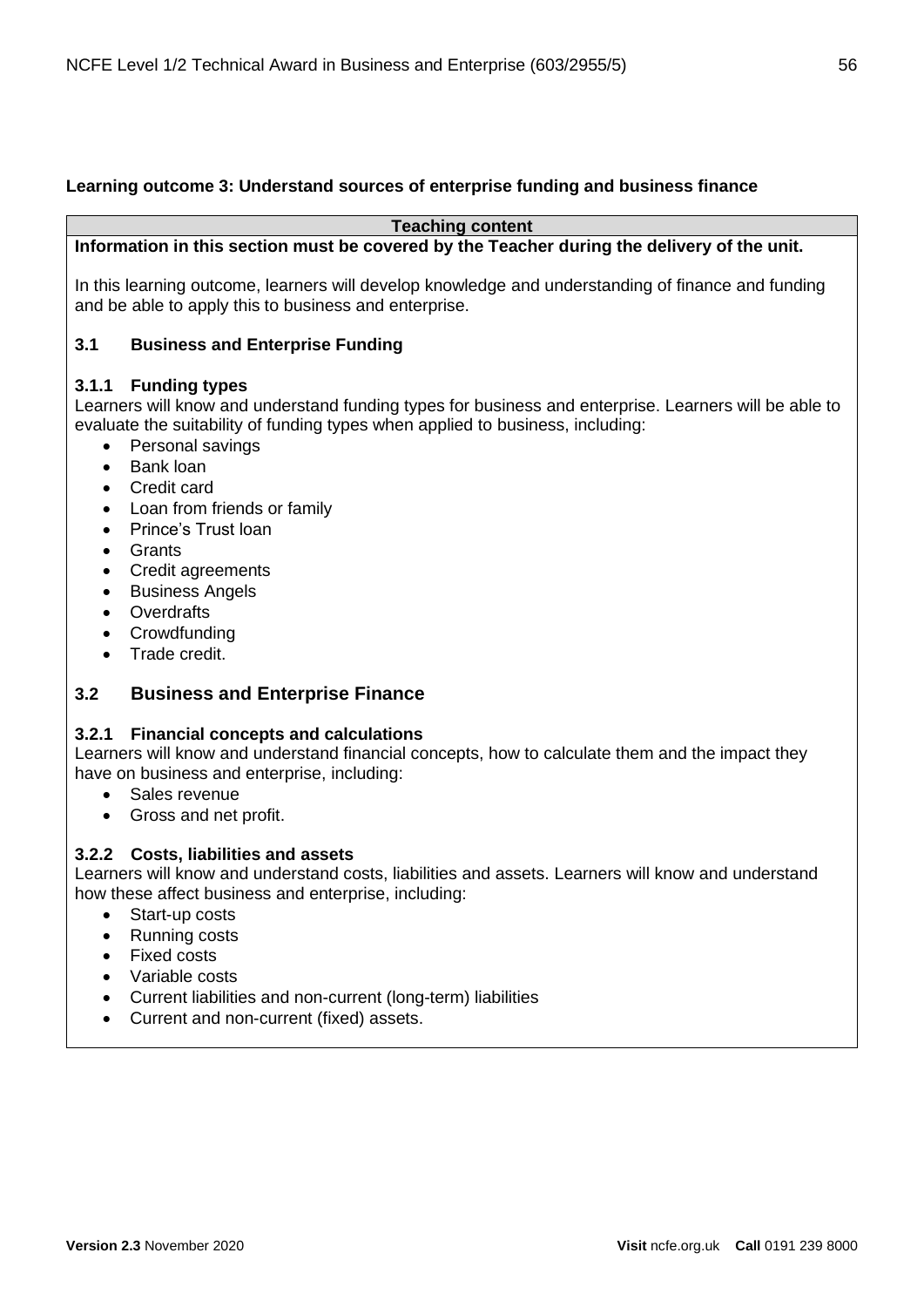# **3.2.3 Financial documents**

Learners will know and understand financial documents, their structure and the information they contain, including:

- Break-even chart
- Cash flow forecast
- Income statement (profit and loss account)
- Statement of financial position (balance sheet).

Learners will need to be able to construct the above documents and also interpret the data and information within them.

# **3.2.4 Ratio analysis**

Learners will know and understand ratio analysis, how to undertake ratio analysis calculations and how to interpret results. This includes:

- Profitability
	- o net profit percentage
	- o gross profit percentage
	- o return on capital employed.
- Liquidity
	- o current ratio
	- o acid-test ratio.

Learners will not be expected to recall the formulae.

# **3.2.5 Cash flow management**

Learners will know and understand the importance of cash flow management and how businesses can improve their cash flow position.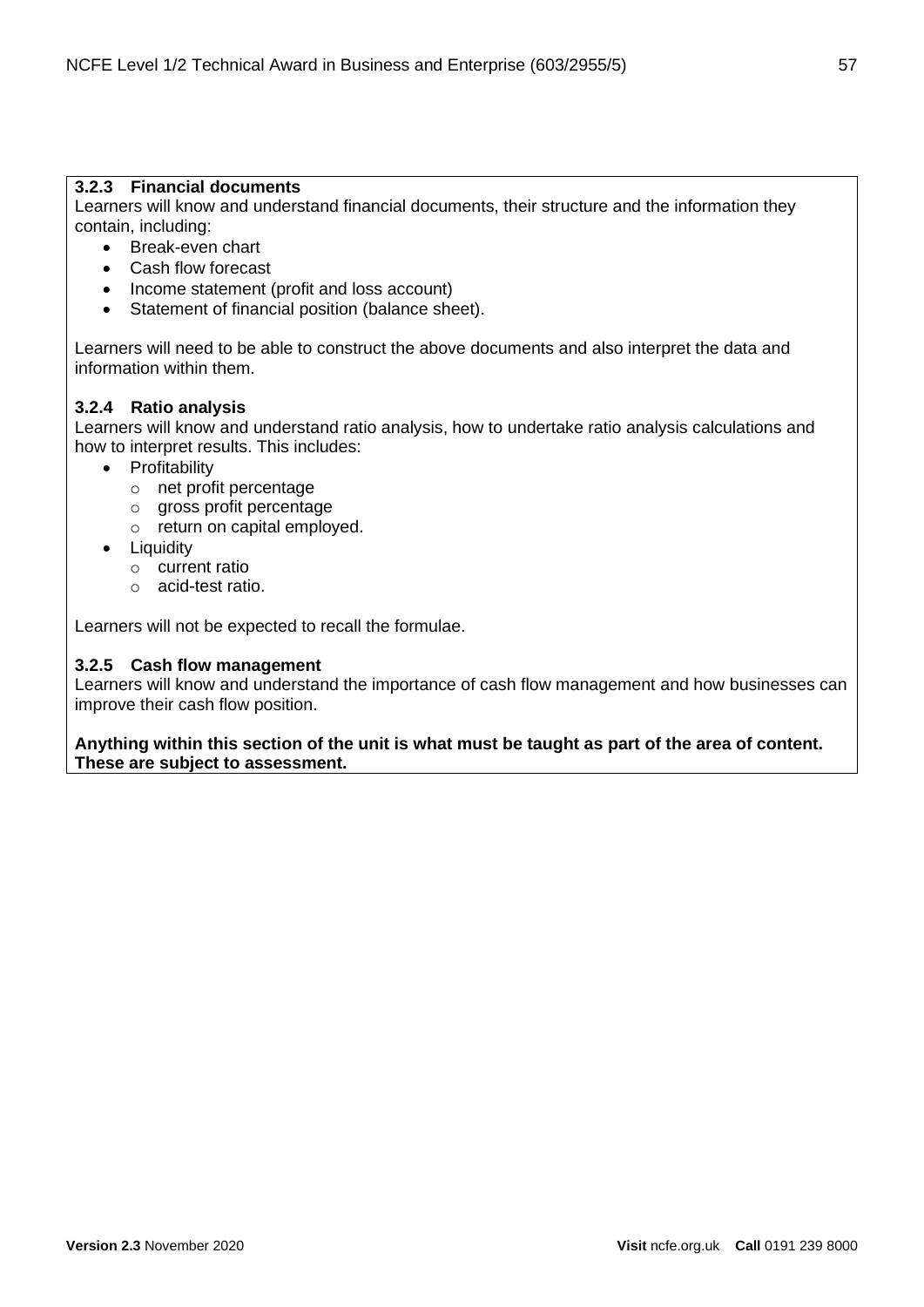**In this section, we provide useful advice and guidance to support the delivery of the teaching content. For further detail, please refer to the Scheme of Work available on the NCFE website.**

It is important that learners are given the opportunity to gain knowledge and understanding about entrepreneurship, business organisation and the importance of stakeholders, through a combination of class-based and practical learning.

Delivery of this learning outcome would benefit from the expertise and experience of a business banking manager. Learners should visit a bank or building society to look at the funding and support provided by high street banks and building societies to new business start-ups. By working with business Bank Managers, learners will develop a clearer understand of not only what is available to new and existing businesses but also the processes involved in applications and the success criteria and expectations of financial institutions.

Learners should consider the funding available through grants and bursaries such as Prince's Trust, Lottery Funding, council grants or specialist institutions to support start-up. But also how new business can utilise outlets such as crowdfunding to raise capital.

It would be advantageous for learners to review contracts under the Consumer Credit Act (1974) to gain an understanding of the obligations business owners have to repay credit.

Learners would also benefit from looking at the income statements (profit and loss accounts) from a variety of business samples, to be able to read and interpret the information provided on business accounts, the delivery of which could be done by an accountant, to further enhance the learners understanding of how accountants could be used to support this process.

# **External visits/guest speakers:**

- Local business person/entrepreneur
- Finance representative from a local business/enterprise.

# **Resources:**

Classroom teaching pack:

- PowerPoint (PPT)
- lesson plans
- scheme of work
- worksheets
- revision workbook.

# **Any other resources:**

- 'Business Studies For Dummies' *by Richard Pettinger*
- 'Entrepreneur Revolution: How to develop your entrepreneurial mindset and start a business that works' *by Daniel Priestley*
- 'The Business Book: Big Ideas Simply Explained' *by DK*
- 'How Business Works: A Graphic Guide to Business Success' *by DK*
- 'Be a Young Entrepreneur' *by Adam Sutherland.*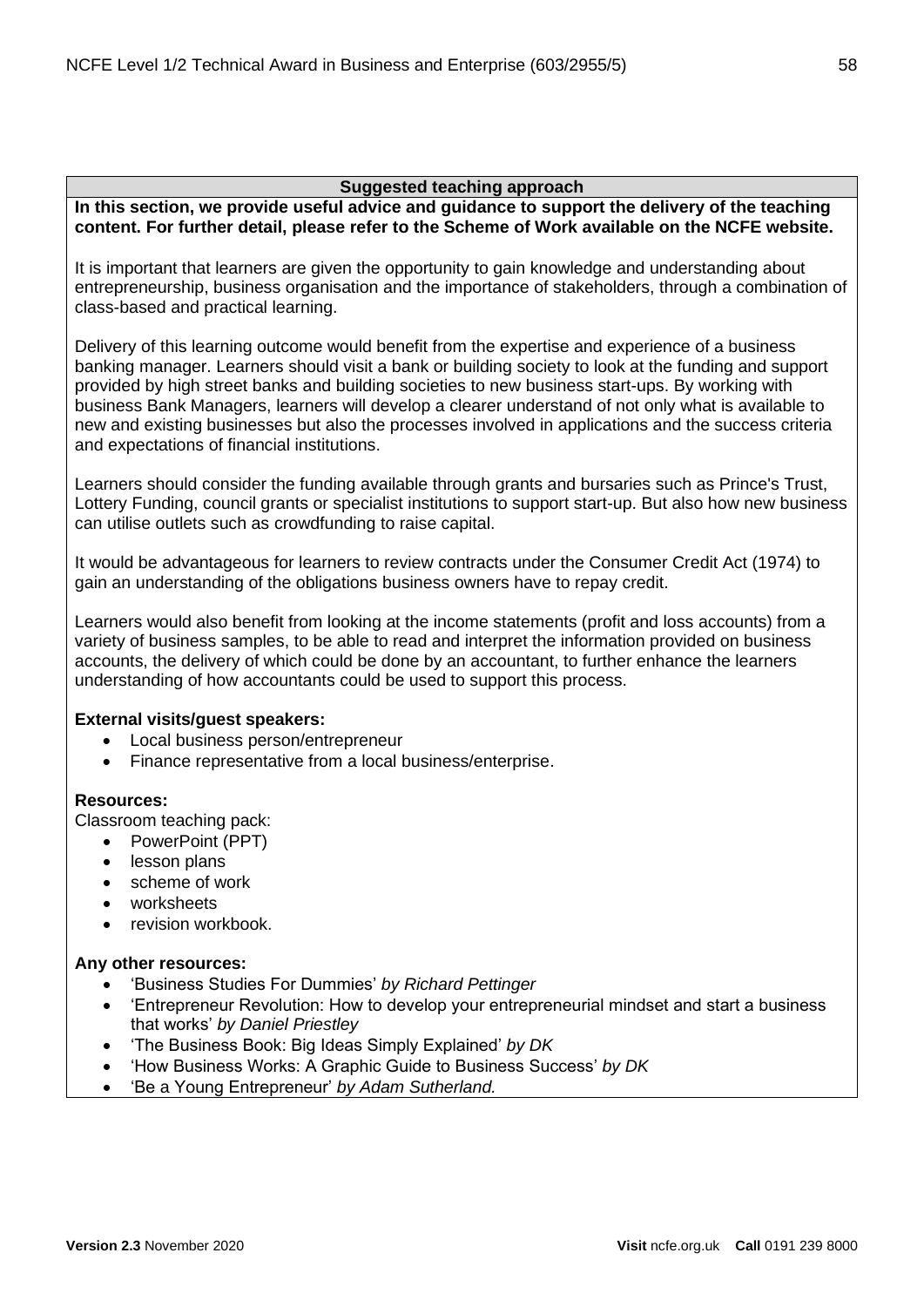# **Useful websites:**

- [www.entrepreneurhandbook.co.uk/grants-loans](http://entrepreneurhandbook.co.uk/grants-loans/)
- [www.businesscasestudies.co.uk](http://businesscasestudies.co.uk/)
- [www.bbc.co.uk/education/subjects/zpsvr82](https://www.bbc.co.uk/education/subjects/zpsvr82)
- [www.beebusinessbee.co.uk/index.php/business-topics](http://www.beebusinessbee.co.uk/index.php/business-topics)
- [www.princes-trust.org.uk/help-for-young-people/tools-resources/business-tools/business-plans](https://www.princes-trust.org.uk/help-for-young-people/tools-resources/business-tools/business-plans)

\*See website disclaimer in Section 5 of this qualification specification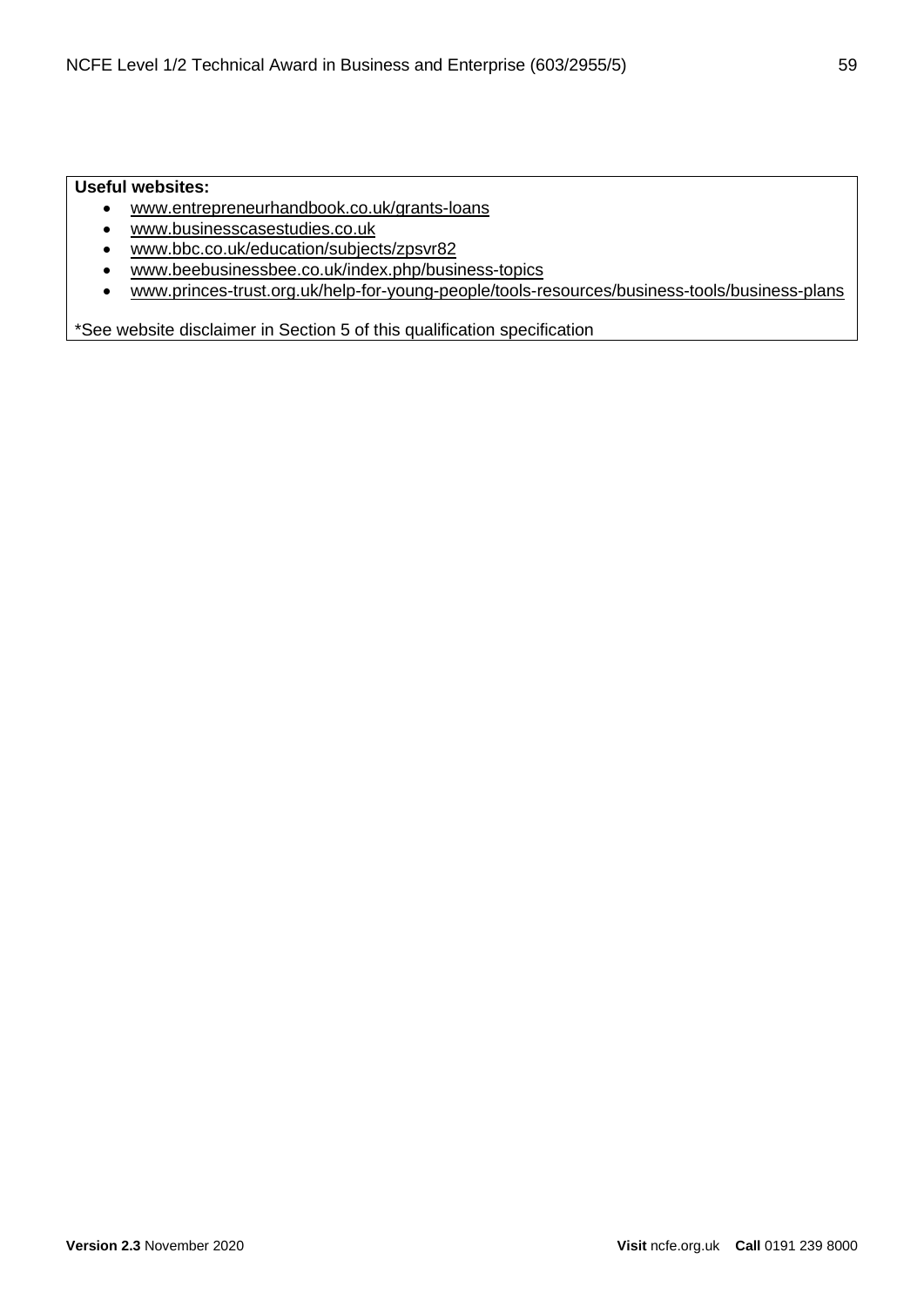# **Learning outcome 4: Understand business and enterprise planning**

#### **Teaching content**

# **Information in this section must be covered by the Teacher during the delivery of the unit.**

In this learning outcome, learners will develop knowledge and understanding of business and enterprise planning, its purpose, benefits and how it applies to business.

# **4.1 Planning**

# **4.1.1 Purpose of business planning**

Learners will know and understand why businesses develop a business plan and be able to apply this to business, including:

- Inform personal development needs
- Operational planning
- Gaining funding and finance
- Receiving external business support.

# **4.1.2 Benefits of business planning**

Learners will know and understand the benefits of business planning and be able to apply these in business, including:

- Support bidding processes
- Manage change
- Financial strategy
- Identification of potential problems.

# **4.1.3 A business plan**

Learners will know and understand the sections of a business plan and how it applies to business, including:

- Company description name, business summary, aims and objectives, legal structure
- Market analysis target market, industry profile, competitive environment, potential suppliers • Marketing – product/service, place, price, promotion
- People and operations people considerations, operational considerations
- Financial plan start-up costs, running costs, break even, gross and net profit.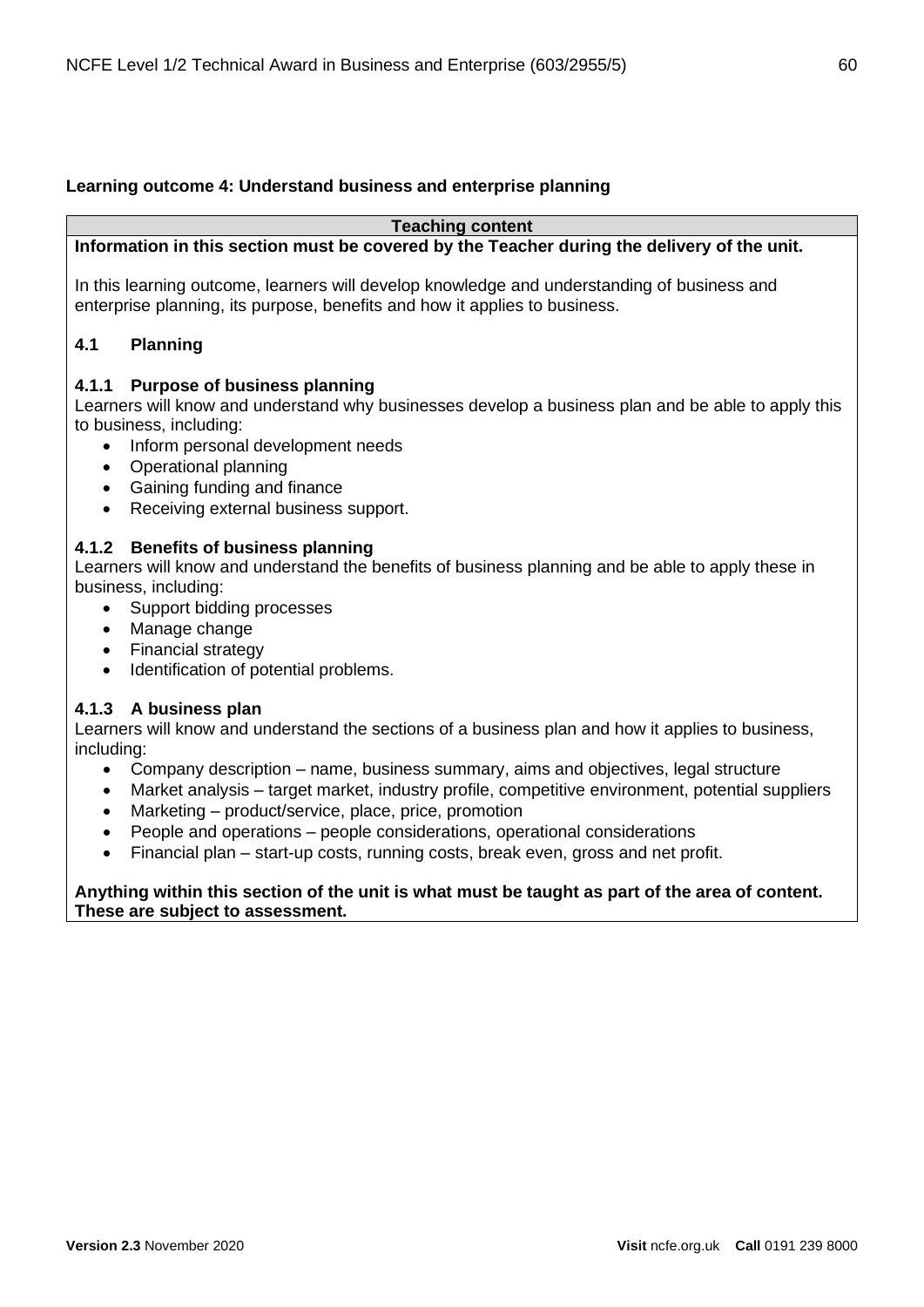**In this section, we provide useful advice and guidance to support the delivery of the teaching content. For further detail, please refer to the Scheme of Work available on the NCFE website.**

It is important that learners are given the opportunity to gain knowledge and understanding about entrepreneurship, business organisation and the importance of stakeholders, through a combination of class-based and practical learning.

Delivery of this learning outcome could provide learners with the opportunity to complete a hypothetical business plan for a new start-up company.

Learners could review existing business plans to assess the information which is of value to the plan. They could consider the business type, marketing strategy, resources, staff and financials.

# **External visits/guest speakers:**

- Local business person/entrepreneur
- HR representative from a local business/enterprise
- Finance representative from a local business/enterprise
- Operations manager from a local business/enterprise.

#### **Resources:**

Classroom teaching pack:

- PowerPoint (PPT)
- lesson plans
- scheme of work
- worksheets
- revision workbook.

#### **Any other resources:**

- 'Business Studies For Dummies' *by Richard Pettinger*
- 'Entrepreneur Revolution: How to develop your entrepreneurial mindset and start a business that works' *by Daniel Priestley*
- 'The Business Book: Big Ideas Simply Explained' *by DK*
- 'How Business Works: A Graphic Guide to Business Success' *by DK*
- 'Be a Young Entrepreneur' *by Adam Sutherland.*

# **Useful websites:**

- [www.gov.uk/write-business-plan](https://www.gov.uk/write-business-plan)
- [www.startuploans.co.uk/business-plan-template/](https://www.startuploans.co.uk/business-plan-template/)
- [www.entrepreneurhandbook.co.uk/grants-loans/](http://entrepreneurhandbook.co.uk/grants-loans/)
- [www.businesscasestudies.co.uk/](http://businesscasestudies.co.uk/)
- [www.bbc.co.uk/education/subjects/zpsvr82](https://www.bbc.co.uk/education/subjects/zpsvr82)
- [www.beebusinessbee.co.uk/index.php/business-topics](http://www.beebusinessbee.co.uk/index.php/business-topics)
- [www.princes-trust.org.uk/help-for-young-people/tools-resources/business-tools/business-plans](https://www.princes-trust.org.uk/help-for-young-people/tools-resources/business-tools/business-plans)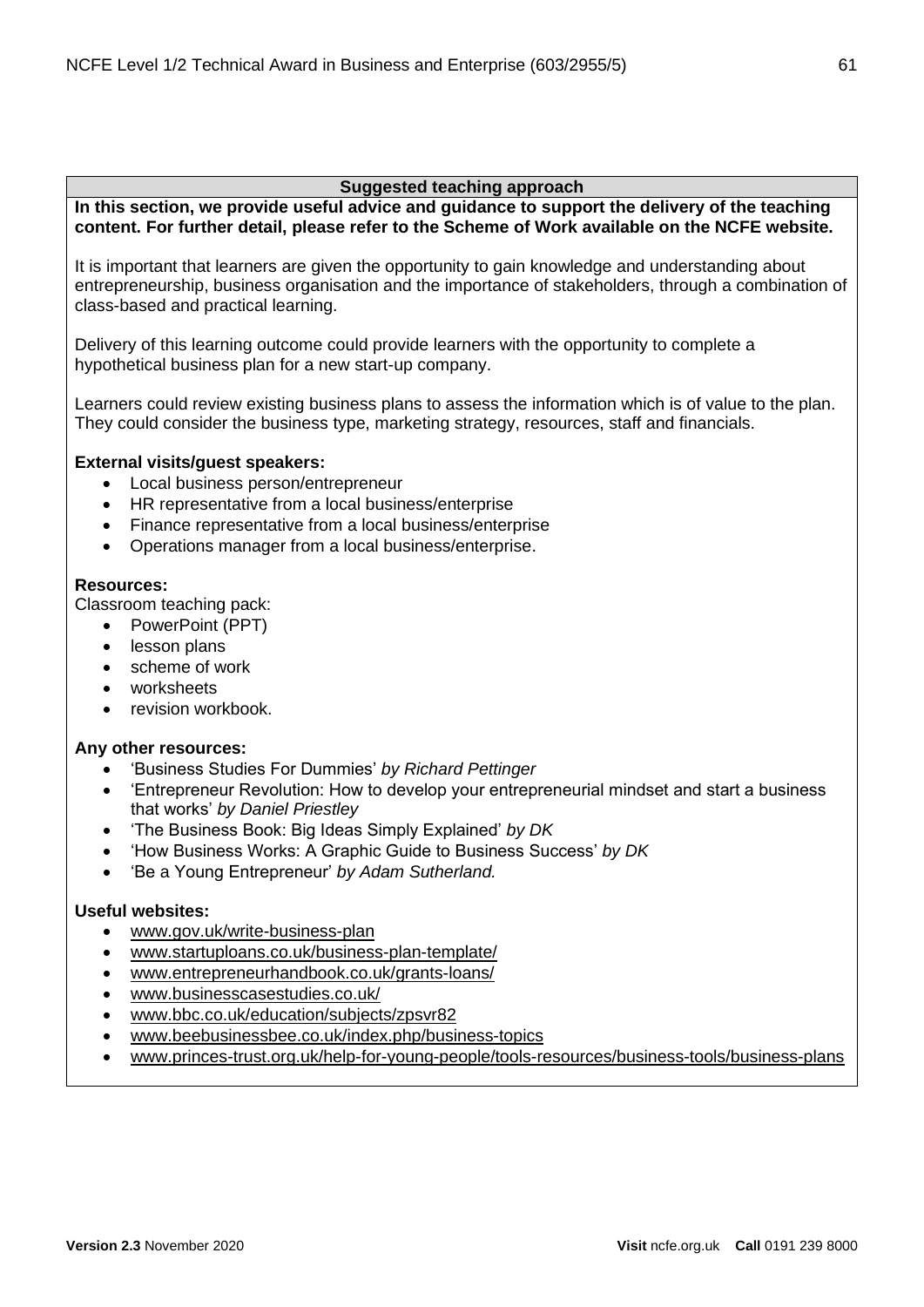# **Section 4**

# **Assessment and Quality Assurance**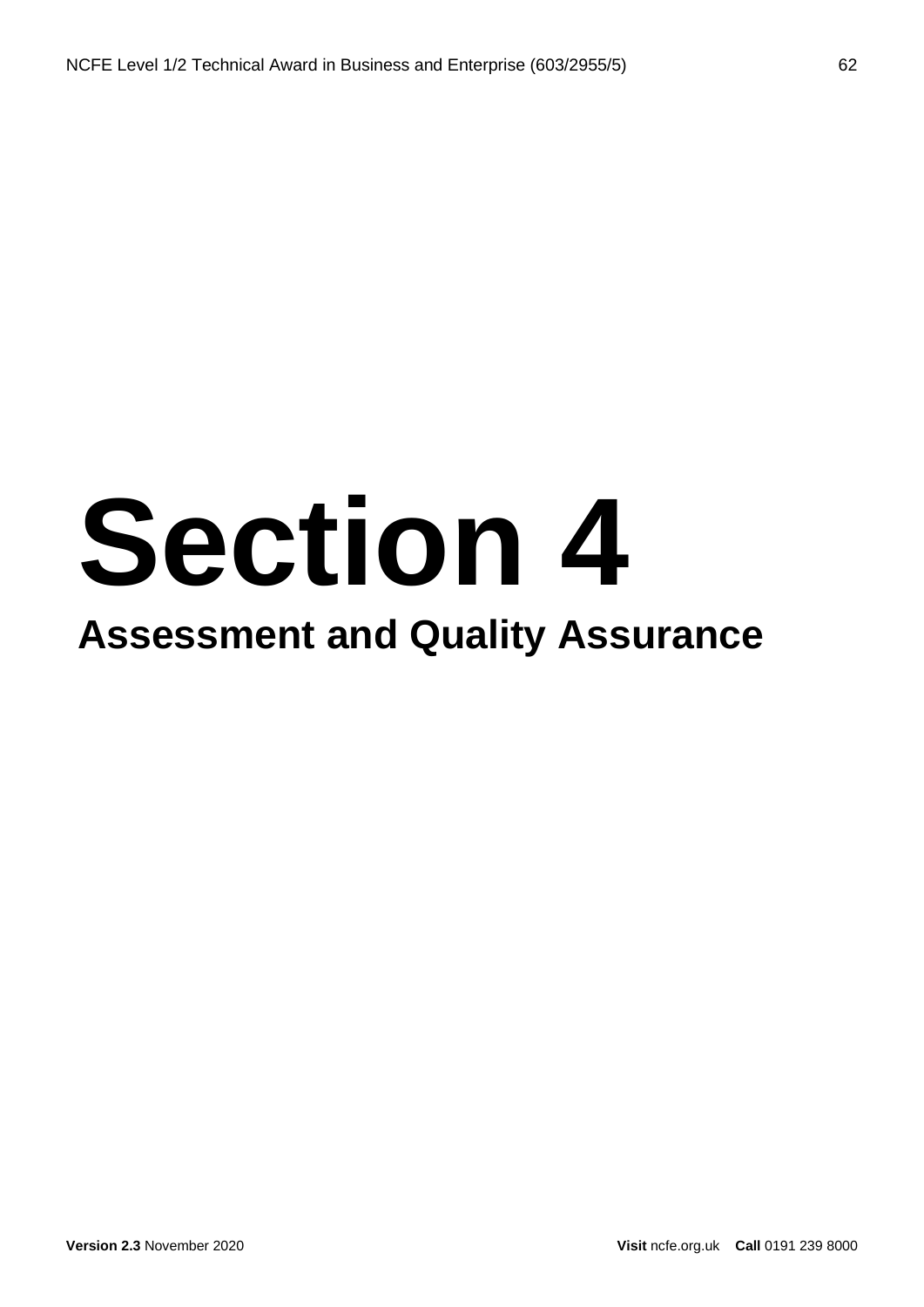# **Assessment and Quality Assurance**

#### **External assessment**

Each learner is required to undertake an external assessment.

External assessments are set and marked by NCFE. The assessment assesses learners' knowledge, understanding and skills across Unit 01 of the qualification.

The external assessment will take place at the end of the Unit 01 after all the teaching content has been delivered.

Any stimulus material used by the centre or work completed during the teaching of the unit cannot be used as evidence in the external assessment.

The external assessment for this qualification consists of one exam.

The external assessment is as follows:

• Written exam – 1 hour 30 minutes invigilated external assessment.

The external assessment must be conducted under timed external assessment conditions and must be invigilated in accordance with our Regulations for Conduct of External Assessments, which can be found on the NCFE website.

The external assessment must not be altered in any way by the centre.

Sample papers and mark schemes for the external assessment will be made available on the qualification webpage under 'Support Materials'. We'll update the website with the latest past paper soon after a live assessment has been sat.

There are two specific assessment dates during the year. The examination windows are expected in **March** and **November** every year; however, these are subject to change so please refer to the **Assessment Window Guide** available on the NCFE website for specific dates.

Learners will have **one** opportunity to resit. Resits of the external assessment will be **different** from the original assessment.

To access the external assessment, centres must have entered learners using the NCFE Portal. When you make your registrations in the NCFE Portal you will be prompted to select an assessment date for your learners. NCFE will issue external assessment papers to the learner for the assessment date selected at registration. If you want your learners to sit the external assessment in a different assessment date you will need to contact your Customer Support Assistant and arrange a transfer of entry.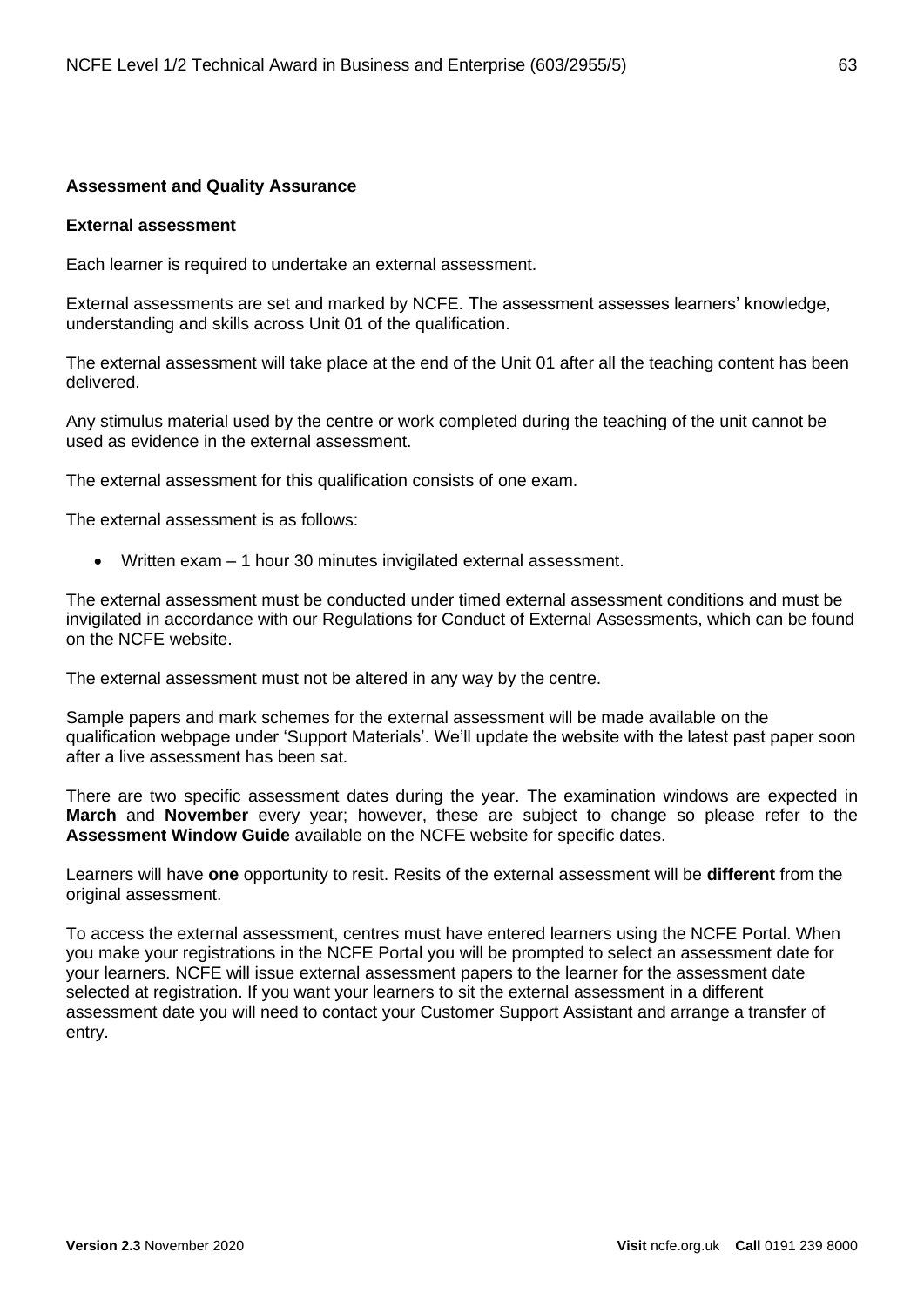# **Centres must enter learners at least 10 working days in advance of the assessment date. Late entries will be considered on a case-by-case basis and will incur a late entry fee.**

The external assessment material will be sent out in time for the assessment date. The material must be kept secure at all times throughout the assessment period.

You must return the External Assessment Register and all learner work to NCFE one working day after the external assessment date. The last date that NCFE will accept learner work is the next working day from the exam being sat. Any late returns will incur a fee. Please refer to the Assessment Arrangements document on the NCFE website for confirmation of this date.

Learners are entitled to one resit of the external assessment, which will be chargeable. This means that learners can have a total of two attempts at the external assessment. Resits of the external assessment will be different from the original assessment. '**Did Not Attend**', **will not** be classed as an attempt at the external assessment. If you know before the assessment date that a learner is no longer able to sit the external assessment, please contact NCFE to cancel or transfer the entry.

For guidance on conducting external assessments, please refer to our Regulations for Conduct of External Assessments, which can be found on the NCFE website or contact the Quality Assurance team on 0191 239 8000.

#### **Internal assessment**

Internally assessed work should be completed by the learner in accordance with the qualification specification and synoptic internal project brief. To support with this, we have also created a sample synoptic project brief and sample portfolio of learner work, which is available on the qualification page under support materials. A representative number of assessment hours should be timetabled into the scheme of work. Internal assessment hours must be administered outside of scheduled teaching and learning hours and should be supervised and assessed by the Teacher.

Any work submitted for internal assessment must be completed during scheduled assessment hours in accordance with the scheme of work, and must be authenticated and attributable to the learner. The Teacher must be satisfied that the work produced is the learner's own and the learner must declare that the work is their own.

In practice, this means that all of the synoptic internal project will be completed in normal class time within scheduled assessment hours and kept separate from any teaching and learning hours.

The internally assessed synoptic component is based on 100% coverage of the qualification content which is assessed holistically against descriptors.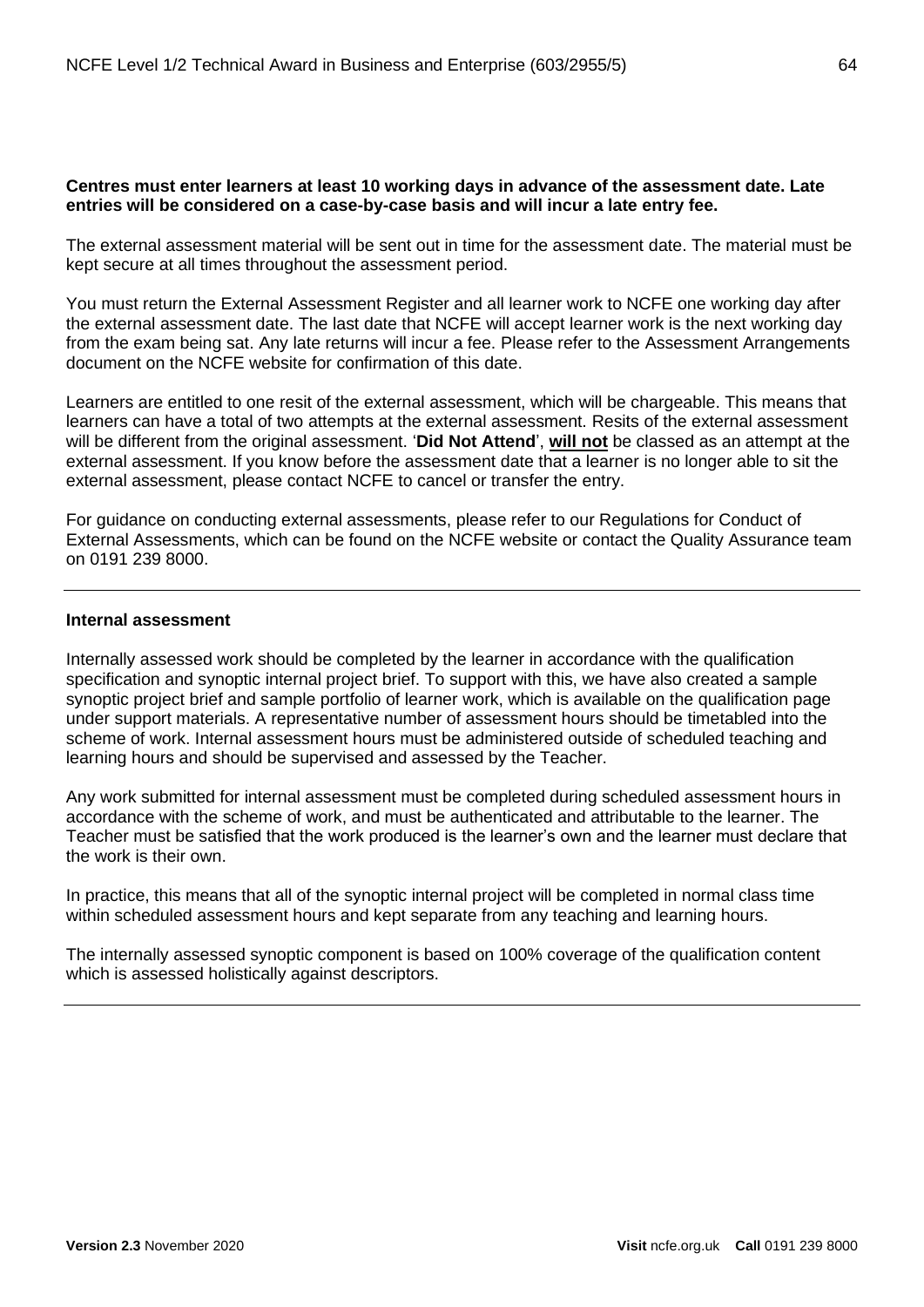#### **Delivery guidance**

This guidance aims to offer support and information on how to administer the internal synoptic project assessment for all Level 1/2 Technical Awards.

**Remember:** Assessment must evidence a learner's own knowledge, understanding and skills within their chosen subject. Evidence must be gathered through effective and reliable internal assessment and this guidance document is designed to support Teachers and deliverers of each of the above qualifications in doing so, to ensure the integrity of all internal assessments. The learner should not undertake the internal synoptic project assessment until **'all teaching content'** has been delivered from Unit 01 and Unit 02. This is to ensure that learners are in a position to complete the synoptic project successfully by selecting and applying their knowledge and skills in a fully integrated and synoptic way.

#### **Timings and planning**

The assessment must not take place until the Teaching and Learning of all content from Units 01 and 02 has been delivered to the learners.

The internal synoptic project is recommended to be completed within approximately 21 hours. Centres can administer the timings as they find suitable for the learner whilst ensuring the supervised conditions are met.

#### **Resources**

Learners must have access to the appropriate resources required to complete the internal synoptic project. These include the following:

- research materials
- learner log.

This list is not exhaustive and you must make reference to the Qualification Specific Information Document (QSID) available on the NCFE website.

#### **Health and safety**

All learners must be informed and aware of any relevant health and safety considerations that need to be made to ensure they carry out their work in a safe manner.

Learners must be supervised at all times to ensure health and safety practices are observed. Where learners are seen to be working in an unsafe manner, at the discretion of the Teacher, the learner may be removed from the assessment and the remaining time rescheduled.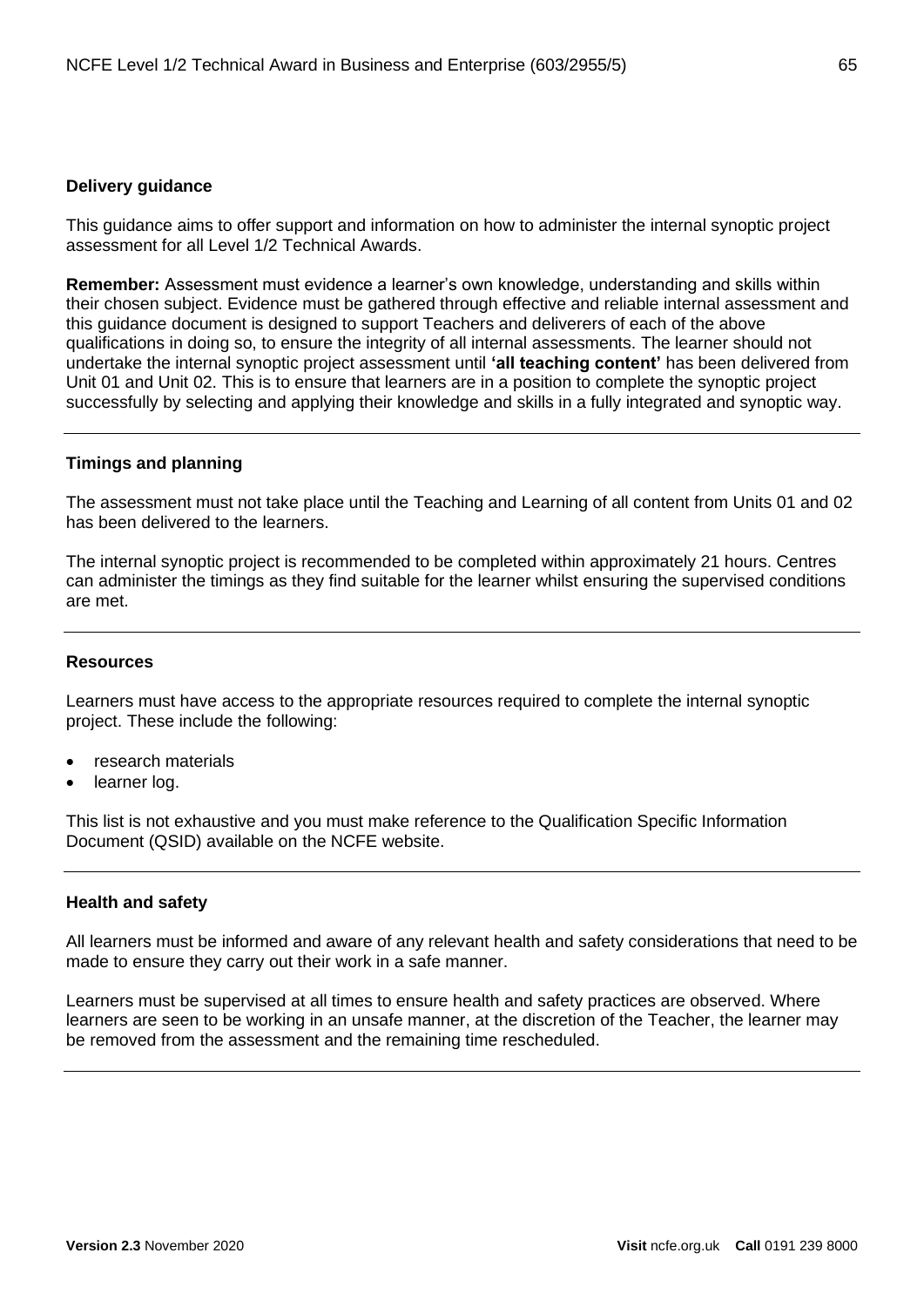# **Observation**

Where an observation of learner performance is required, NCFE have provided an observation report. This is to be completed at the time of observation taking place. The observation report must capture what the learner has done to meet the assessment objectives. This must be signed by both the teacher and the learner directly after the observation has taken place alongside immediate feedback.

Learners must be made aware in advance of when they will be observed and an agreed time and date set and must be carried out in accordance with the **supervised conditions for internal assessment.**

#### **Submitting evidence**

Any evidence submitted for internal assessment must be completed during scheduled assessment hours in accordance with the scheme of work, and must be authenticated and attributable to the learner. In practice, this means that all of the synoptic internal project can be completed in normal class time within scheduled assessment hours but must be kept separate from any teaching and learning hours.

The learners will be provided with examples of types of evidence that they are to submit. For further information regarding these evidence types and what electronic evidence is allowed for this qualification, please refer to the Qualification Specific Information Document (QSID) found on the NCFE website.

Learners are allowed to rework any evidence that they have produced for this internal synoptic project but only during the timed supervised sessions. This rework **must not** be as a result of Teacher feedback, but that the learner has identified areas for improvement on their own. Once the evidence has been submitted for assessment, no further amendments to the evidence can be made until after the External Quality Assurance (EQA) visit. Once the EQA process has been completed, learners will have the opportunity for a second and final resubmission.

#### **Authentication of learner work**

Learners are required to sign declarations of authenticity, as is the Teacher/Assessor. The relevant form is included in this assignment pack. This is to ensure authenticity and to prevent potential malpractice and maladministration. Learners must be made aware of the importance of this declaration and the impact this could have on their overall grade, if the evidence was found not to be that of the learner.

Any evidence created by the learner as part of this synoptic project must be securely stored at all times. Where evidence is completed across multiple timed sessions, all evidence must be collected in, after each session and stored securely to ensure learners and others do not have access to this.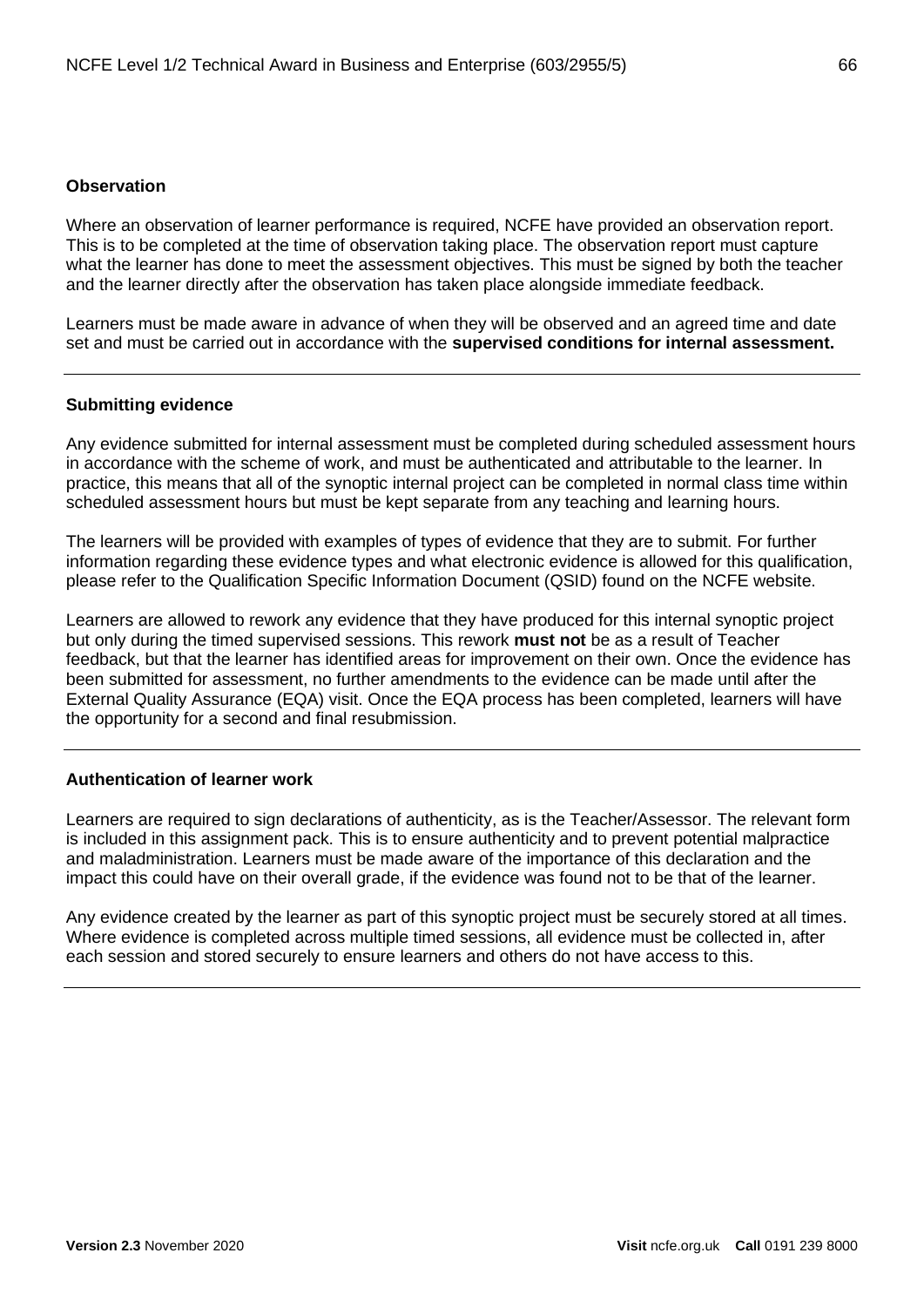# **Accessibility and fairness**

To promote accessibility and fairness for all learners and to ensure diversity and equality, we expect centres to be aware of and meet the requirements of relevant NCFE policies and government legislation. You must ensure that:

- all of your processes concerned with assessment are carried out in a fair and objective manner
- you continue to adhere to current equal opportunities legislation
- you continue to operate an effective equality and diversity policy, with which learners are familiar and which applies to all learners using our products and services
- you continue to operate an effective appeals procedure, with which learners are familiar and which applies to all learners using our products and services.

To promote accessibility, a learner may request a reasonable adjustment. Reasonable adjustments are approved or set in place before the assessment activity takes place; they constitute an arrangement to give the learner access to the assessment activity. A reasonable adjustment is any action that helps to reduce the effect of a disability or difficulty that places the learner at a substantial disadvantage in the assessment situation, without having an effect on the integrity of what is being assessed. Where a learner may wish to request a reasonable adjustment and/or a special consideration, you should refer to the guidance documents. For this and all of our policies please go to the NCFE website.

# **Differentiating between teaching and learning**

# **Teaching and learning and your role as a Teacher**

- Teaching and learning occurs in experiences both inside and outside the classroom where learner skills, knowledge and understanding are developed
- Support materials to aid learning can be provided
- Instructions on completing tasks can be given to learners
- Intervention by teachers to ensure learning is appropriate
- Informal assessment can be used to assess and track progress
- Feedback and guidance on how to improve work can be given.

The role of the Teacher is to deliver the course material in line with the qualification specification, through teaching and learning, to develop the learner's understanding, knowledge and skills. Remember, work created by the learners as part of teaching and learning or for use as formative assessment by the Teacher, cannot be used as evidence in an assessment.

# **Assessment and your role as an Assessor**

- Assessment is carried out in a controlled environment under the supervision of an assessor (usually the teacher)
- The assessor may not offer guidance on how to meet the tasks, assessment objective and grading descriptors
- Group work and how learners interact with each other is clearly defined
- Steps to prevent plagiarism are taken
- Templates and other scaffolding techniques may not be provided to learners
- no work completed during teaching and learning is allowed to be submitted as part of the assessment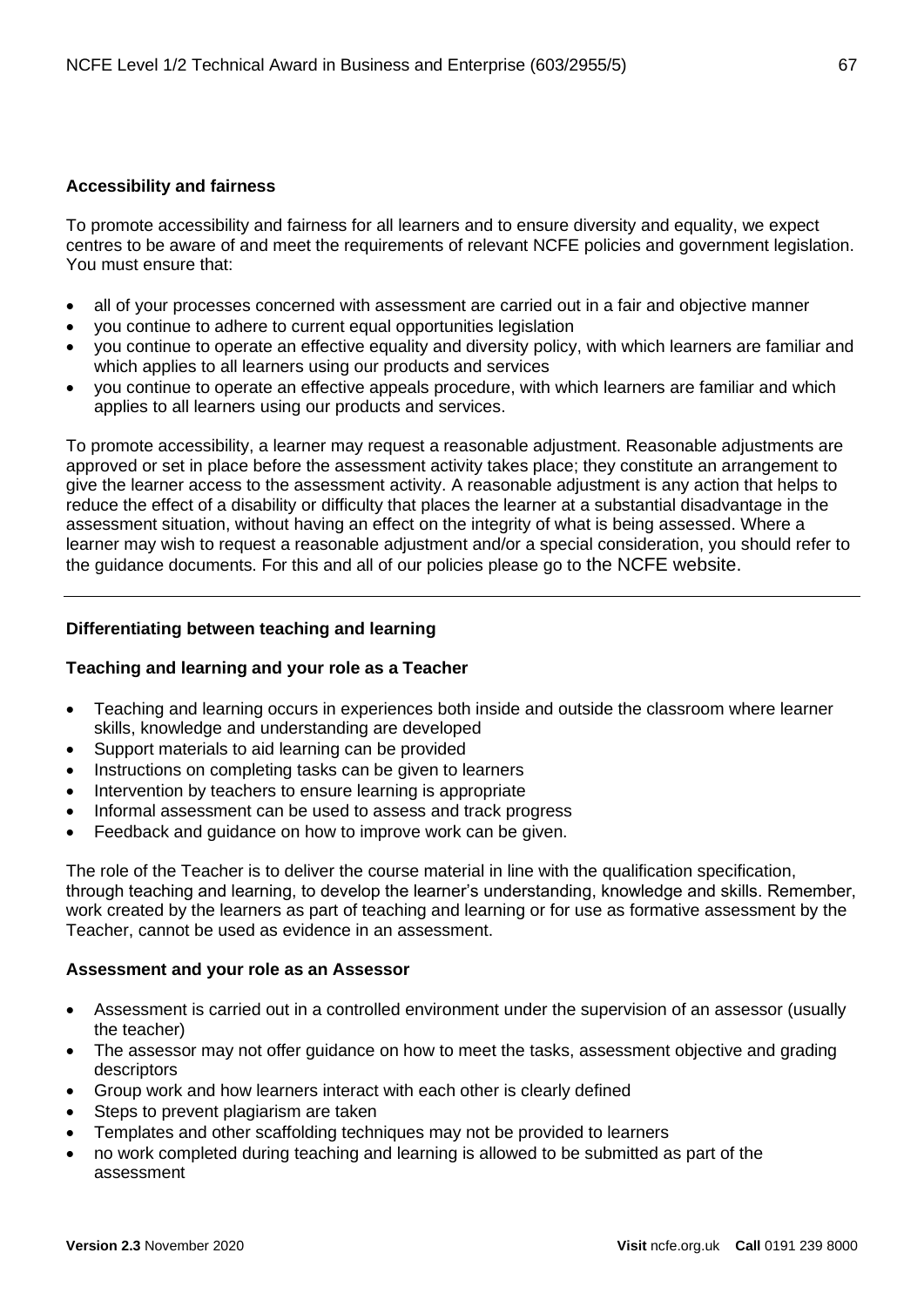- specific, detailed feedback on how to improve may not be provided to learners
- assessments must not be completed by learners at home.

The role of an Assessor is to administer the internal assessment, assess the learner evidence produced against the assessment objectives and to provide feedback to the learner regarding their achievement.

It is always worth reminding your learners of your varying roles as a Teacher and an Assessor, so they know what to expect during both teaching and learning and assessment.

# **Conditions for supervised assessment**

The internal synoptic project must be administered in line with the conditions for supervised assessment, these are highlighted below to include the following:

- how the delivery of an assessment must look
- feedback during the assessment
- feedback after the assessment.

Further guidance on how to administer the internal synoptic project and on providing feedback during teaching and learning and each stage of the assessment can be found in the Internal assessment writing and delivery: Guide for centres on the NCFE website.

# **How the delivery of an assessment must look**

At the start of the internal assessment taking place Assessors should:

- provide the learner with information regarding the time available for the internal assessment brief, to include the submission deadline
- make the learner aware that you are now the assessor and not the teacher
- make the learner aware that you can no longer provide guidance and support including feedback, on what to do in order to complete and achieve this assessment
- make the learner aware that the project they will be completing is an assessed piece of work that will go towards their final grade
- ensure that each learner is aware of the assessment objectives that are being met. these should be available to the learner throughout the assessment
- brief the learners on plagiarism and explain that it must be their own work or clearly referenced if sourced research material is used
- explain to the learner when and who will mark/assess their work and when they will receive feedback\*
- provide the learner with information regarding the IQA and EQA processes
- raise the centre appeals procedure with the learners and make sure they are aware of this in the event that they disagree with your mark
- the assessor must ensure that all the **conditions for supervised assessment** are met.

# **During the administration of the internal assessment:**

- All work must be completed within supervised timetabled sessions
- Work must not be carried out at home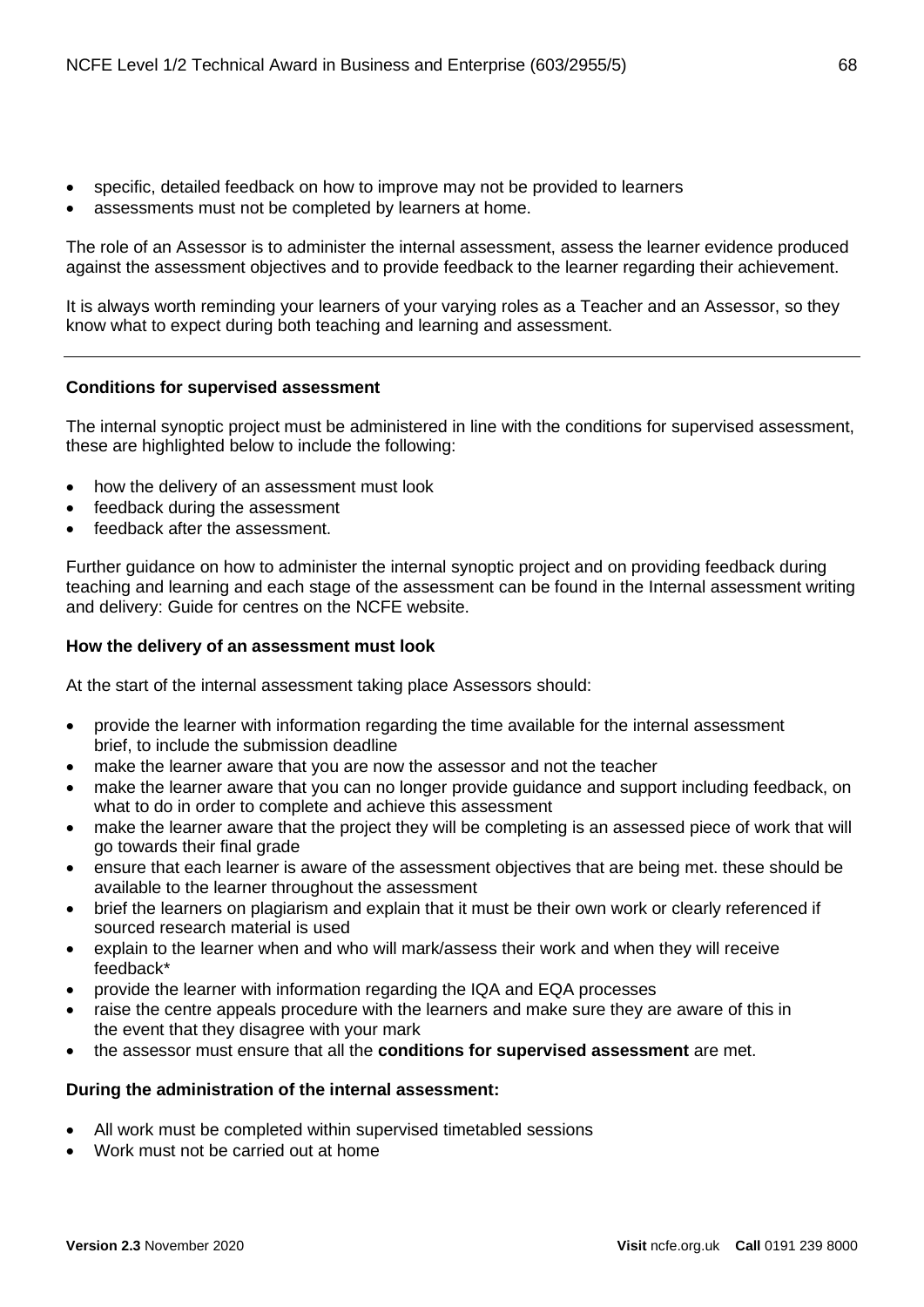- All work must be locked away securely and learners must not be allowed access to their work outside of the timetabled sessions
- Specific, detailed feedback must not be provided to learners.

**\***Usually, the Teacher and the Assessor is the same person, it is really important to ensure your learners are aware of this and the difference in roles.

# **Feedback during the assessment**

Once the learner begins working on the internal assessment, the Teacher/Assessor **must not** provide any specific feedback on the evidence produced by the learner until the work has been assessed. Learners must demonstrate themselves that they can provide evidence for the assessment brief independently, using their knowledge, skills and understanding gained through the teaching and learning of the qualification delivery.

We understand it is important to continue giving general feedback and support during assessment, which could include:

- referring the learners to the assessment objectives and descriptors to keep them on track
- clarification of what the project brief requirements are
- general feedback on timekeeping, attendance and punctuality, attitudes and behaviours.

However it is not appropriate for Teachers/Assessors to:

- coach learners on how to produce the evidence or what evidence to produce (unless the brief specifically states what the evidence should be)
- give them a specific list of actions they need to take in order to achieve a particular grade.

**Remember:** the Assessor **must not** provide feedback or guidance on how to improve the evidence to achieve higher grades at this point; this will happen when the learners are given feedback after their work has been assessed. Feedback will not coach the learner.

All work must be completed independently by the learner and must not be a product of Teacher guided feedback.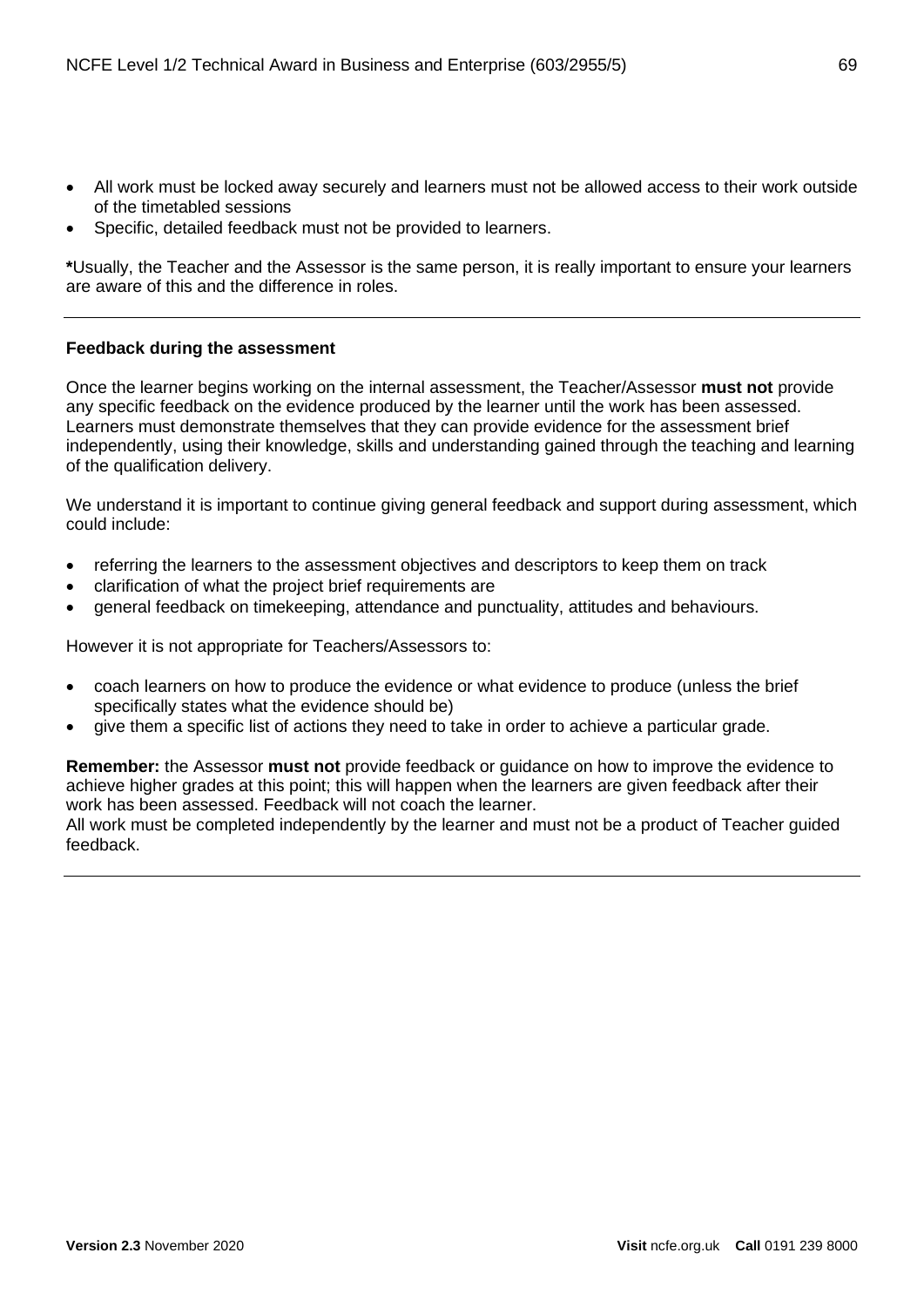# **Feedback after the assessment**

Giving feedback following assessment must include feedback on improvement and progression and not coaching to achieve a specific grade. Feedback should be clear and constructive on the tasks/assessment objectives the learner has achieved or not achieved.

Provide justification and explanation of the assessment decisions that have been made, make reference to the assessment objectives and where appropriate the grading descriptors. It is also good practice to give general feedback on timekeeping, attendance and punctuality, attitudes and behaviours.

**Remember:** Teachers **must not** give explicit instructions or step by step guidance on how to improve a grade.

# **You should:**

- focus on what the learner has done well and why
- encourage the learner to work out how to apply successful techniques elsewhere
- make all comments general so that the learner can apply them to new situations
- encourage self-regulation and criticism (eg 'you know the key features of making an evaluation, check whether these are included in your own work')
- reference learning points (eg 'your answer might be better if you included strategies we discussed earlier in unit 01')
- limit your comments to 1 or 2 key areas
- always refer to the assessment objective
- provide justification for your decision
- always record feedback given to individual learners.

# **You must not:**

- provide templates or model answers
- give feedback on specific elements of tasks
- give specific feedback on how to achieve a higher grade
- list negative points for correction.

**Remember:** if a learner has not yet achieved an Assessment Objective you must submit this grade as the learners first attempt and discuss with them any resubmission opportunities. Learners are allowed two attempts at the synoptic internal assessment.

For further guidance on evidence submission and the internal and external quality assurance processes, please refer to the guidance on the NCFE website.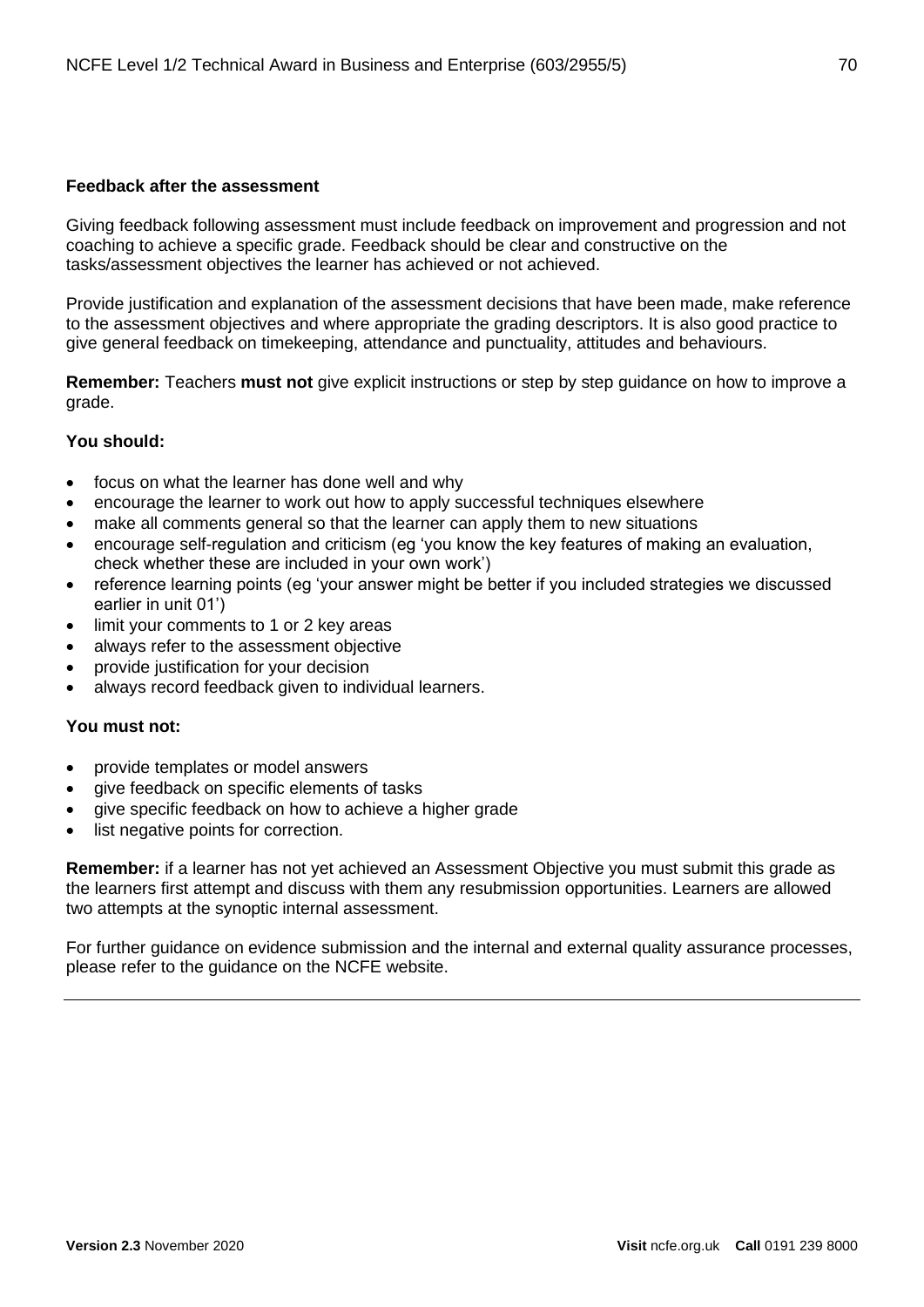# **Guidance on grading of learner evidence**

It is reasonable to establish a consistent approach to the way in which learner's work is graded so that learners feel valued and have a clear understanding of how well they are doing, and what the next steps are in their learning. The colour of the pen does not matter so long as it is in contrast to the learner's writing.

The internal synoptic project assesses learner's knowledge from across 100% of the qualification's content.

The project is graded against each Assessment Objective (AO). For each AO there are descriptors which demonstrate the level and standard of evidence to be submitted by the learner to achieve that band and support the assessment decisions for that assessment objective.

When making assessment decisions these must be recorded and reported to learners. The Assessor must ensure:

- they clearly identify and record the band awarded per AO using the descriptors
- indicate and record which AOs have been achieved and the evidence that has attributed to this
- indicate which AOs have not been achieved where applicable
- they provide formal feedback\*\* to learners.

Once the work has been assessed, graded and internally quality assured, the grade should be submitted to NCFE. This will be classed as the first submission. The submitted grade will trigger your first external quality assurance visit. It is recommended that you schedule your visit in plenty of time to ensure you get the date you require.

Please refer to the External Quality Assurance section for guidance on first and second submissions. \*\* For information on how and when to provide appropriate feedback please see the conditions for supervised assessment.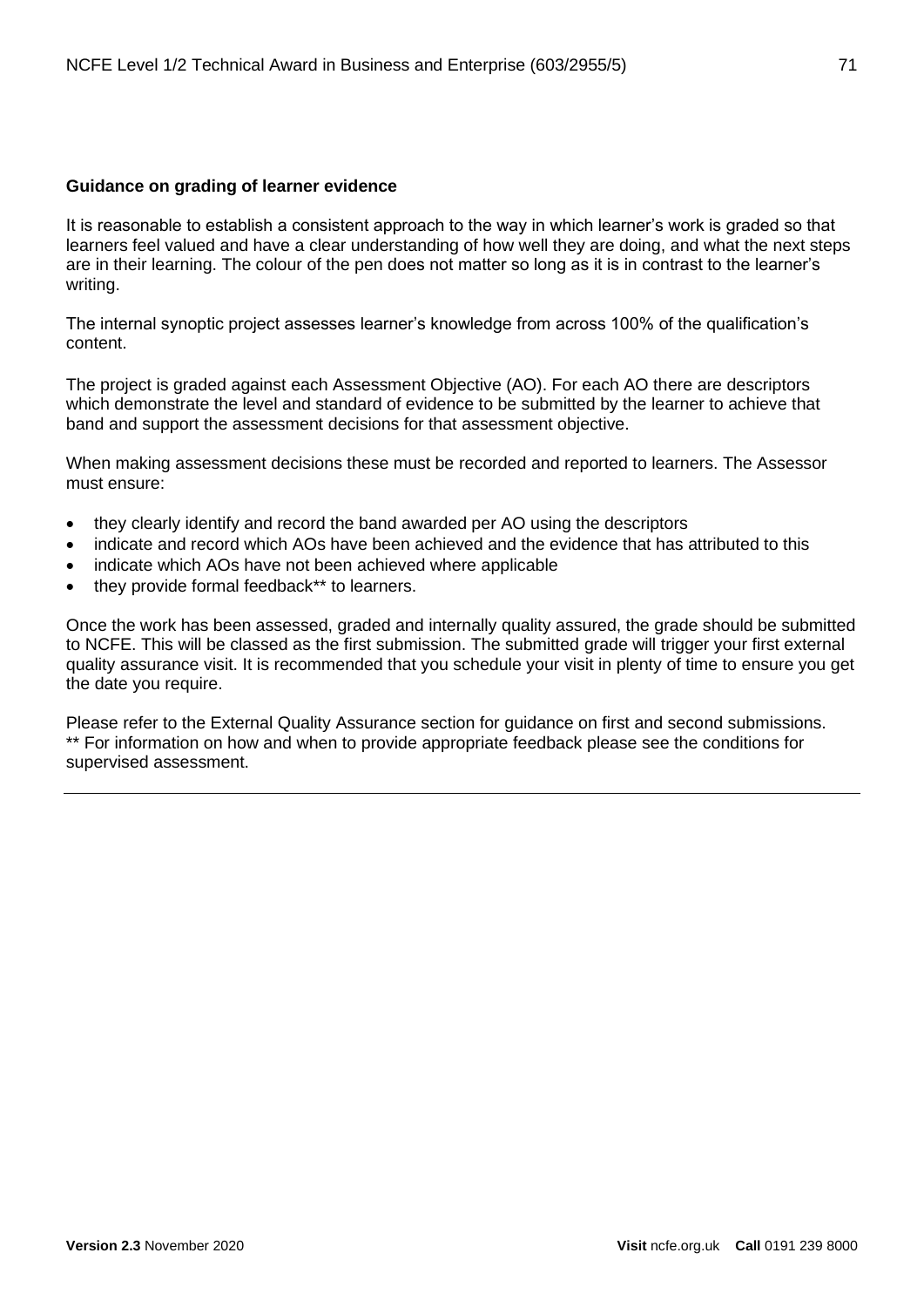#### **Supervision of learners and your role as an Assessor**

Guidance on how to administer the internal assessment and the support you provide learners can be found on the NCFE website.

#### **Feedback to learners**

Guidance on providing feedback during teaching and learning and each stage of the assessment can be found on the NCFE website.

#### **Late submissions**

Teachers and Assessors should encourage learners to understand the importance of deadlines and when they need to submit their internal assessments. Assessors do not have to accept late work and may refuse it.

Learners may only be given extra time for legitimate reasons such as illness. If you accept a late submission, you should follow the usual assessment process.

Grades should not be reduced as a result of late submission.

# **Submitting unit grades**

**Assessment**: The internally assessed unit must be assessed and graded by a centre's Assessor. It is the responsibility of the Assessor to make informed judgements about the range of evidence the learner has produced, which should demonstrate their competence to meet the assessment objectives (AOs) and descriptors as detailed in the Qualification Specification.

**Internal Quality Assurance**: A reasonable sample of portfolios must then be checked by an Internal Quality Assurer to ensure consistency with national standards. See our website [www.ncfe.org.uk](http://www.ncfe.org.uk/) for further information on sampling.

Internal quality assurance is the process of ensuring that everyone who assesses a particular unit in a centre is assessing to the same standards. It's the responsibility of Internal Quality Assurers to ensure that Assessors' decisions are sampled and monitored to ensure consistency and fairness. Internal Quality Assurers are also responsible for supporting Assessors by offering advice and guidance.

The Internal Quality Assurer provides the vital link between the Assessors and the External Quality Assurer and acts as the centre's quality assurance agent.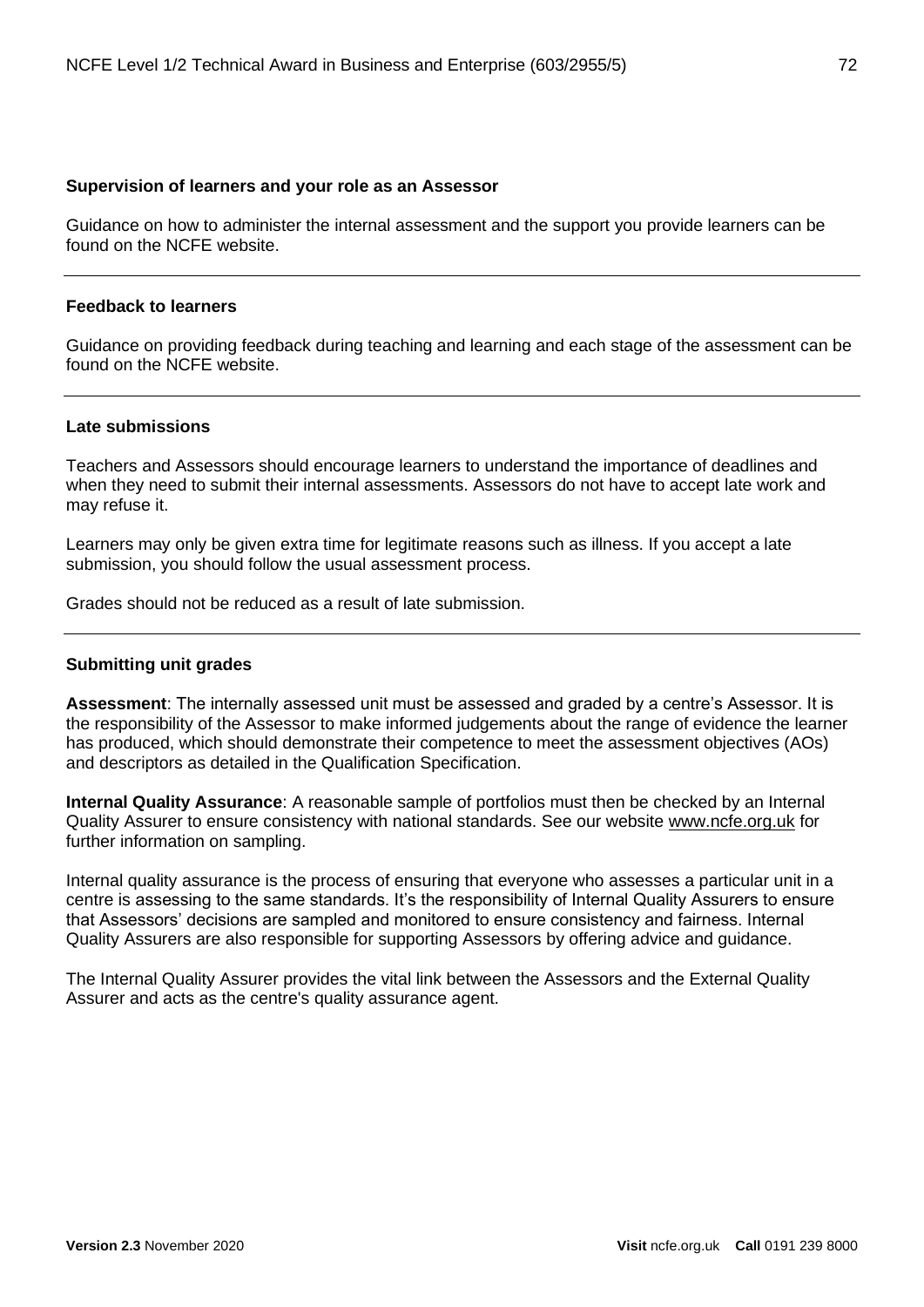**External Quality Assurance:** Learners may revise and redraft work, within the controlled conditions of the internal assessment, up until it's submitted to the Assessor for end-of-unit assessment and grading. Once the work has been assessed, graded and internally quality assured, the grade should be submitted to NCFE. This will be classed as the first attempt.

External quality assurance of internal assessment work is carried out to ensure that assessment and grading decisions are in line with required standards. External quality assurance is carried out by External Quality Assurers who are appointed, trained and monitored by NCFE. External Quality Assurers are responsible for monitoring and sampling learner evidence to ensure that internal assessment decisions are valid, reliable, fair and consistent with national standards. Centres are notified of their External Quality Assurer's contact details on registration of learners with NCFE.

Following the external quality assurance visit the unit grade will either be accepted and banked by your External Quality Assurer or, if they disagree with the grade, they will be rejected. If the grade is rejected, the work cannot be given back to the learner. If a grade is rejected, centres must reassess, re-grade and internally quality assure the work and resubmit the new unit grade.

**Once the grades for the internally assessed unit of the qualification have been accepted and banked by your External Quality Assurer, learners are permitted one opportunity to revise and redraft their work. The additional work will need to be assessed, graded and internally quality assured again, and the centre will be required to resubmit the updated grade to NCFE for further external quality assurance. Learners are only permitted one resubmission of internally assessed work.**

# **Why would the unit grades be rejected by an External Quality Assurer?**

This would occur if the External Quality Assurer did not agree with the grades the centre had submitted. It may be that the centre had been grading too harshly, too leniently or inconsistently from one learner to the next. In this situation, the centre would be required to assess, grade and internally quality assure all learners' work again.

# **Presenting evidence**

# **Written**

Any copied material must be suitably acknowledged, and quotations must be clearly marked and a reference provided wherever possible to ensure that learner work can be authenticated.

The use of word frames/templates provided by Teachers which give learners an advantage in meeting the learning outcomes must be avoided. If you're unsure whether a word frame/template does give learners an advantage, please contact your External Quality Assurer for advice prior to using it. If, on your external quality assurance visit, your External Quality Assurer identifies that a word frame/template has been used which gives learners an advantage in achieving the learning outcomes, then the evidence will not be accepted and the unit grade may be rejected.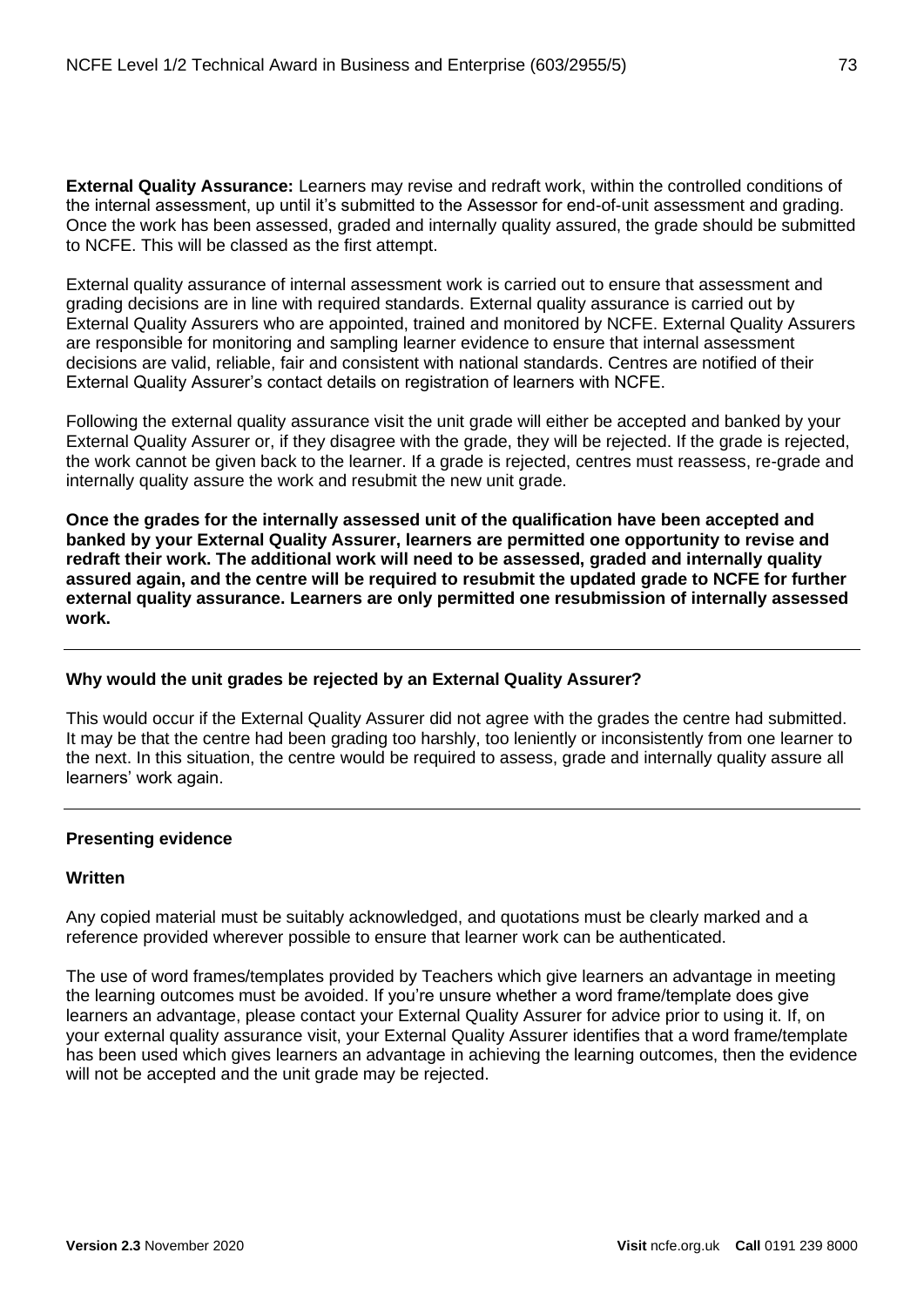# **Recorded**

Where audio-visual evidence of multiple learners is used, centres must ensure that each learner that is being assessed is clearly visible and can be identified by the Quality Assurer.

The recorded evidence should allow the learner to demonstrate the learning outcomes clearly but should only show work relevant to what is being assessed. For example if a performance/participation is done as part of a group, the Examiner/Quality Assurer will need to be able to see how each learner being assessed has contributed and met the learning outcomes.

To help our Examiners and Quality Assurers to identify clearly when a particular learner is performing/participating we'd recommend including the following information:

- the learner clearly identifies themselves at the start of any recording.
- the exact timing of the start and finish times so that the Examiner/Quality Assurer can go straight to that spot on the tape/recording
- a running order list **and** a description of each learner
- information about where the performance/recorded evidence took place
- what type of audience they were performing to (if applicable).

Centres must also ensure that the camera and microphone are set up in a suitable place to ensure good quality audio. This will allow the Examiner/Quality Assurer to hear both the learner(s) and the Assessor (if applicable).

We have set out an example used for a performance:

# **Test High School**

**Recorded evidence starts:** 4 mins 30 seconds into the recording and finishes at 16 mins 27 seconds. **Venue:** School hall

**Audience:** Teachers, parents and friends

**Band 1:** Lead singer – James Doyle (blonde hair, front of stage) Drummer – Diana Nisbett Guitar 1 – Deepak Lahiri (black hair, blue jumper) Guitar 2 – Deb Antani (brown hair, left hand side)

# **Performance of XXX:**

Lead male – Su Jin Lead female – Maya Solomon

**Choir:** Caterina Petracci (black hair, back row 3rd from left) Leonard Kalymniou (brown hair, back row 5th from left) Luke Falconer (blonde hair, front row 3rd from right)

If learners are not clearly identified, NCFE may not be able to quality assure or examine the work.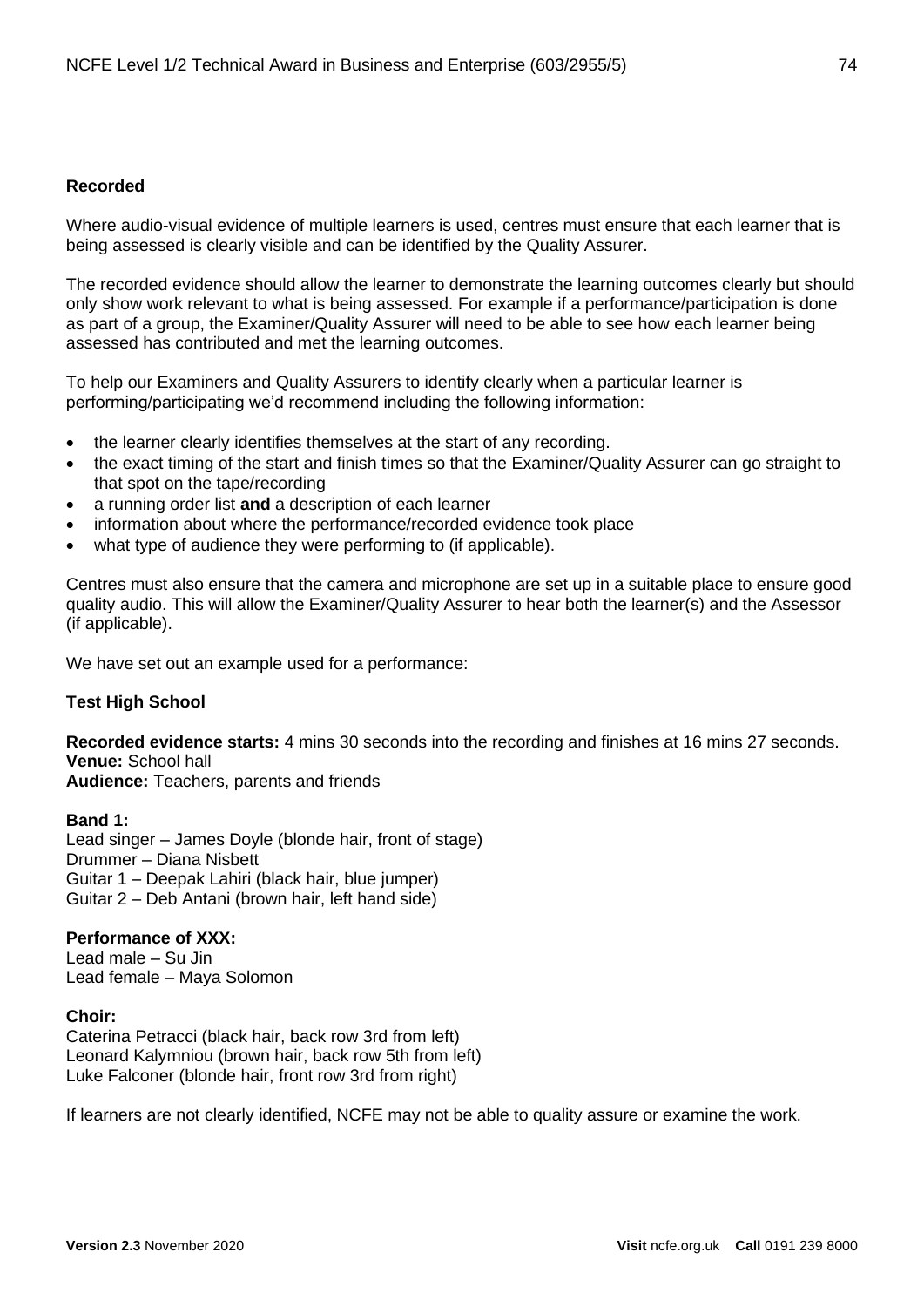# **Staffing requirements**

Centres delivering any of NCFE's qualifications must:

- have a sufficient number of appropriately qualified/experienced Assessors to assess the volume of learners they intend to register
- have a sufficient number of appropriately qualified/experienced Internal Quality Assurers to internally quality assure the anticipated number of Assessors and learners
- ensure that all staff involved in assessment and internal quality assurance are provided with appropriate training and undertake meaningful and relevant continuing professional development
- implement effective internal quality assurance systems and processes to ensure all assessment decisions are reliable, valid, authentic, sufficient and current. This should include standardisation to ensure consistency of assessment
- provide all staff involved in the assessment process with sufficient time and resources to carry out their roles effectively.

# **Assessors and Internal Quality Assurance**

Staff involved in the Assessment and Internal Quality Assurance of this qualification must be able to demonstrate that they have (or are working towards) the relevant expertise and/or occupational competence, at the same Level or higher as the units being assessed and internally quality assured. This may be gained through experience and/or qualifications.

# **Resource requirements**

Although NCFE does not specify the resource requirements for this qualification, centres are expected to have appropriate equipment to allow learners to cover all of the learning outcomes. NCFE does not stipulate the resources centres should use. However, centres must offer learners access to resources appropriate to business and enterprise. These might typically include (as available within centres):

- calculators
- internet/research facilities
- business literature.

This qualification has been developed for learners aged 14–16. Resources and materials used in the delivery of this qualification, must be age-appropriate and due consideration should be given to the wellbeing and safeguarding of learners in line with your Institutes safeguarding policy when developing or selecting delivery materials.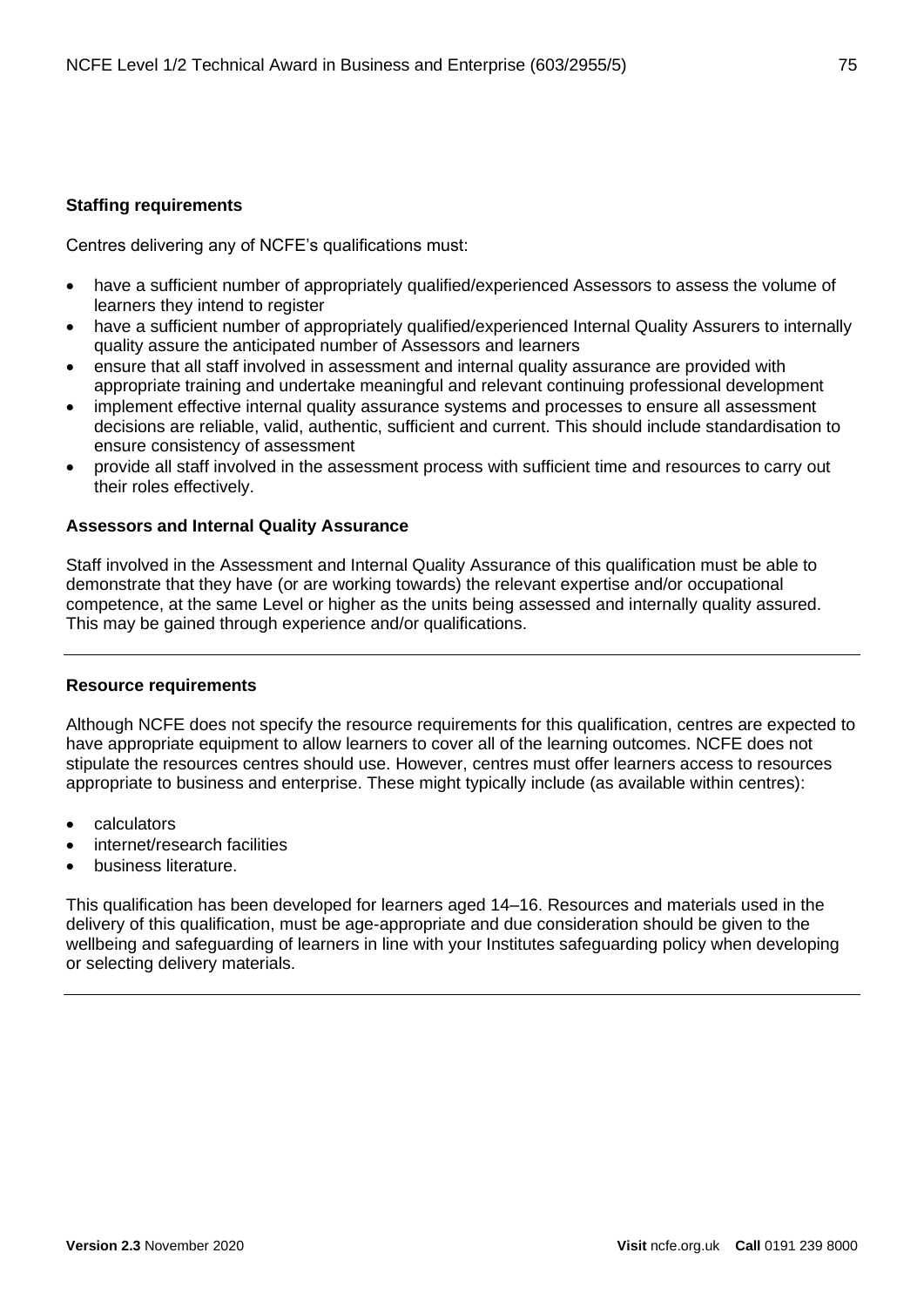# **Support for learners**

# **Evidence and Grading Tracker**

We've produced an Evidence and Grading Tracker for the internally assessed unit to help learners keep track of their work and to help Teachers reach a judgement on the overall unit grade.

It can be downloaded free of charge from the NCFE website. You don't have to use the Evidence and Grading Tracker – you can devise your own evidence-tracking documents instead.

#### **Customer Support Team**

Our award winning Customer Support team will support you with approvals, registrations, external quality assurance, external assessment, results and certification. You can contact your Customer Support Assistant on 0191 239 8000 or email [customersupport@ncfe.org.uk.](mailto:customersupport@ncfe.org.uk)

#### **Support for centres**

There are a number of documents available on the NCFE website that centres might find useful.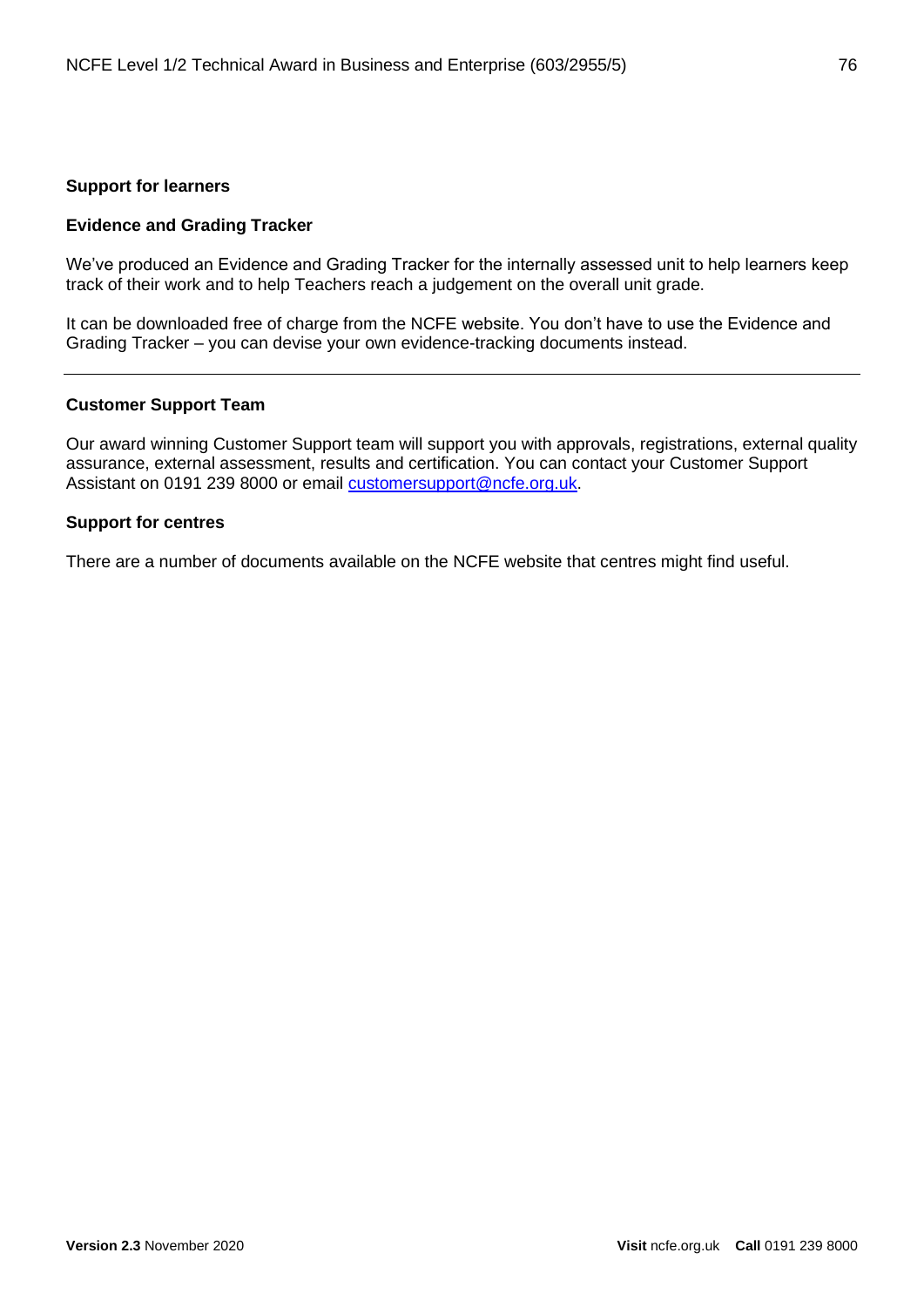#### **Subject maps**

Our suite of subject maps showcase the qualifications we have available within each specialist sector and how they connect to each other. They demonstrate how you can plot routes for your learners at different levels from entry level right through to higher education or the workforce, with supporting qualifications along the way.

#### **Fees and pricing**

The current fees and pricing guide is available on the NCFE website.

#### **Training and support**

We can provide training sessions for Assessors and Internal Quality Assurers. Bespoke subject-specific training is also available. For further information please contact our Quality Assurance team on 0191 239 8000.

#### **Learning resources**

We offer a wide range of learning resources and materials to support the delivery of our qualifications. Please check the qualification page on our website for more information and to see what is available for this qualification

#### **Sample portfolio**

NCFE has produced a sample portfolio to help Teachers to benchmark their learners' achievements. The sample portfolio includes:

- Sample internal synoptic project brief
- Sample internal synoptic project portfolio of learner work.

#### **Delivery guide**

NCFE has produced a Delivery Guide to help Teachers understand how the qualification could be delivered.

For all supporting documents, please visit the NCFE website for more information. All learning resources, sample portfolios and delivery guides will be available on the qualification webpages under the 'support materials' section.

#### **iAchieve**

iAchieve is an online learning solution and our endorsed provider, supporting the delivery of V Cert technical qualifications that count in group 3 of the current Key Stage 4 performance measures.

Each iAchieve course contains engaging learning and assessment materials that cover all of the learning outcomes and assessment criteria needed to achieve the qualification. iAchieve is a simple way to deliver, track and manage technical options.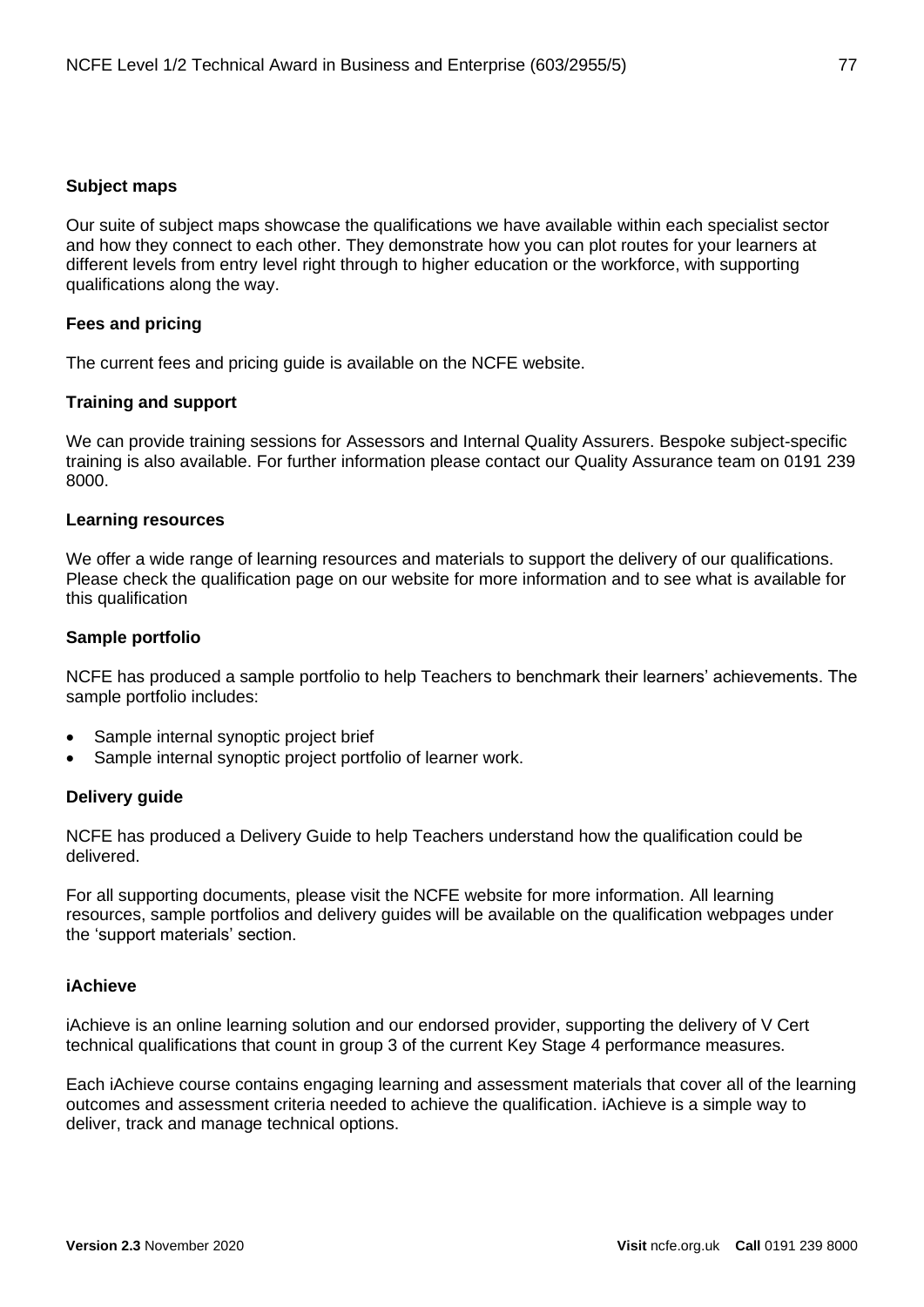iAchieve courses include:

- business and enterprise
- health and fitness
- child development and care.

For more information about iAchieve, please visit [www.iachieve.org.uk/.](http://www.iachieve.org.uk/)

# **Work experience**

Work experience can be very valuable to learners to gain a realistic insight into the career or job they may be interested in. The following websites provide useful information and guidance:

- [www.bbc.co.uk/careers/work-experience/](http://www.bbc.co.uk/careers/work-experience/)
- [www.creativeskillset.org/](http://www.creativeskillset.org/)
- [www.hse.gov.uk/youngpeople/workexperience/index.htm](http://www.hse.gov.uk/youngpeople/workexperience/index.htm)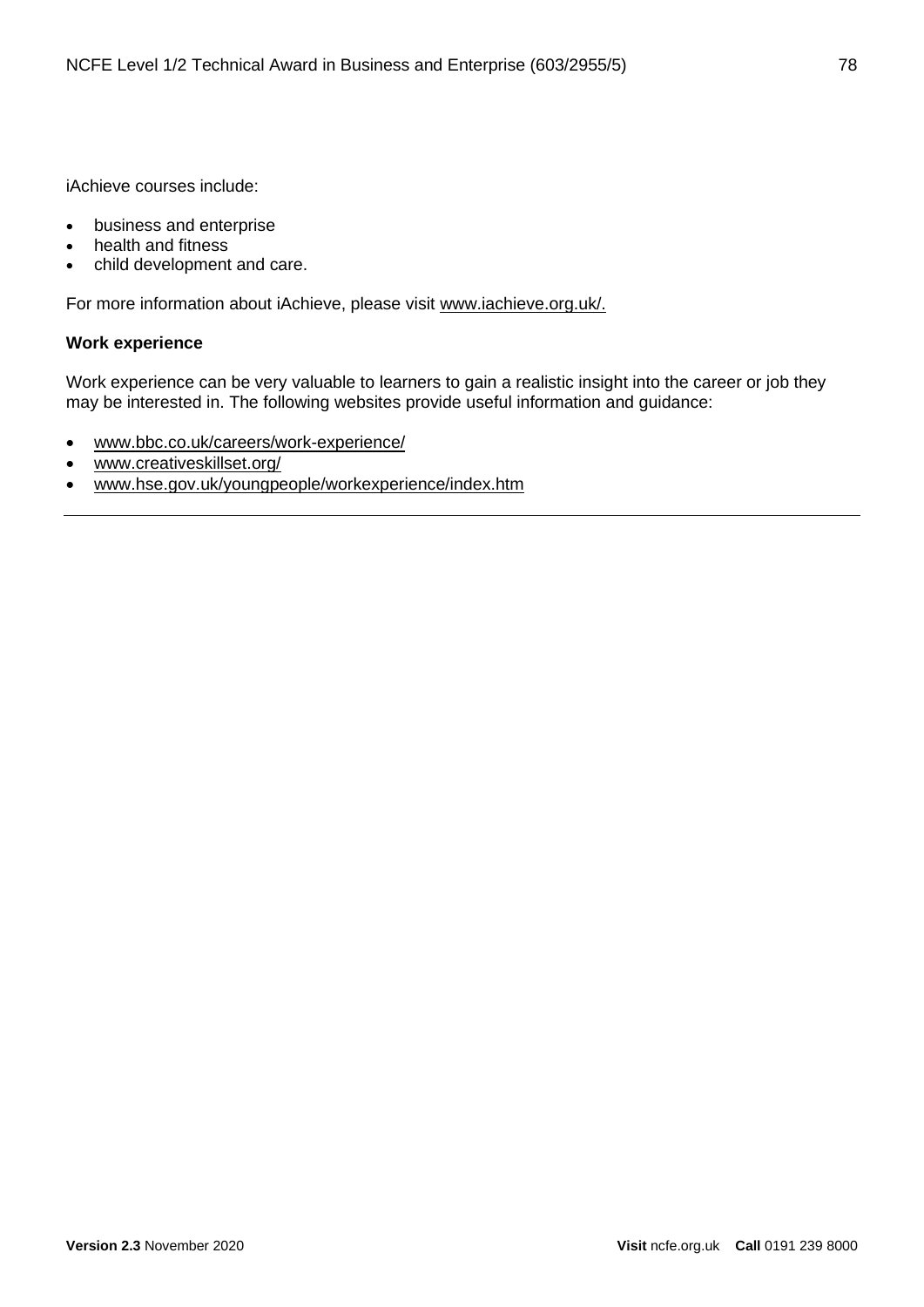# **Performance measures**

# **Claiming certificates for qualifications to count in Progress 8**

There are 2 key submission dates for awarding organisations to submit data on vocational qualifications to count in Progress 8 performance measures:

- 1 August is the regular summer vocational submission date
- 25 August is the summer delayed awards deadline

For achievements to count in Progress 8 performance measures, you should ensure the following is completed before the **1 August**:

- all applicable external assessments have been completed and the results are showing on the NCFE Portal
- all EQA visits have been completed and the internal unit grade banked on the NCFE Portal
- all certificates have been claimed on the NCFE Portal
- please refer to the published results deadline and consider the EAR request timescales when planning for the submission dates. As published in our **Enquiries about Results policy**:
	- o for a clerical check, within 10 working days from receipt of external assessment results
	- $\circ$  for a reassessment, within 10 working days from receipt of external assessment results or if a clerical check has been previously requested within 5 working days of receiving the result of the clerical check
	- o NCFE will aim to review your request within a day of it being received. If this is not possible it will be acknowledged within 1 working day of receipt with notification provided of what action will be taken
	- o NCFE aims to conclude:
		- ˗ clerical check requests within 5 working days upon receipt of a fully completed request
		- re-assessment within 30 working days upon receipt of a fully completed request.

These steps should be completed by 1 August for our first submission. Any certificates claimed after that date will be included in our final submission on 23 August.

It's worth noting that qualifications awarded after 25 August could still count towards the Progress 8 performance measures, but would have to be added via the September school checking exercise.

# **School accountability measures (performance points)**

This V Cert qualification has been developed to meet the criteria set by the DfE to be included in the Key Stage 4 performance tables. Each grade has been assigned a points value. Please check the Register of Regulated Qualifications website [register.ofqual.gov.uk/](http://register.ofqual.gov.uk/) for further information.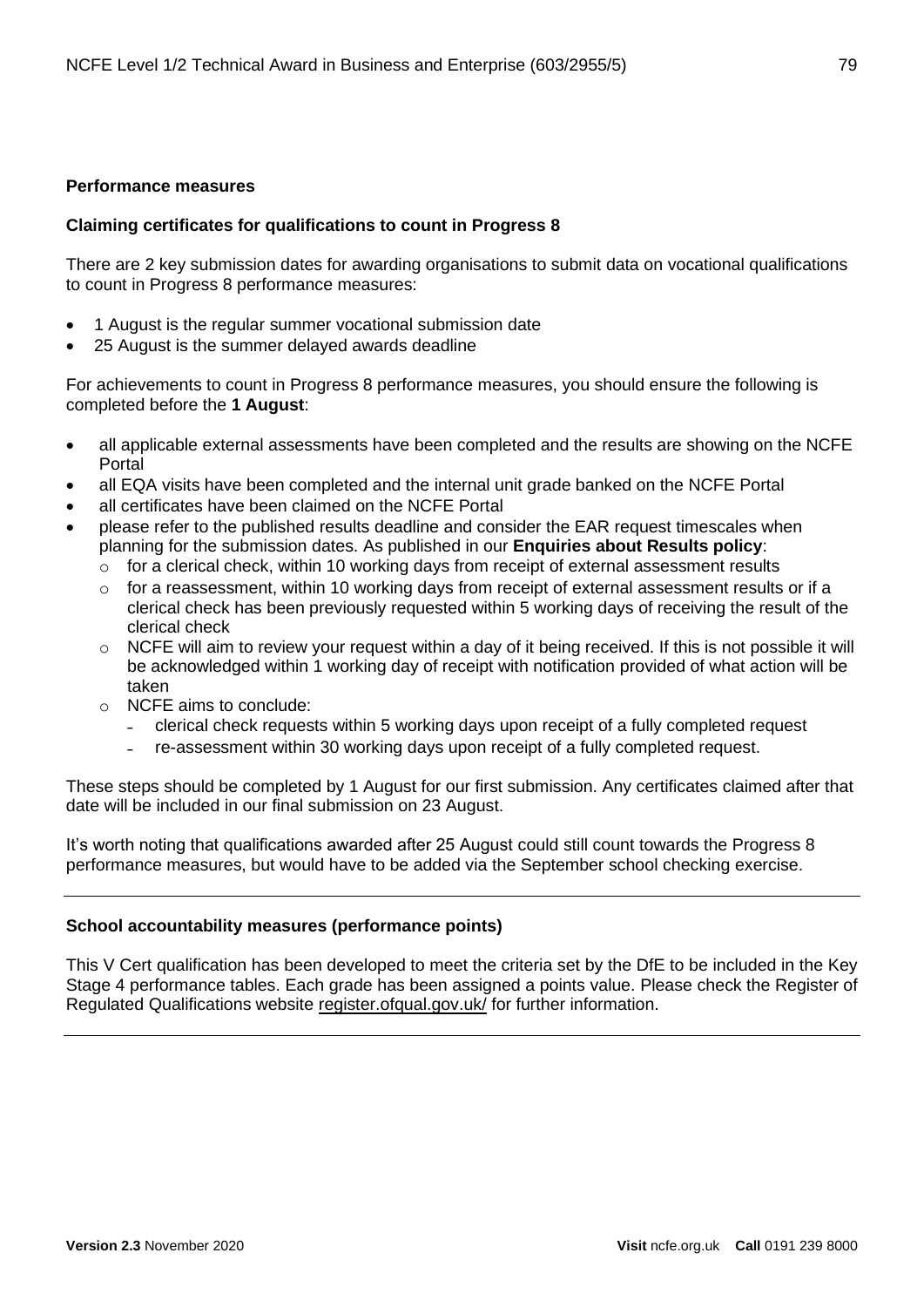# **Discounting**

If a learner is taking a GCSE and a V Cert in the same year, that both have the same discount code (eg an Art GCSE and our Craft V Cert), then **technically** the first entry should count which would be our V Cert as the external assessment is first. However, because we don't upload V Cert data until August to the Department for Education (DfE), the exam entry for the V Cert is classed as the date the centre claims the certification.

- If the centre delivers the Art GCSE exam first and then claims the V Cert afterwards, the Art GCSE will count.
- If the centre delivers the V Cert first and claims the certificate before the Art GCSE exam is sat, then the V Cert will count.
- If the centre delivers the GCSE and the exam is sat on the same day the V Cert certificate is claimed, then it is the best result which counts.

If a GCSE and a V Cert are taken together and they do **not** have the same discount code (eg an Art GCSE and our Business V Cert), then the best result will be counted. This only applies to bucket 3 of the Progress 8 measure.

Discount codes for V Cert qualifications can be found on our website [www.ncfe.org.uk.](http://www.ncfe.org.uk/) We advise centres to refer to the [Discounting and early entry guidance](https://www.gov.uk/government/uploads/system/uploads/attachment_data/file/651207/Key_stage_4_discounting_and_early_entry_guidance_2017.pdf) document provided by the DfE. For more information on discounting please contact the DfE directly.

# **Qualification dates**

Regulated qualifications have operational end dates and certification end dates.

We review qualifications regularly, working with sector representatives, vocational experts and stakeholders to make any changes necessary to meet sector needs and to reflect recent developments.

If a decision is made to withdraw a qualification, we will set an operational end date and provide reasonable notice to our centres. We will also take all reasonable steps to protect the interest of learners.

An operational end date will only show on the Ofqual Register of Regulated Qualifications [register.ofqual.gov.uk](https://register.ofqual.gov.uk/) and on our website if a decision has been made to withdraw a qualification. After this date we can no longer accept learner registrations. However, certification is allowed until the certification end date so that learners have time to complete any programmes of study. The certification end date will only show on the Ofqual Register once an operational end date has been set. After this date we can no longer process certification claims.

Where a qualification has an external assessment this can only be taken up to the last assessment date set by us. No external assessments will be permitted after this date so learners will need to be entered in sufficient time.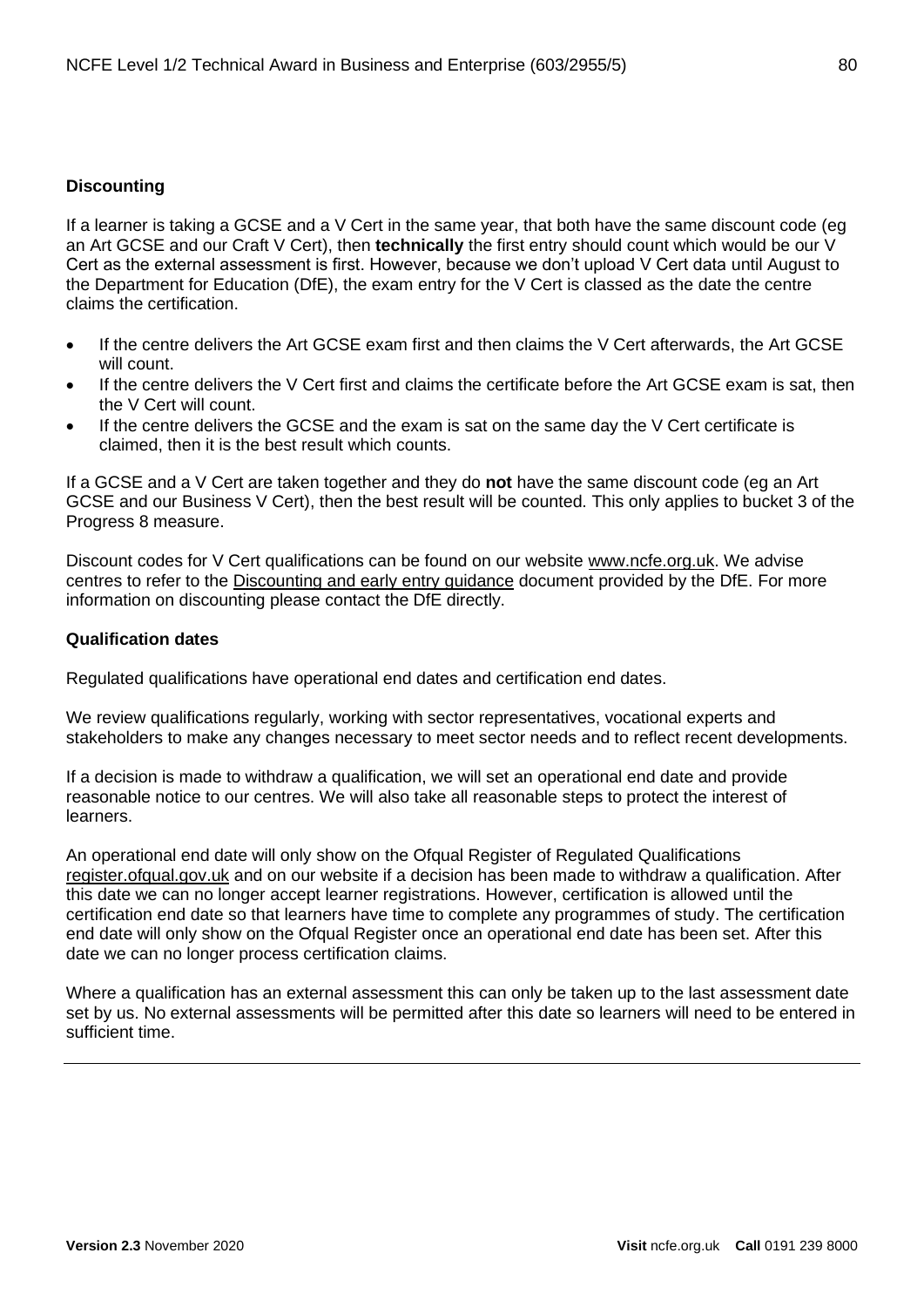# **Section 5 General information**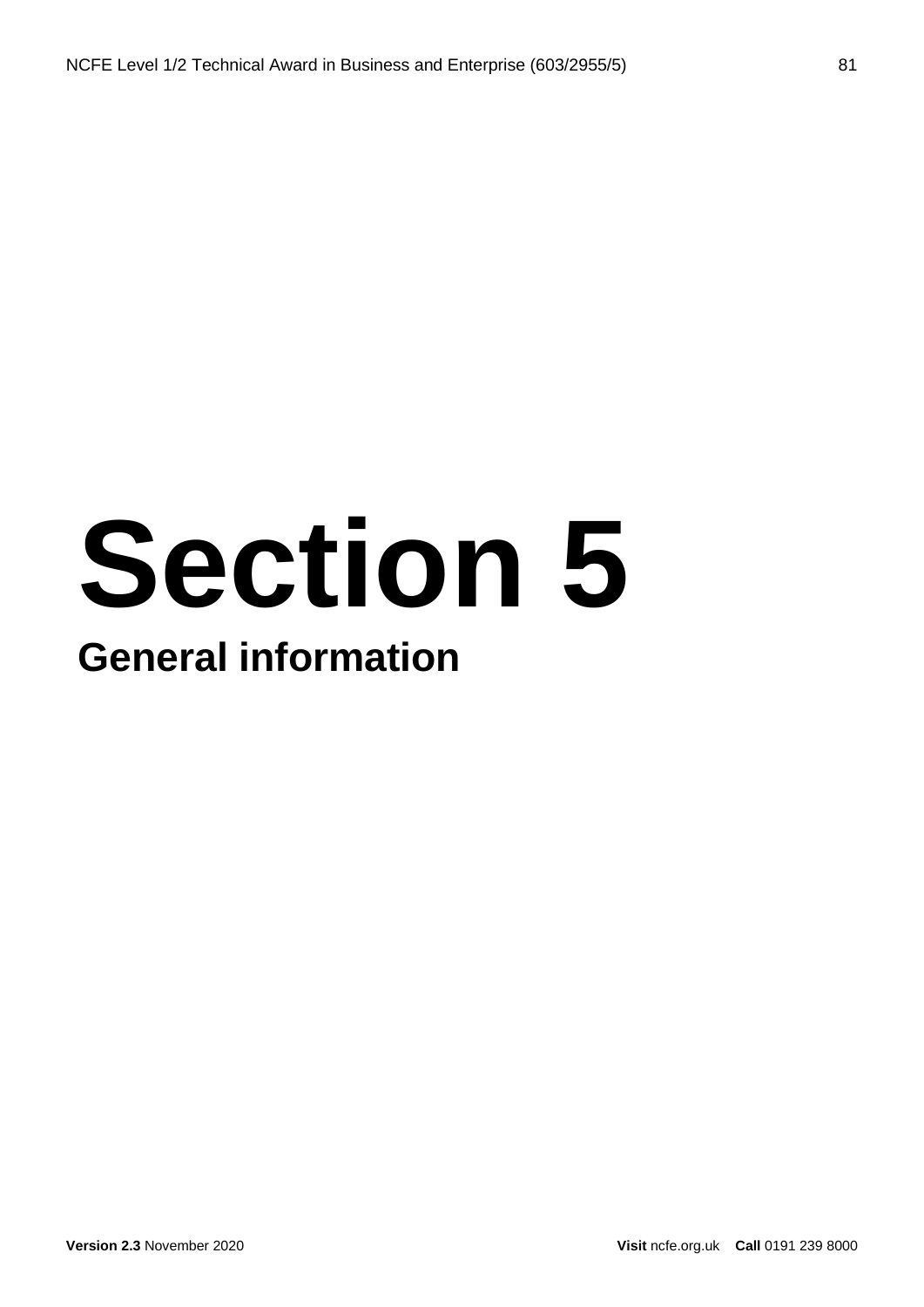# **General information**

### **Equal opportunities**

NCFE fully supports the principle of equal opportunities and opposes all unlawful or unfair discrimination on the grounds of ability, age, colour, culture, disability, domestic circumstances, employment status, gender, marital status, nationality, political orientation, racial origin, religious beliefs, sexual orientation and social background. NCFE aims to ensure that equality of opportunity is promoted and that unlawful or unfair discrimination, whether direct or indirect, is eliminated both in its own employment practices and in access to its qualifications. A copy of our Diversity and Equality policy is available on the NCFE website.

#### **Diversity, access and inclusion**

Our qualifications and associated assessments are designed to be accessible, inclusive and nondiscriminatory. NCFE regularly evaluates and monitors the 6 diversity strands (gender, age, race, disability, religion, sexual orientation) throughout the development process as well as delivery, external quality assurance and external assessment processes of live qualifications. This ensures that positive attitudes and good relations are promoted, discriminatory language is not used and our assessment procedures are fully inclusive.

Learners who require reasonable adjustments or special consideration should discuss their requirements with their Teacher who should refer to our Reasonable Adjustments and Special Considerations policy for guidance.

For more information on the Reasonable Adjustments and Special Considerations policy please see the NCFE website.

#### **Website disclaimer**

The information contained in the referenced websites within the unit 'useful websites' section is for general information purposes only. We make no representations or warranties of any kind, express or implied, about the completeness, accuracy, reliability, suitability or availability with respect to those referenced websites or the information, products, services, or related graphics contained on the website for any purpose. Any reliance you place on such information is therefore strictly at your own risk.

Through the referenced websites you are able to link to other websites which are not under the control of NCFE. We have no control over the nature, content and availability of those sites. The inclusion of any links does not necessarily imply a recommendation or endorse the views expressed within them.